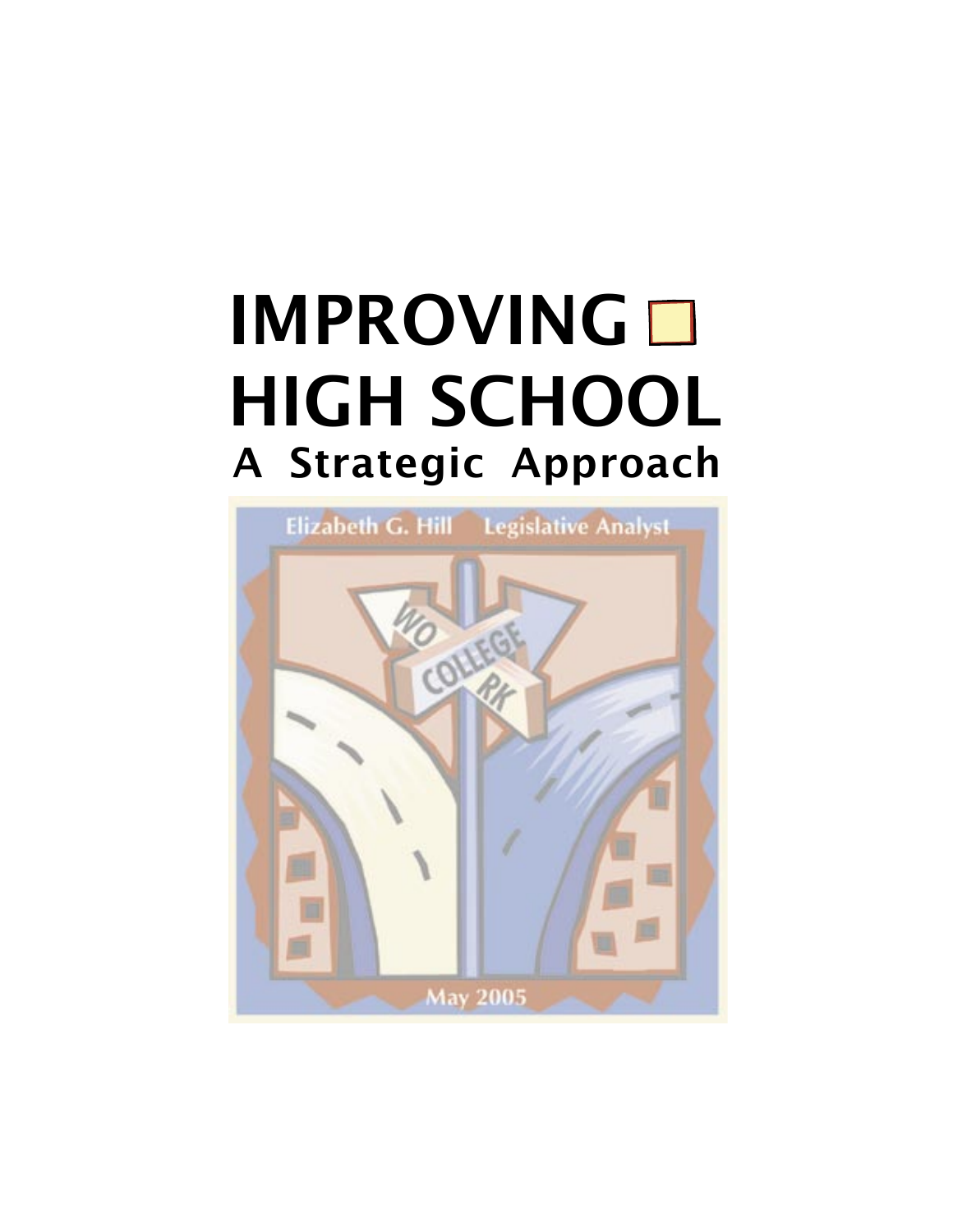Legislative Analyst's Office

#### **Acknowledgments**

This report was prepared by Paul Warren, and reviewed by Steve Boilard. The Legislative Analyst's Office (LAO) is a nonpartisan office which provides fiscal and policy information and advice to the Legislature.

#### **LAO Publications**

■

To request publications call (916) 445-4656.

This report and others, as well as an E-mail subscription service, are available on the LAO's Internet site at www.lao.ca.gov. The LAO is located at 925 L Street, Suite 1000, Sacramento, CA 95814.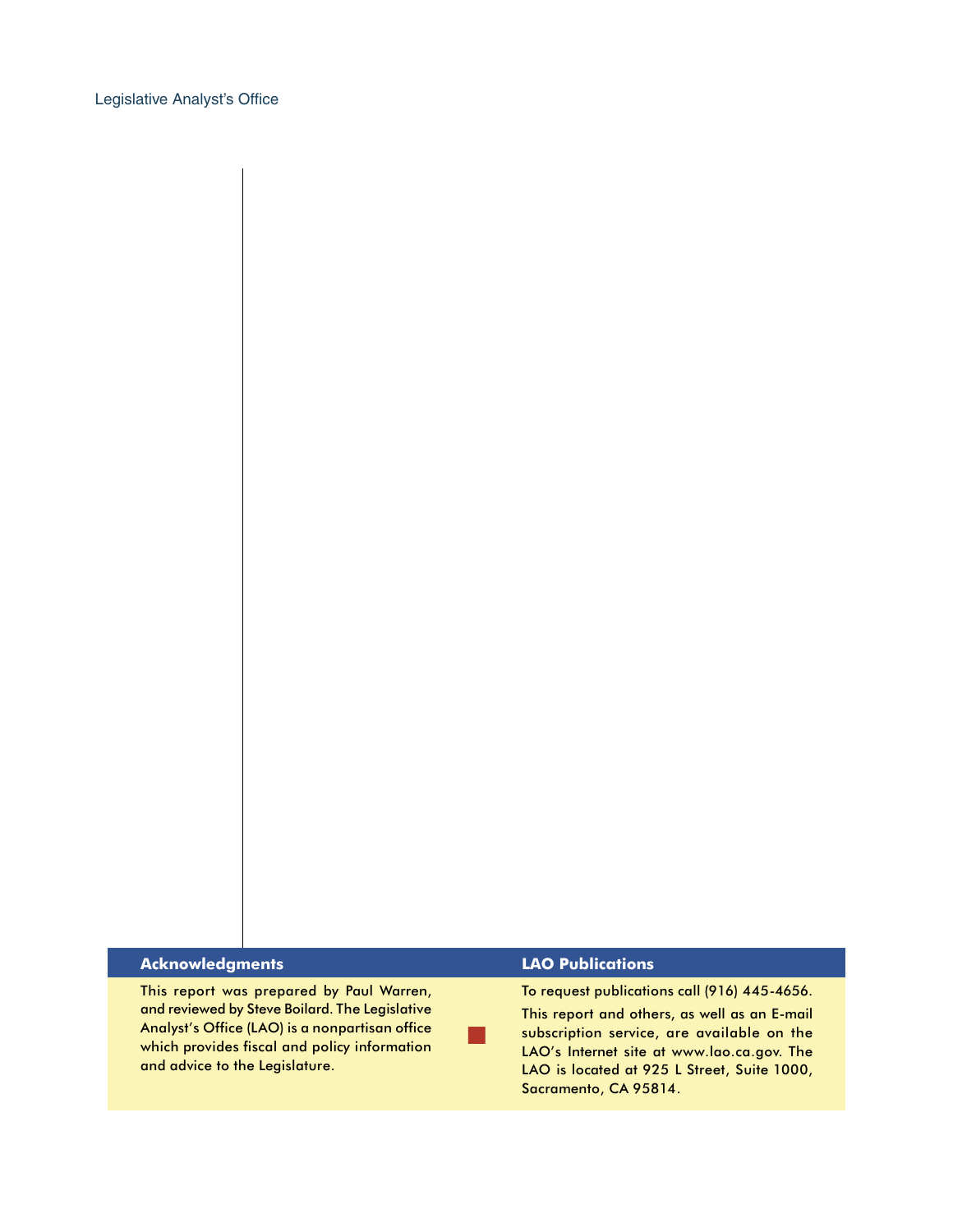# **Contents**

| THE THREE GROUPS OF HIGH SCHOOL STUDENTS  3<br>High Schools Address a Wide Range of Achievement 3                                                                                                                                                                                                                                 |  |
|-----------------------------------------------------------------------------------------------------------------------------------------------------------------------------------------------------------------------------------------------------------------------------------------------------------------------------------|--|
| STATE POLICIES AFFECTING HIGH SCHOOLS 11                                                                                                                                                                                                                                                                                          |  |
| <b>DROPOUTS-INCREASING STUDENT ENGAGEMENT  19</b>                                                                                                                                                                                                                                                                                 |  |
| The General Track—Creating Better Options 35<br>High Aspirations, Performance Below Standards 35<br>Payoffs to High School Vocational Education Are Low 39<br><b>Students Need Better Information, More Choices 44</b><br>Develop A Greater Range of Curricular Options  45<br>Improve Career Path Counseling and Information  50 |  |
| THE UNIVERSITY TRACK-                                                                                                                                                                                                                                                                                                             |  |
| INCREASING INCENTIVES FOR ACHIEVEMENT  55<br>High School Preparation Affects Success in College 57<br>Grades May Disguise Inadequate Achievement Levels  58<br>Use STAR Results for Admission and Placement  61                                                                                                                   |  |
|                                                                                                                                                                                                                                                                                                                                   |  |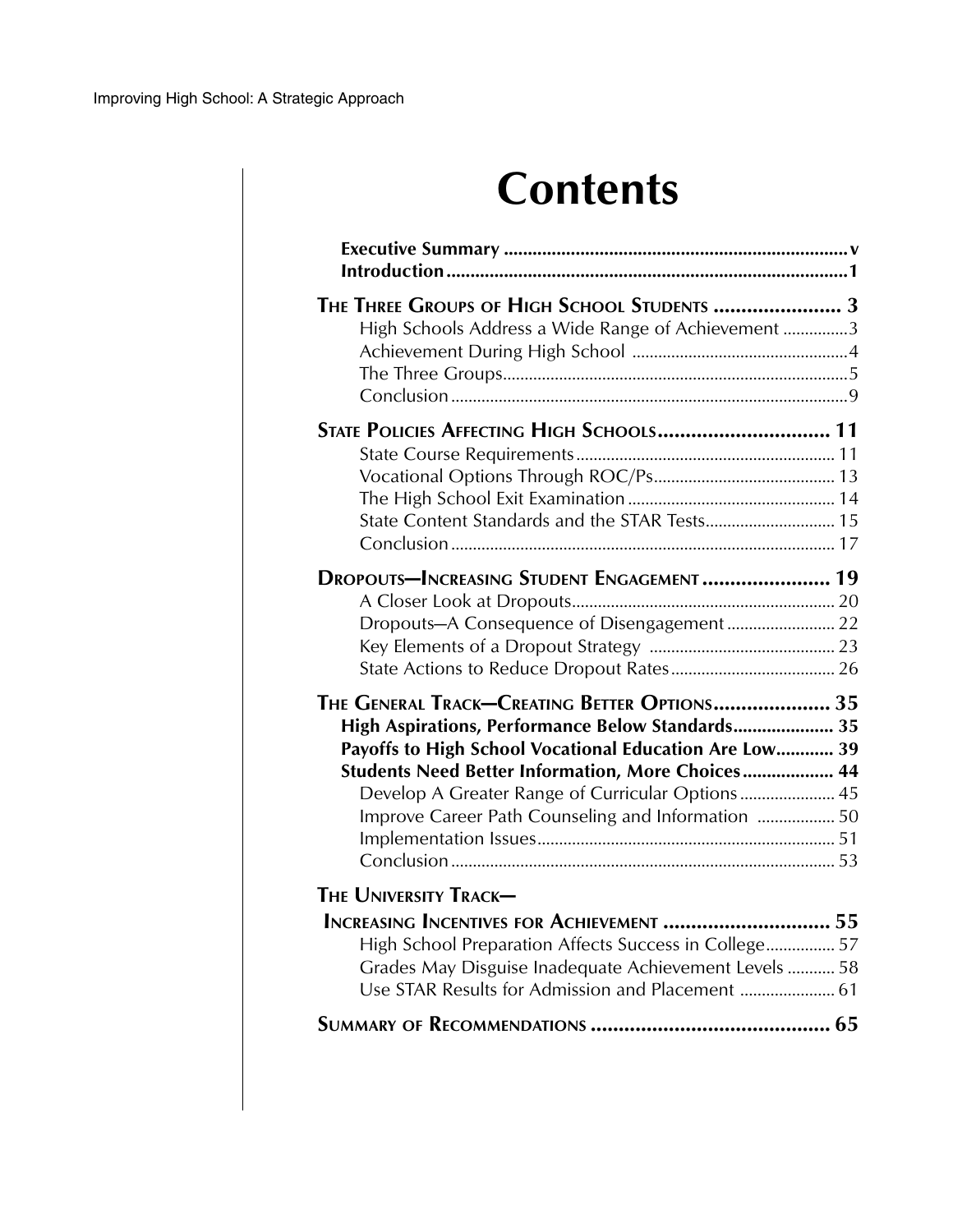Legislative Analyst's Office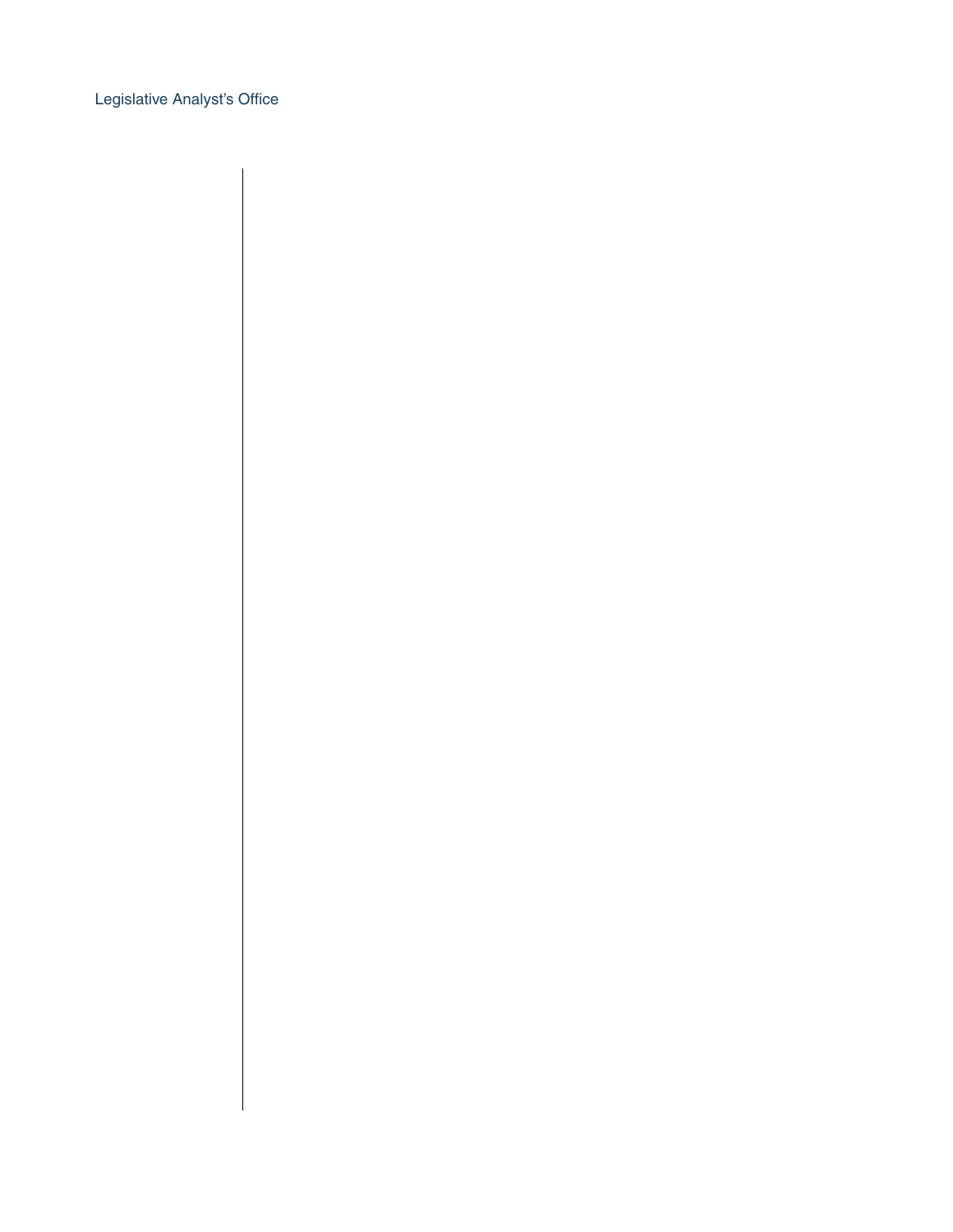## **EXECUTIVE SUMMARY**

<span id="page-4-0"></span>High school represents a critical phase in the educational development of K-12 students. High school also is a kind of "launching pad" into adult life. Students mature a great deal during these later teenage years, developing important work habits and attitudes as they become more independent.

Our report examines high schools through the lens of three groups of high school students:

- *Dropouts (Students Who Fail to Graduate).* This group constitutes about 30 percent of the entering ninth grade class.
- *The "General" Track (Students Who Graduate Without Qualifying for a Four-Year University).* This group includes about 45 percent of all entering ninth grade students.
- *The "University" Track (Students Who Graduate and Qualify for Admission to the State's Public Four-Year Universities).* These students account for about one-quarter of entering ninth grade students.

Students in the three groups have very different experiences in high school. Their success in high school and their post-high school options reflect those experiences.

### **DROPOUTS—A NEED TO ENGAGE STUDENTS**

*Findings. Research and data suggest that the factors leading to student dropouts are in place by the time students enter ninth grade. Despite decades of trying, research has not identified programs or services that consistently reduce dropout rates.*

*Promising Directions.* We suggest two main strategies for reducing dropouts. First, the state should increase accountability for dropouts as a way of encouraging high schools to become more responsive to the needs and goals of students who are struggling to succeed in high school. Second, the state should help schools obtain better information about effective remedial services for low-performing elementary and middle school students as a means of preventing dropouts.

## **THE GENERAL TRACK— CREATING BETTER OPTIONS**

*Findings. Data suggest that about one-half of this group attends college after graduation and the other one-half enters the labor force. Research and data*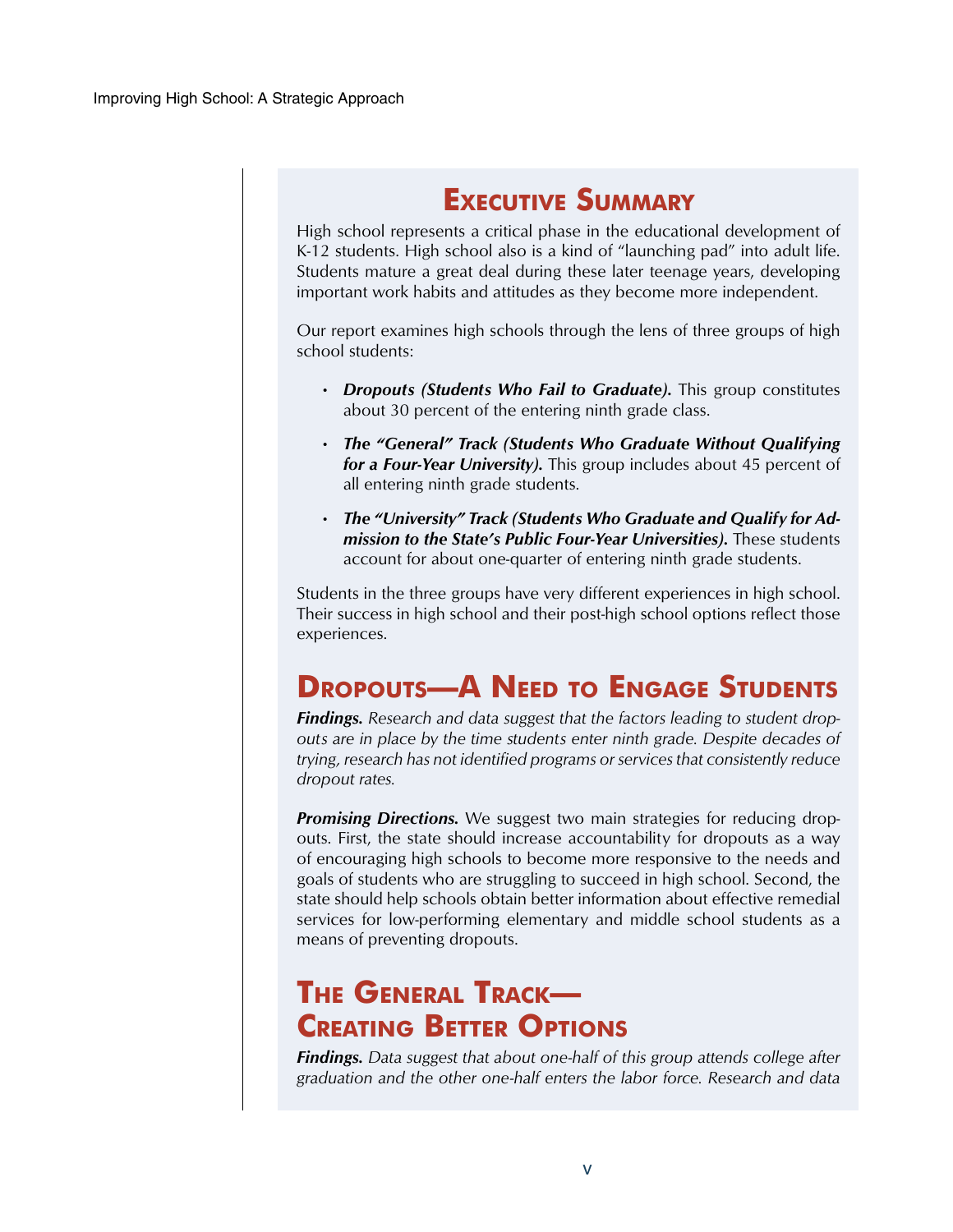#### **Key Elements for Addressing High School Dropouts**

- *An Academic Push.* A focus on teaching and learning.
	- *Early Attention to Low Performance.* Special programs in elementary or middle school.
- **More Personalized Schools.** More supportive environment to keep students engaged.
- �*A Greater Range of Options.* Help students make school courses more aligned with student goals.
- *Parental Involvement.* Parents must be partners with schools in keeping students on track.

*indicate that many in this group do not have clear postgraduation goals, which prevents these students from using high school most effectively to make a smooth transition to adult life. In addition, high schools appear to promote four-year college degrees and de-emphasize attractive community college vocational options.*

*Promising Directions***.** High schools should be encouraged to become more flexible in helping students achieve their personal goals after graduation. This requires several changes. First, the state should increase high school accountability for helping students make a successful transition to work or college after high school. Second, additional funds for middle school planning and counseling would help students and parents obtain better information about the options available to students in high school. Third, the state should make changes to existing vocational programs that help districts create high-quality vocational sequences that have greater benefits to students.

### **THE UNIVERSITY TRACK— INCREASING INCENTIVES FOR ACHIEVEMENT**

*Findings. Entering freshmen frequently lack the English or mathematics skills required for study at the university level. Higher education admissions and placement policies contribute to the problem, as they fail to clearly communicate the skill levels needed for success in college.* 

*Promising Directions.* Using better measures of high school achievement in the admissions process would help ensure that students are adequately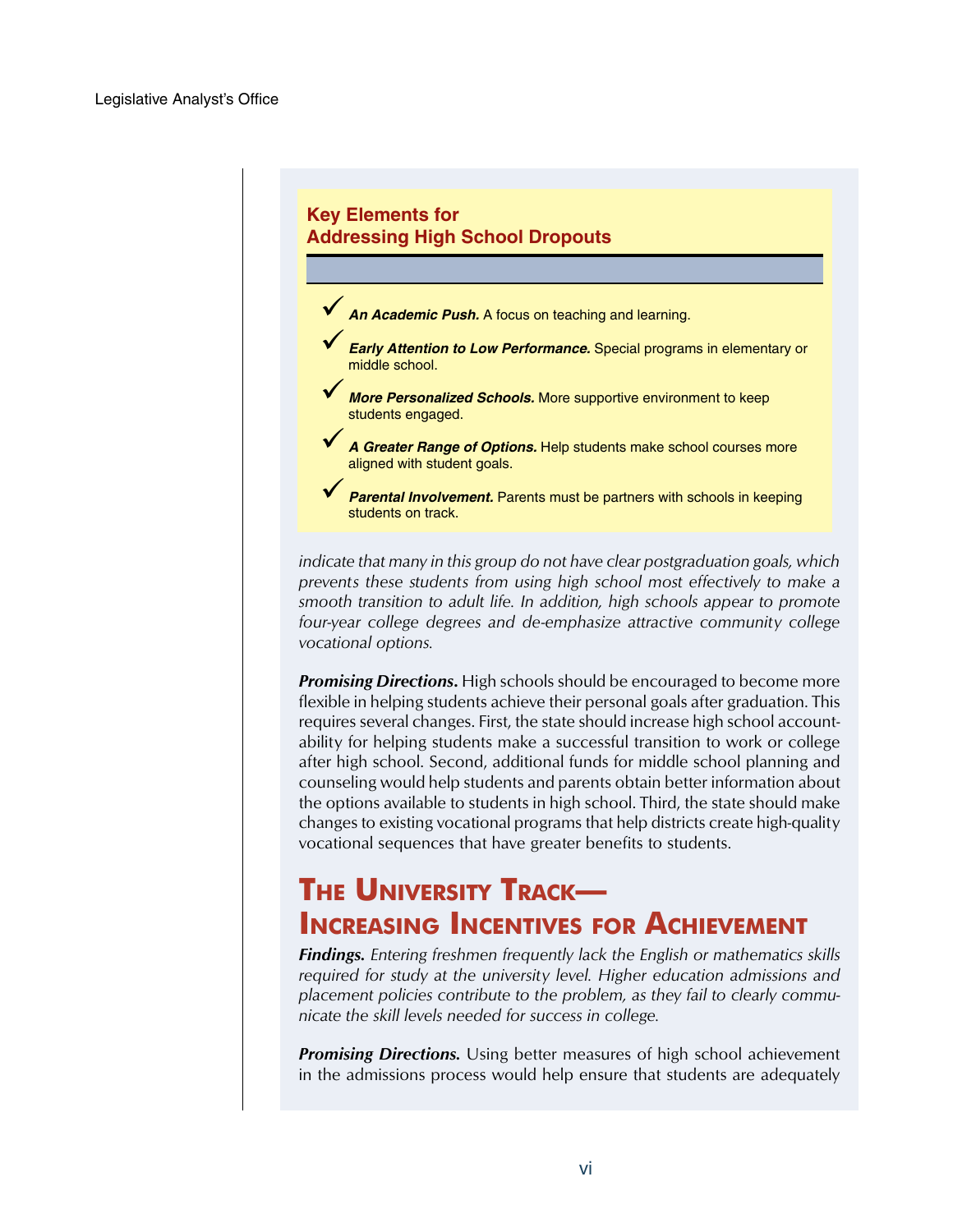#### **Key Elements for Improving Transitions to Work and College**

- �*Choices Instead of Tracking.* Empower students and parents to develop a detailed course plan for high school.
- **Improve Vocational Choices.** Sequences of vocational courses provide long-term payoffs to students.
- �*Accountability.* Make high schools accountable for successful transitions to college and work.

prepared. We think the state should use the existing Standardized Testing and Reporting (STAR) tests for admission and placement decisions in our postsecondary system.

#### **RECOMMENDATIONS**

Despite considerable differences in the problems facing these groups, several themes emerge in our recommendations that are consistent across the groups. Our recommendations address the problems experienced by high school students by strengthening state and local accountability, improving available information for decision making, and increasing flexibility to improve the options available to decision makers.

#### **Accountability**

The Legislature should "fine tune" existing accountability programs in order to create stronger incentives for increased student achievement. We recommend strengthening state accountability by resetting the state's standard for proficiency under the federal No Child Left Behind Act and increasing the importance of dropout and graduation data in the state and federal accountability formulas (as the quality of the state's data improves). We also would make high schools accountable to the state for improving student transitions to college and work.

Two of our recommendations aim at strengthening *local* accountability. By creating a career planning process, we try to increase the leverage of students and parents to participate in a course plan that meets the longterm aspirations of students. By using STAR scores as a primary measure of student performance for the University of California and the California State University admissions, we try to enlist parents in the cause of promoting high achievement—rather than high grades.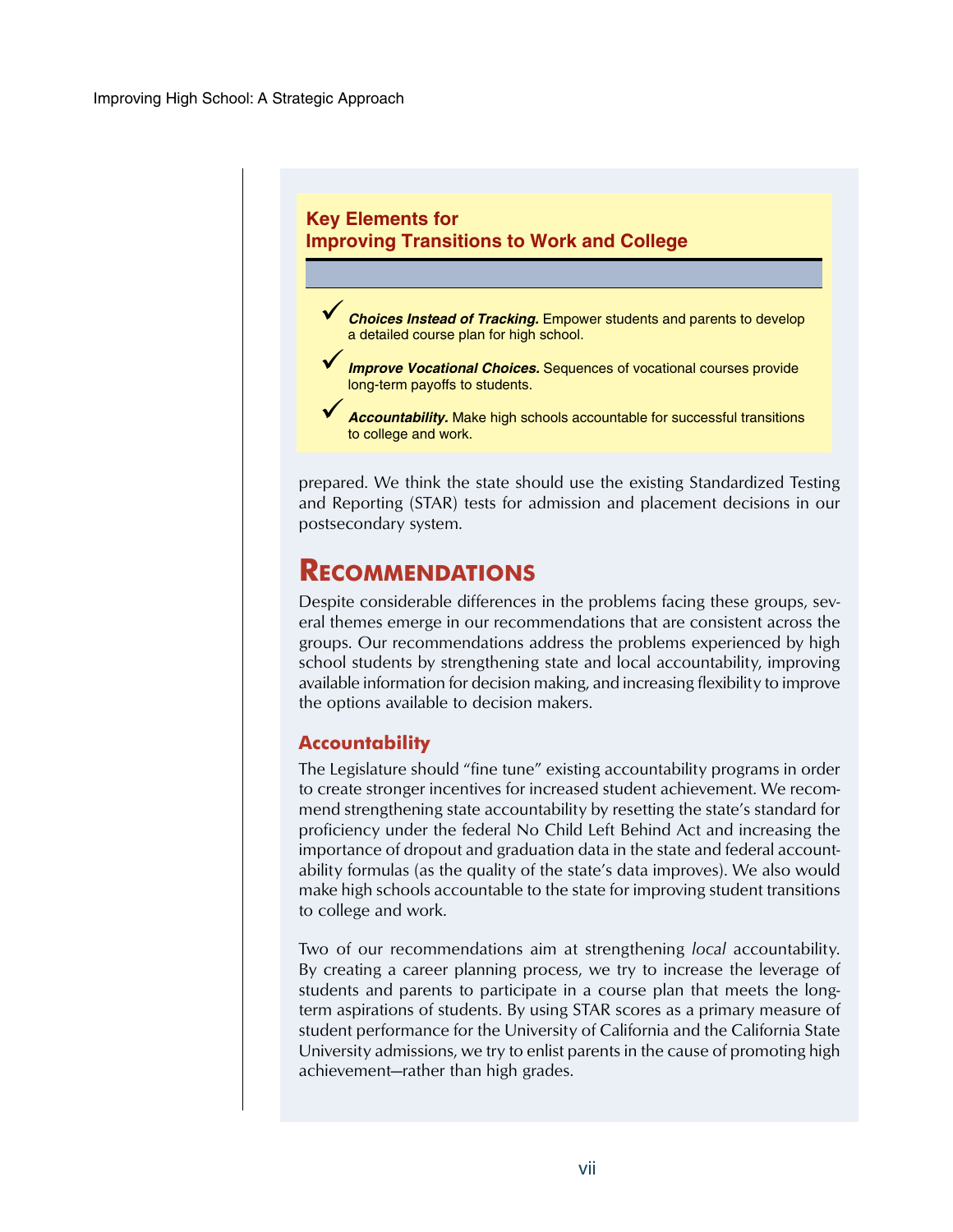#### **Information**

Improving information available to state and local decision makers is also an important state role. The lack of good data on high school dropouts complicates the state's desire to hold schools and districts accountable for addressing this problem. Our recommendations on using dropout data from the California Longitudinal Pupil Achievement Data System is designed to highlight the importance of this new system and suggest a way to provide early information to state decision makers and local educators on the nature of the dropout problem. Our proposal to evaluate state supplemental instruction and social promotion programs is intended to provide insight into ways educators can increase the achievement of low-performing students.

Parents and students also need better information about their choices and the likelihood of success in those choices. To provide this information, we recommend intensive career counseling and planning in eighth and tenth grades. With this information, parents and students will be able to make informed choices about how best to use high school to reach the students' post-high school goals for work and school.

#### **Flexibility**

Existing state and federal categorical programs provide a considerable amount of resources to support the changes recommended in this report. Our recommendations generally suggest ways the Legislature can help districts organize these resources more effectively. In addition, giving districts greater flexibility over the use of categorical resources can facilitate this reorganization of resources.

Students need and want better and more choices in high school—and schools need to be more flexible in satisfying these choices. Students need other viable alternatives besides getting a four-year college diploma—only about 15 percent of high school graduates earn a college diploma in the decade after high school. Students also want to feel more involved in their education, and creating choices over their high school program empowers students and their parents to use high school to reach their postsecondary goals. Helping schools become more flexible and provide a greater range of options will benefit many students.

#### **The Bottom Line**

Our recommendations offer the Legislature several ways to improve high schools. Alone, these changes will not address all of the problems in high schools. Many critical factors are outside of the state's control. We think, however, our recommendations provide a strategic approach for how the state can contribute to improving high schools.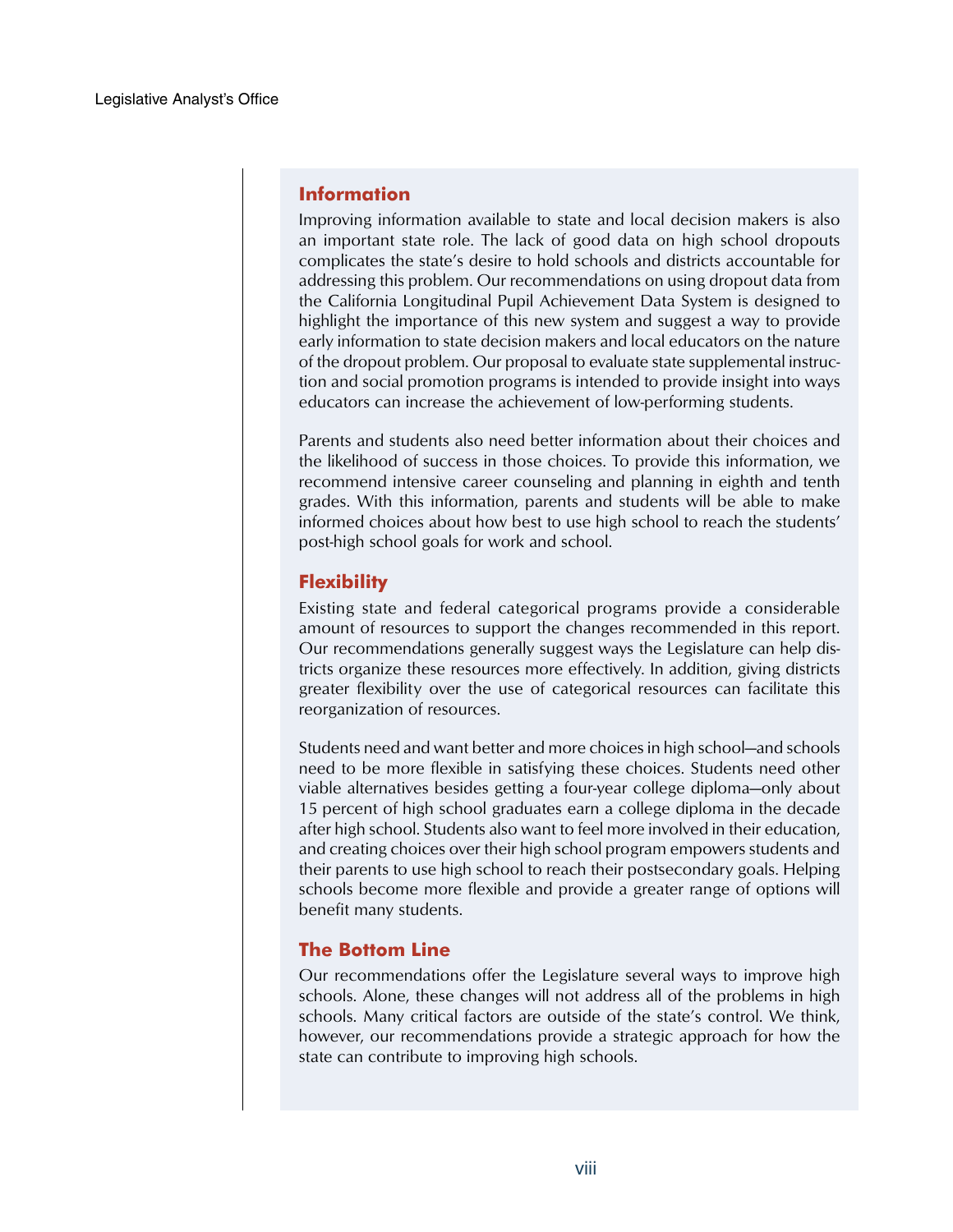### <span id="page-8-0"></span>**INTRODUCTION**

High school is the culminating experience for students during their K-12 years. While many go on to college or technical school, high school represents the end of formal education for many students. High school also is a kind of "launching pad" into adult life. Students mature a great deal during these later teenage years, developing important work habits and attitudes as they become more independent.

This report examines how well high schools are helping all students learn and succeed in their postgraduation goals. Our report begins with a brief overview of current high school outcomes. In Chapter 2, we discuss state laws and policies that influence what students study during high school. Chapter 3 focuses on the issue of high school dropouts. Chapter 4 looks at high school from the perspective of high school graduates who plan on working or attending community college after graduation. Chapter 5 examines how admission policies of the state's public four-year universities affect incentives for achievement in high school. Chapter 6 provides a summary of the report's major recommendations.

Our recommendations offer the Legislature several ways to improve high schools. Alone, these changes will not address all of the problems in high schools. Many critical factors are outside of the state's control. We think, however, our recommendations provide a strategic "road map" for how the state can contribute to improving high schools.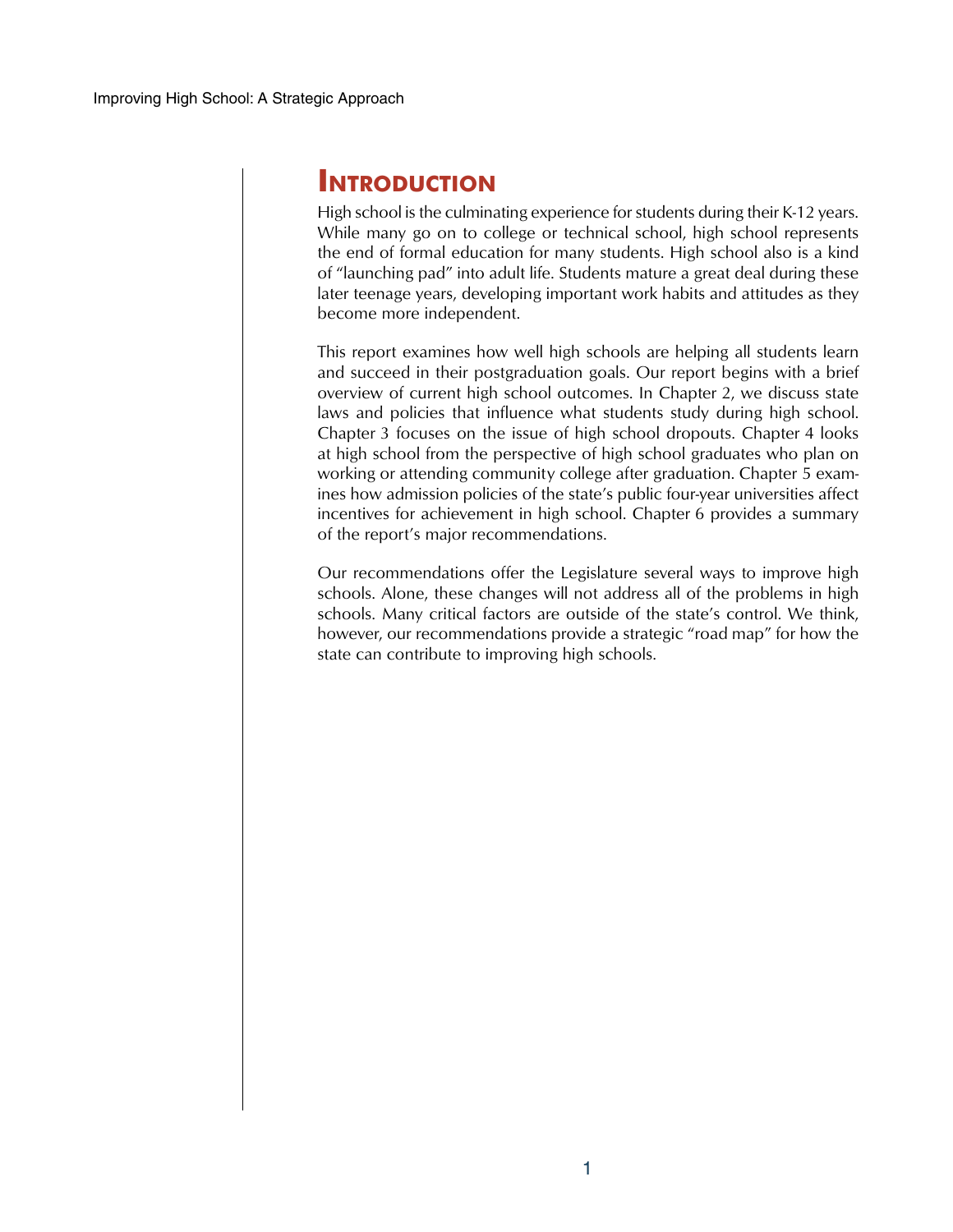Legislative Analyst's Office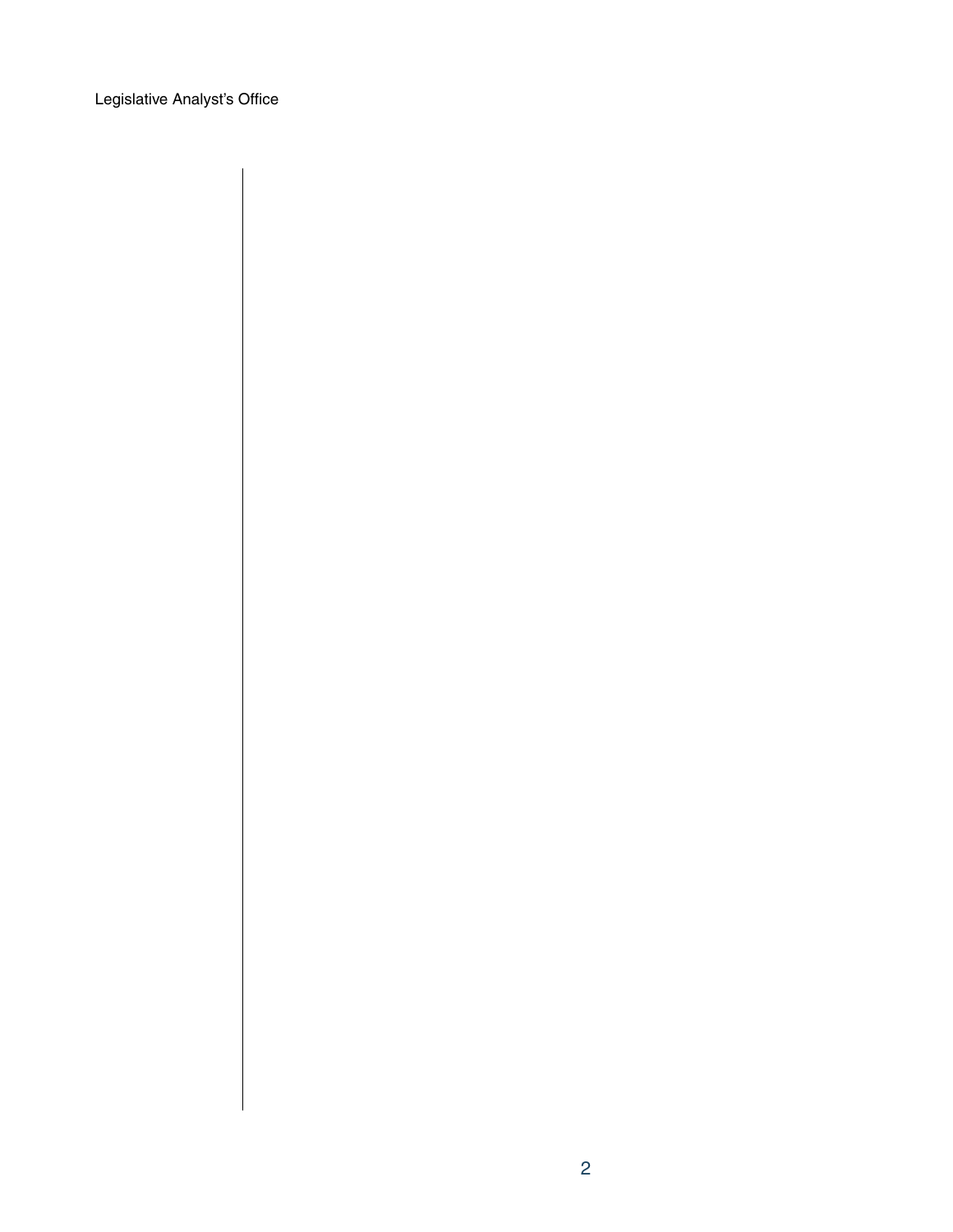#### <span id="page-10-0"></span>Chapter 1

# **The Three Groups of High School Students**

In 2002-03, 1.8 million students enrolled in grades 9 through 12—the typical high school grades. Most students attend a traditional high school, one that contains grades 9 through 12. In 2002-03, 855 traditional high schools enrolled more than 85 percent of all high school students in the state, serving an average of about 1,800 students per school. While California's high school students are an incredibly diverse mix of individuals, they can be grouped into three basic populations: students who drop out before graduating, students who graduate having passed the courses needed to establish eligibility for admission to the state's four-year universities, and students who graduate without qualifying for a public university in California. Our report uses these three groups to better understand the problems high schools face and identify potential approaches to addressing them.

#### **HIGH SCHOOLS ADDRESS A WIDE RANGE OF ACHIEVEMENT**

Students begin high school with very different levels of achievement. Figure 1 (see next page) displays the percentage of eighth grade students scoring in the five proficiency levels on the Standardized Testing and Reporting (STAR) English Language Arts test. About one-third of students score in the top two levels—proficient and advanced. About the same proportion scores in the basic category and in the bottom two levels combined—below basic and far below basic. Since the state's goal is for all students to score in the proficient or advanced levels, Figure 1 (see next page) shows that about two-thirds of eighth grade students are failing to meet this goal.

It is important to understand the significance of these data. Since 12.5 percent of high school graduates are eligible for admission into the University of California (UC), the 11 percent of students scoring in the advanced level are scoring at levels roughly consistent with UC's admission standards. At the other end of the performance scale, about 12 percent—roughly 60,000 students—scored far below basic. Scores at this level are equivalent to randomly guessing at the answers to test questions. The difference between the advanced and far below basic levels, therefore, represents a major achievement gap. (For the remainder of the report, we simplify the STAR testing data by consolidating the top two STAR performance levels into "above basic" and the bottom two levels into "below basic.")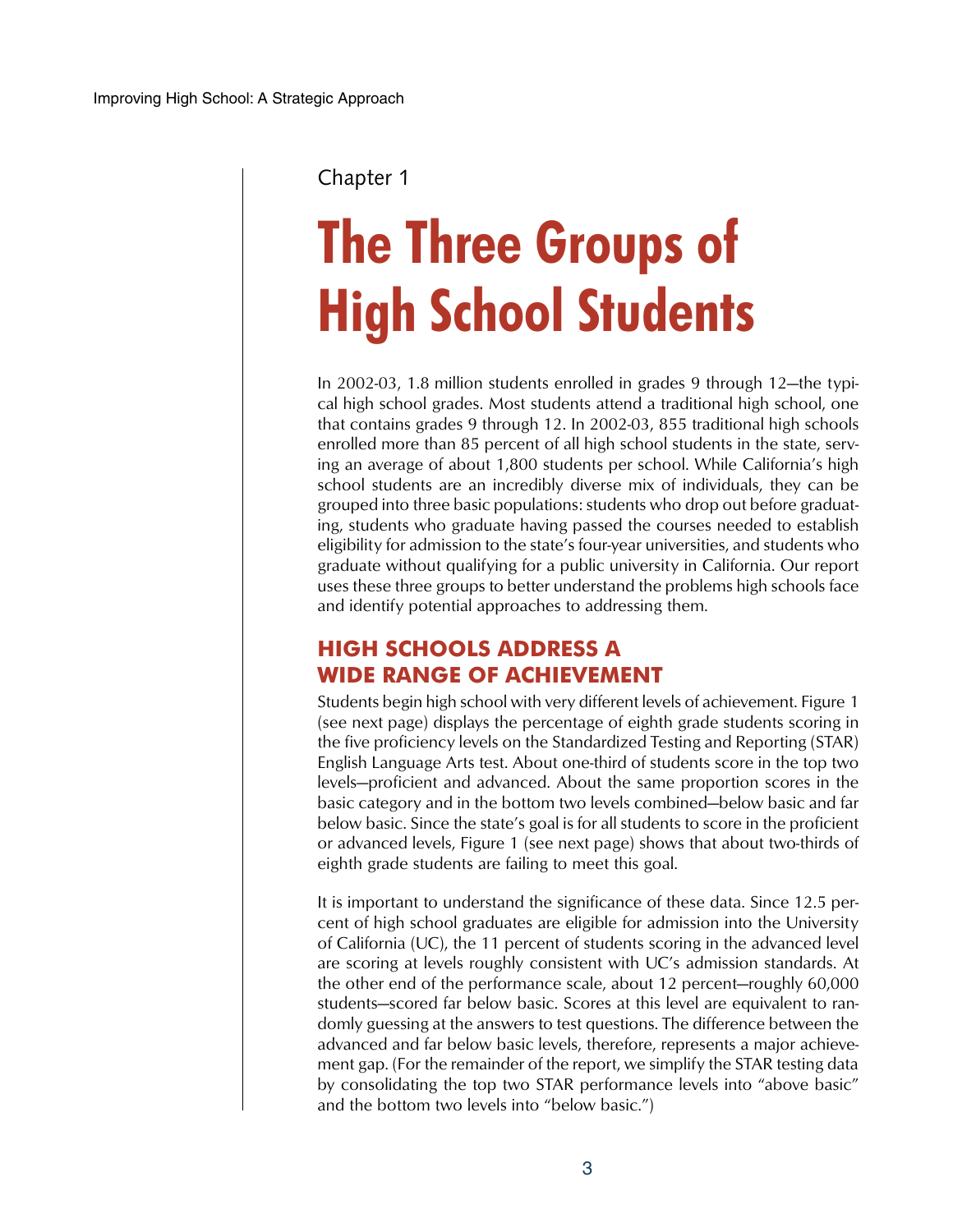<span id="page-11-0"></span>

The STAR data also reveal that most high schools must wrestle with the problem of developing curricula that are appropriate for a wide range of student achievement. In the next section, we briefly review what happens to eighth grade students during the high school years and after graduation.

#### **ACHIEVEMENT DURING HIGH SCHOOL**

The real test for high schools is not where students start in ninth grade but the improvement made while in high school. One way of measuring this "value added" is by examining the progress of the same group of students over time. Figure 2 shows the STAR scores in grades 8 through 11 for the cohort of students who were in eleventh grade in 2003-04 (that is, the eighth grade scores are from 2000-01, the ninth grade scores are from 2001-02, and so on). As the figure shows, there is very little change over time in the proportion of students scoring in the three levels.

In fact, this figure may overstate the achievement of this cohort of students because it does not account for students who dropped out during high school. Since low-achieving students are more likely to drop out of school, we would expect the remaining students to be higher performing. They are not. Therefore, the data suggest that, relative to state standards, student achievement may be falling during high school.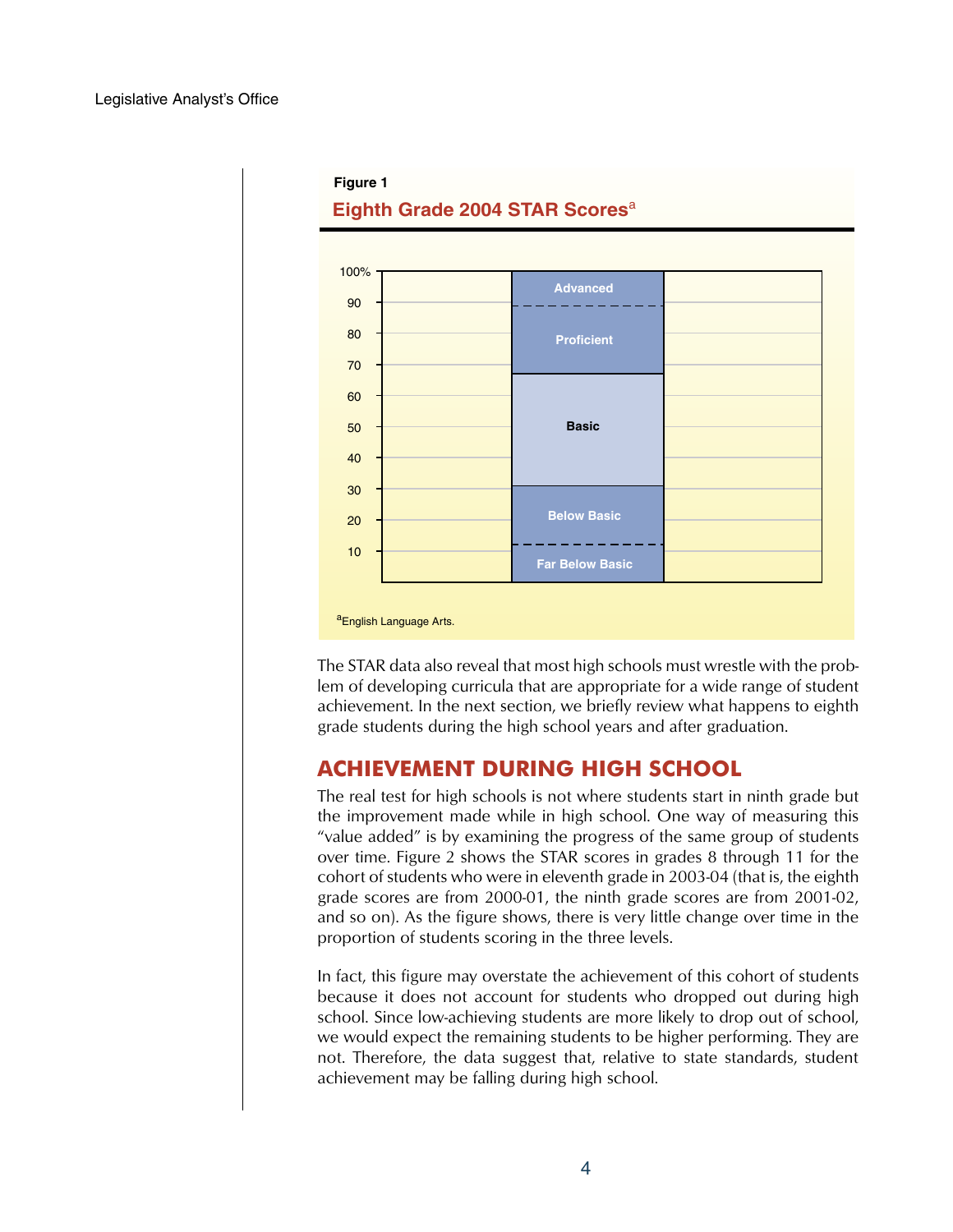<span id="page-12-0"></span>

#### **THE THREE GROUPS**

Another way to evaluate the success of high schools is to look at measures like graduation rates and college attendance rates of recent graduates. By combining data on these two measures, it becomes clear there are three basic outcomes for high school students: failing to graduate (dropouts), graduating and qualifying for admission to UC or the California State University (CSU) (which we will call the "university track"), and graduating without qualifying for a four-year university (which we will call the "general track").

We have focused this report around these three groups for several reasons. Graduation and continuing on to college represent widely accepted successes for high schools. By focusing on student outcomes, we can more readily identify issues that create barriers to success. In addition, students in the three groups generally face very different problems in high school. Understanding these problems provides a picture of the breadth of challenges high schools face. Finally, all high school students are in one of the groups.

By combining several sources of data, we can track these three groups over the four years of high school. Figure 3 (see next page) displays our estimate of the composition of each high school grade. In ninth grade, students who will eventually drop out represent just under 30 percent of the students in the class. As this group leaves school over the four years, it represents a declining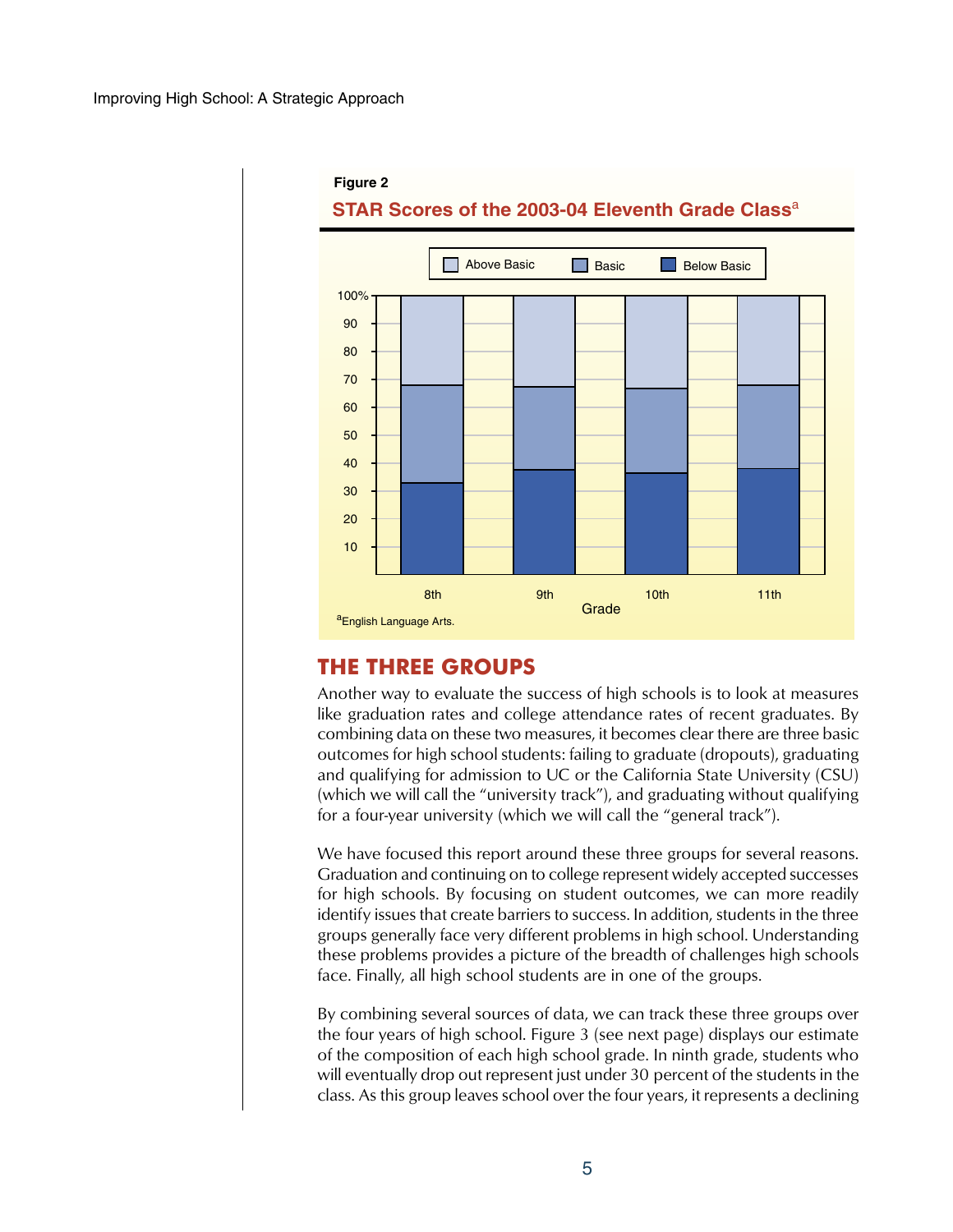proportion of the class. Since this group does not graduate with the class, it disappears entirely from the "graduation" bar in the figure.

The figure shows that, upon graduation, the university track accounts for one-third of students who remain in school. As a proportion of entering ninth graders, however, the university track comprises only one-fourth of all students. As students in the class drop out of school, this group represents a larger proportion of the remaining students.

#### **Figure 3**





aExcept for graduation, data represent students' status as of the beginning of the school year. Data for the Class of 2003.

The general track contains the largest proportion of students. In ninth grade, almost one-half—47 percent—of all students are included in the general track. As with the university track, this group stays in school and represents an increasing proportion of remaining students over the years. By graduation, the general track accounts for two-thirds of students.

#### **College Attendance by Students in the Three Tracks**

Figure 4 conveys a sense of the postsecondary education outcomes for high school students. The left-hand column illustrates the proportion of ninth graders in each of our three groups (the university and general tracks and dropouts). The right-hand column displays the proportion of students who enroll in four-year universities (UC, CSU, and private colleges and universi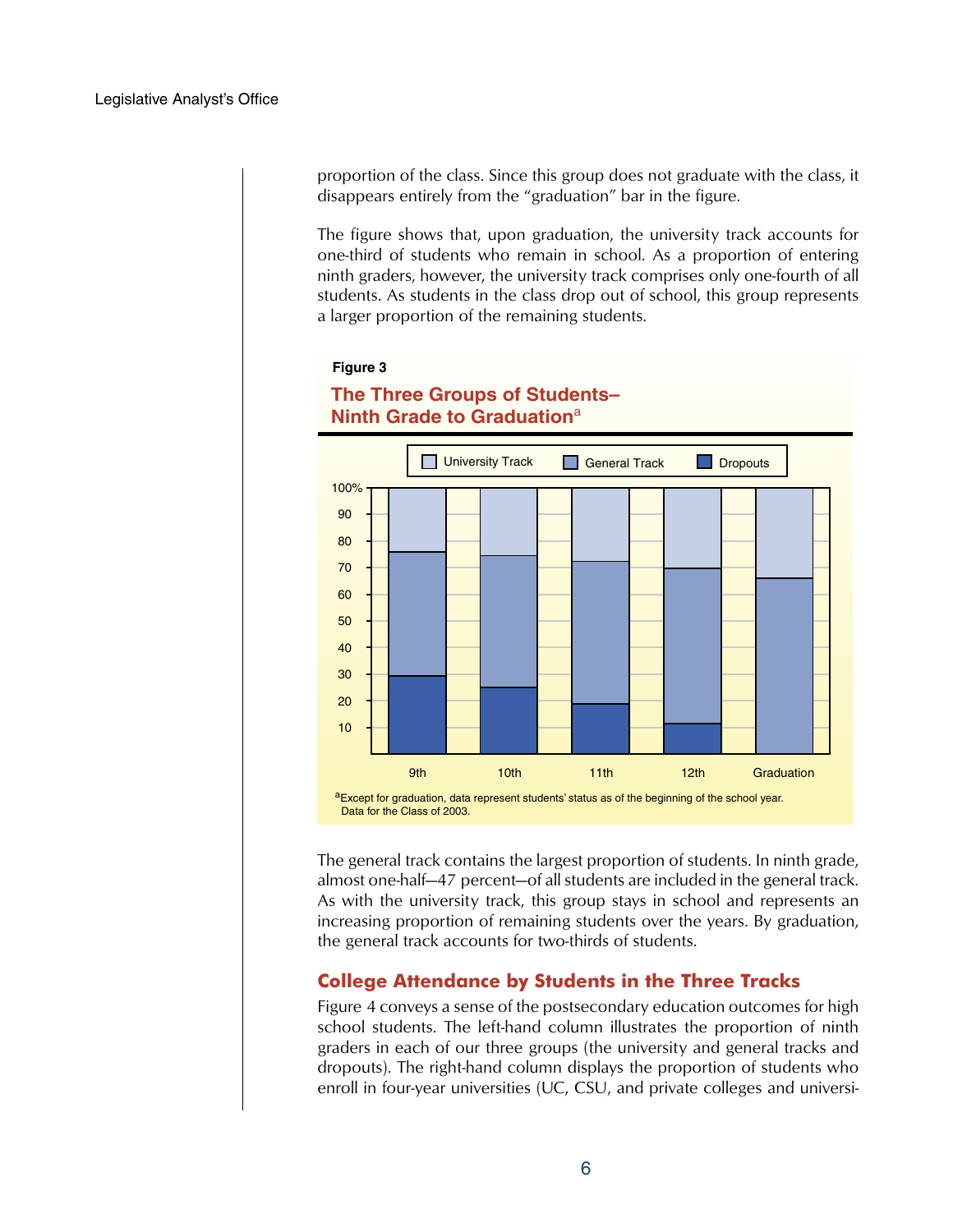ties) and two-year colleges (the California Community Colleges [CCC]) after graduation. As the figure indicates, 45 percent of students attend college after high school—17 percent enroll in four-year institutions and 28 percent attend community colleges. The other 55 percent of students do not attend college in the first two years after graduation—although they may return later in their adult lives.

Figure 4 also provides a sense of what happens to students in the three groups immediately after high school. Assuming all students in the university track go to college after graduation, about 70 percent of this group attends four-year colleges and about 30 percent attends CCC or attend college in another state. Figure 4 also suggests that a significant proportion—about 40 percent—of the general track enrolls in CCC. The remainder of the general track and dropouts do not enroll in college.

#### **Figure 4**

#### **Postsecondary Outcomes for the Three Groups of Students, 2003**



#### **Unemployment Rates of Students in the Three Groups**

Most of the 55 percent of students who do not attend college after graduation enter the labor force. Unemployment data suggest a difficult transition to the labor market for many of these students. Figure 5 (see next page) displays national data on the unemployment rates of students six months after they graduated (or would have graduated if they had not dropped out of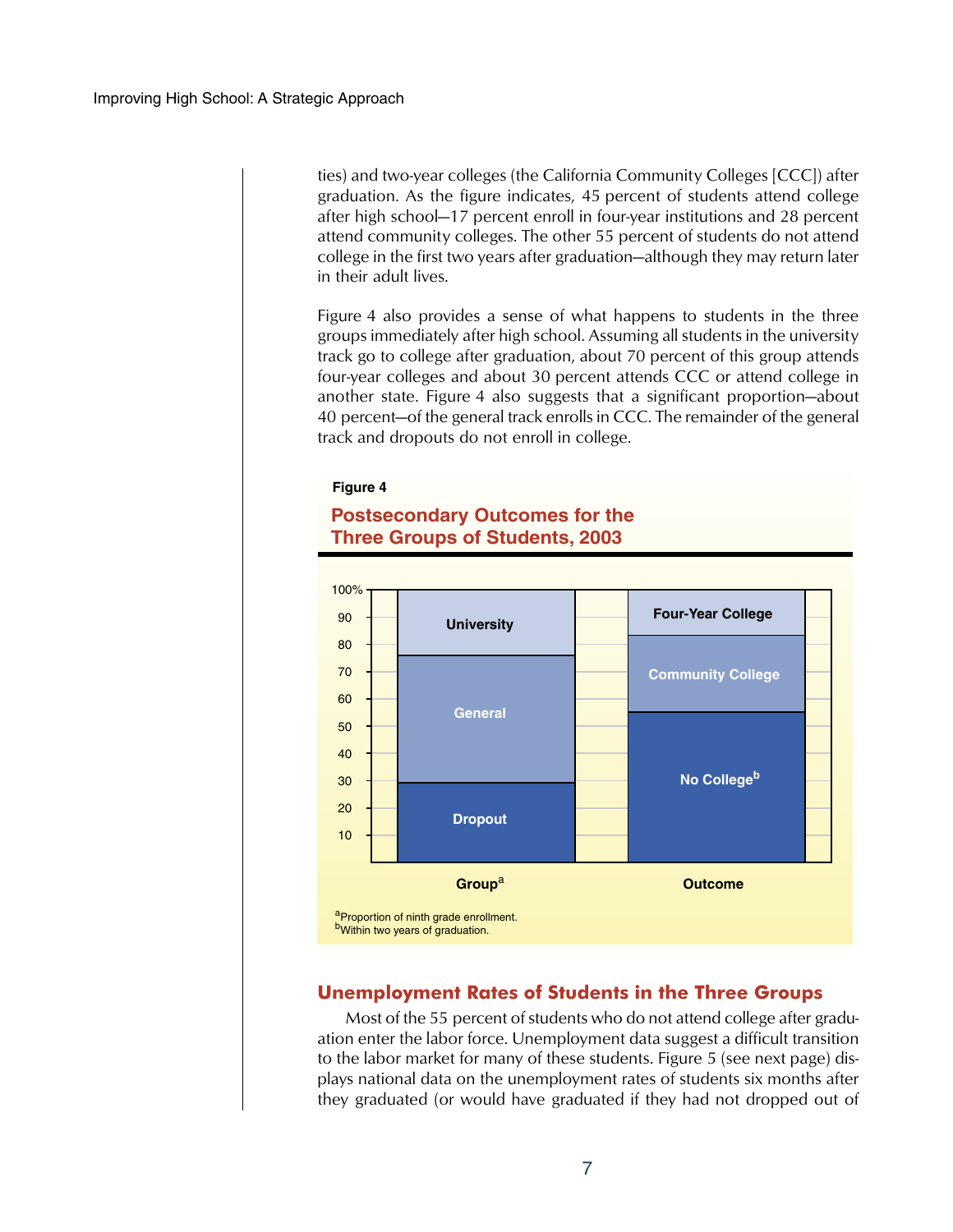

school). A total of 19 percent of recent graduates were unemployed, which is defined as actively seeking work, but unable to find a job. For graduates enrolled in college, 12 percent were unemployed. For graduates who were not in college and for students who dropped out during their senior year, unemployment rates were significantly higher—26 percent and 31 percent respectively. These figures do not include "discouraged workers," who are not employed but have given up looking for a job.

Adult unemployment rates also decline as education increases. California's unemployment rates reflect this trend. For example, in April 2004, 8.3 percent of adults with a high school diploma reported being unemployed. This compares to 5.3 percent for adults with a two-year CCC degree and 4.3 percent for adults with a four-year college diploma.

The data suggest that students who are not preparing for entrance into college experience greater problems in the labor market. Students who enter the full-time labor force have a harder time finding jobs after their high school years and experience higher unemployment rates as adults.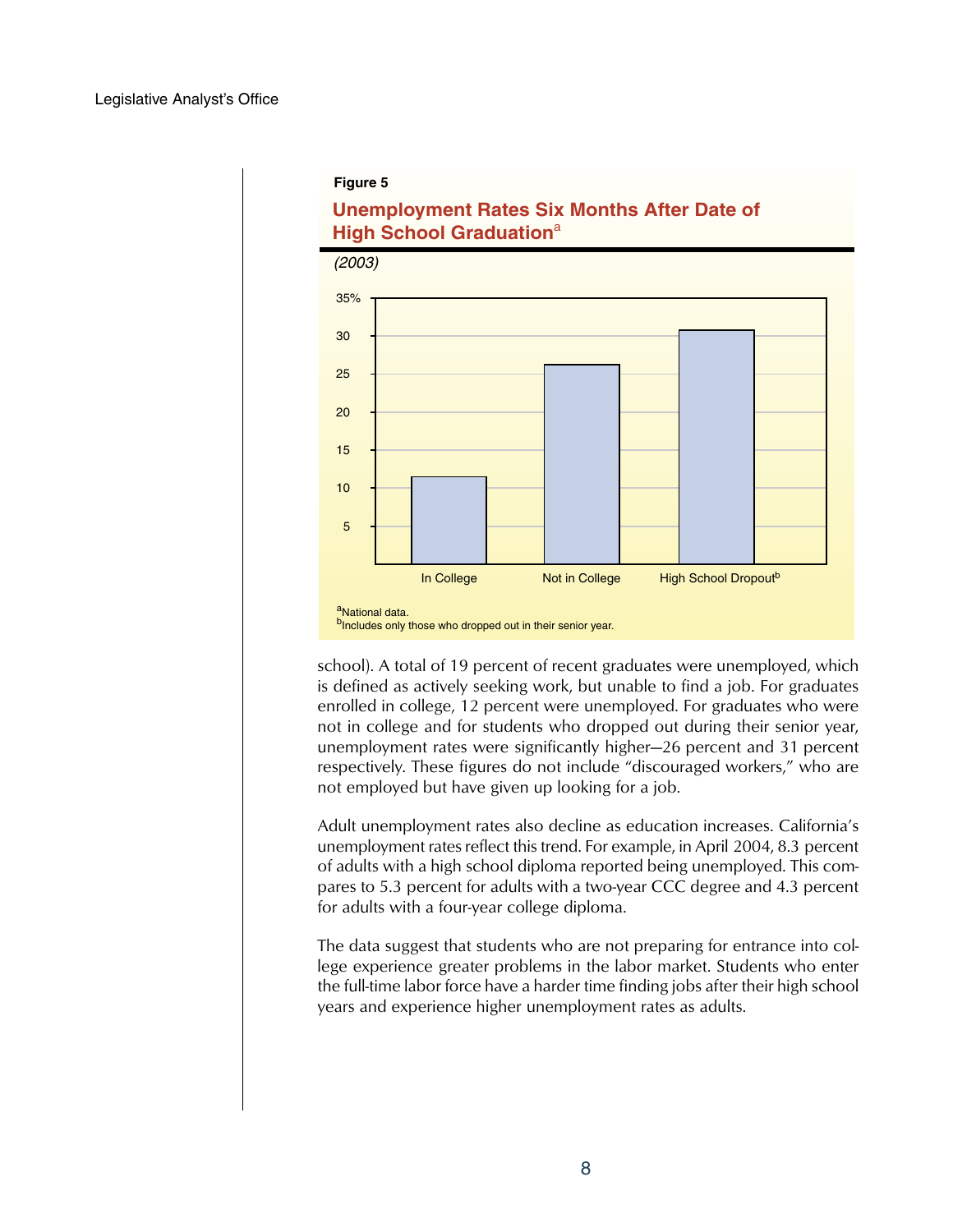#### <span id="page-16-0"></span>**CONCLUSION**

High schools in California face a significant challenge in helping all students experience success. Data provide mixed evidence on whether the state's schools meet this challenge. Relative levels of student achievement do not seem to improve from eighth to eleventh grade. Students continue to learn, but high schools do not appear to make progress in accelerating the achievement of lower-performing students. On the contrary, the data suggest that student achievement is not keeping up with the pace dictated by state performance standards.

Other outcome data also indicate a mixed picture. Almost 30 percent of students who start high school do not graduate. Dropouts and high school graduates that do not continue on to college also experience a rough transition to the labor force. As we discuss later in this report, even our most successful students—those who attend college immediately after graduation—are not fully prepared for college-level work.

Later in this report, we examine the experience of these three groups in more detail. In the next chapter, we explore the state's policies that influence the structure of high schools.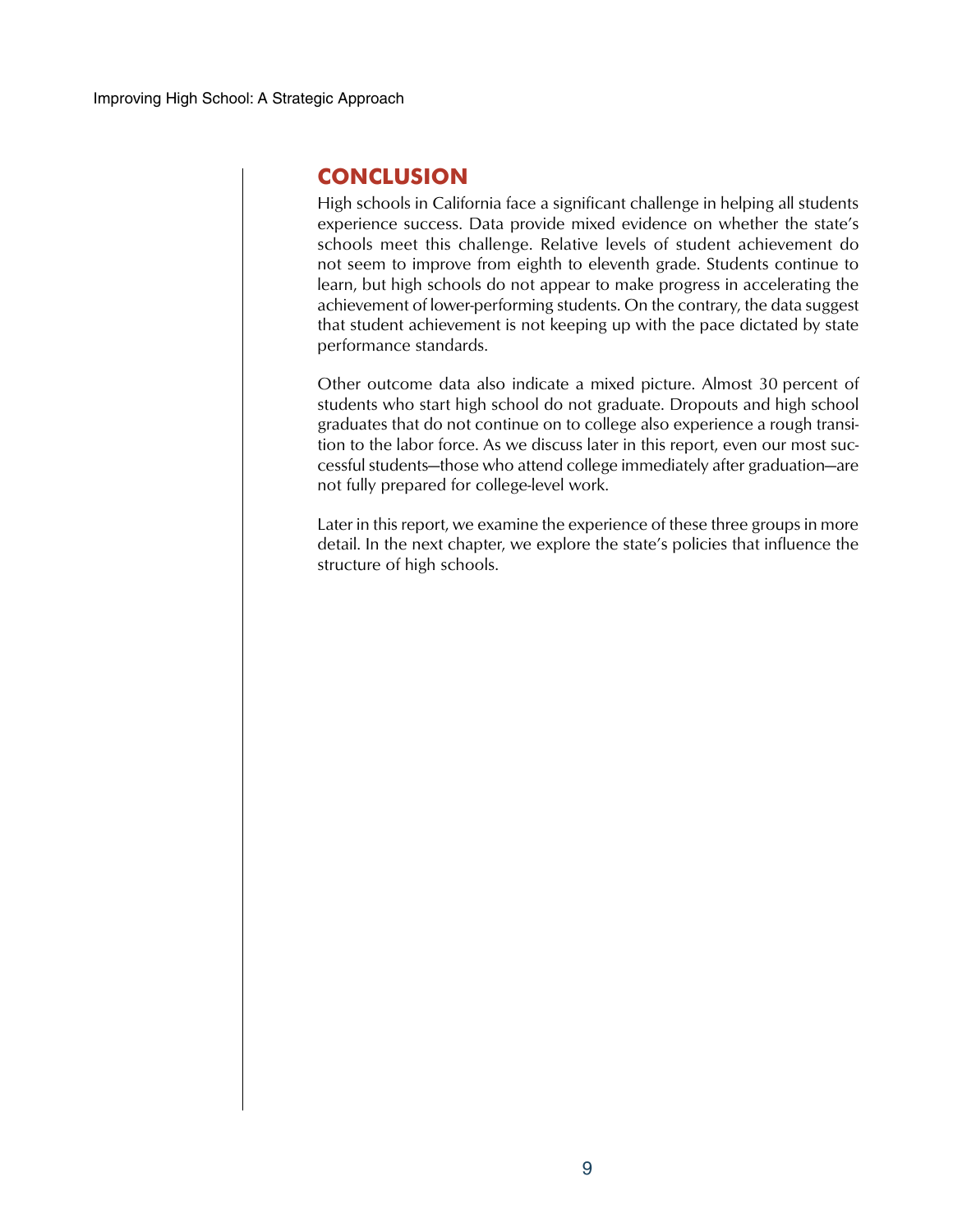Legislative Analyst's Office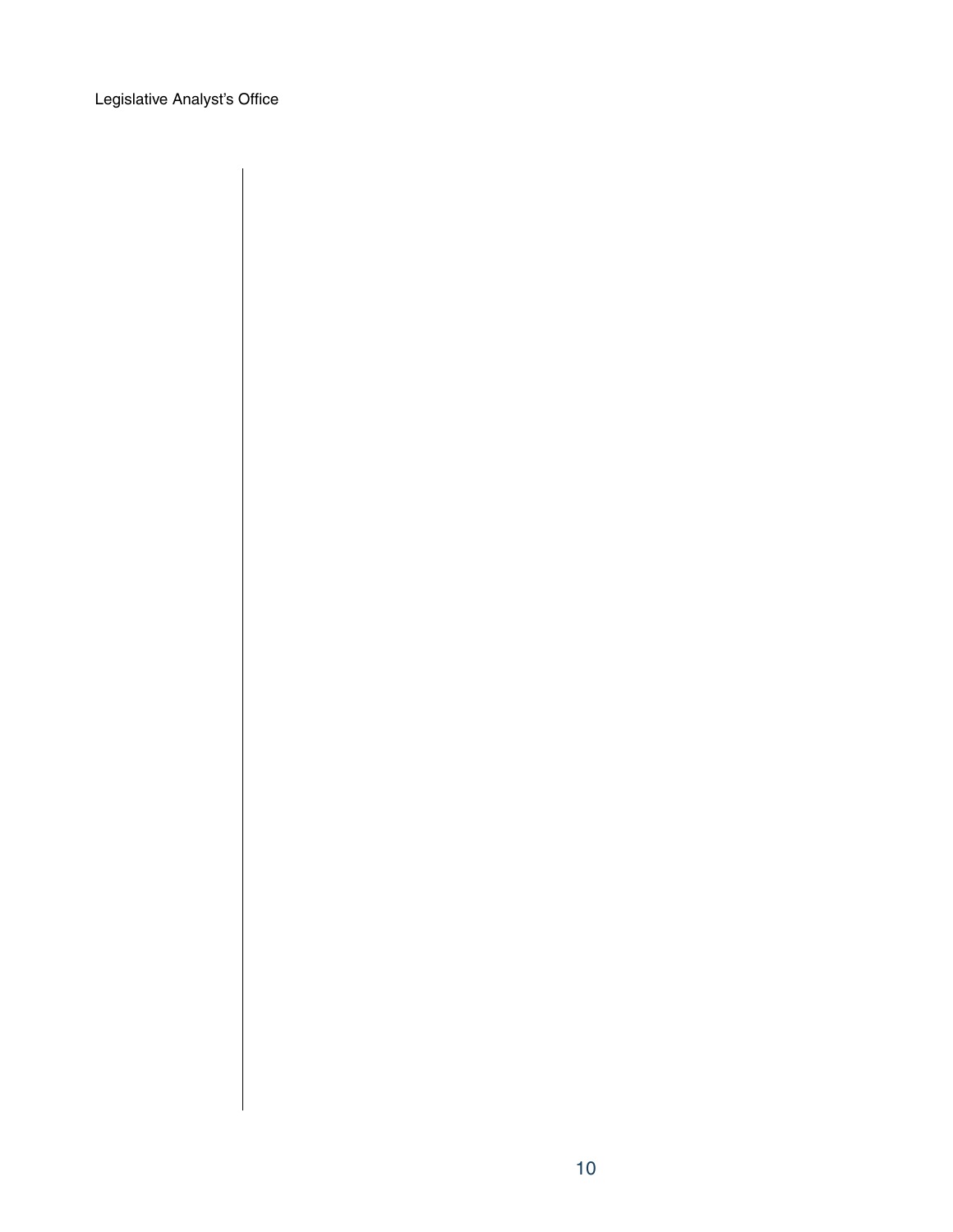#### <span id="page-18-0"></span>Chapter 2

# **State Policies Affecting High Schools**

State law affects the design and operation of high schools in many ways, large and small. Remedial instruction funding, for instance, provides supplemental support for classes that take place outside of the school day. Truancy mandates require schools to follow specific procedures as part of local attendance programs. Funding for alternative programs, such as continuation or community day schools, influence the settings districts employ for educating certain groups of students.

In this section, we review five key state policies that shape the course offerings of high schools and measure the amount students learn in school. These laws also define the skills students need to graduate and qualify for admission into the state's four-year universities. Together, we believe these five policies exert the most significant influence over the operation of high schools.

These policies can be grouped into two categories. The first group includes state laws or programs that structure student choices over the courses they take in high school. This includes high school graduation and university admission course requirements. Also in this group are state-funded Regional Occupational Centers and Programs (ROC/Ps), which provide vocational education courses to students beginning in their junior year. Graduation and university course requirements affect student *demand* for certain courses while ROC/Ps increase the *supply* of vocational courses available to students.

The second group consists of two state testing programs, which also exert great influence over high schools. The STAR establishes performance standards for core academic programs, providing feedback about whether students learn the material in these courses. The California High School Exit Examination (CAHSEE) assesses whether students have attained a level of achievement in mathematics and English the state has deemed necessary for all high school graduates.

#### **STATE COURSE REQUIREMENTS**

The two sets of state course requirements play a central role in what students study in high school. Figure 6 (see next page) displays the specific requirements for high school graduation and for admission into a public four-year university in California. Enacted in 1983, the graduation requirements help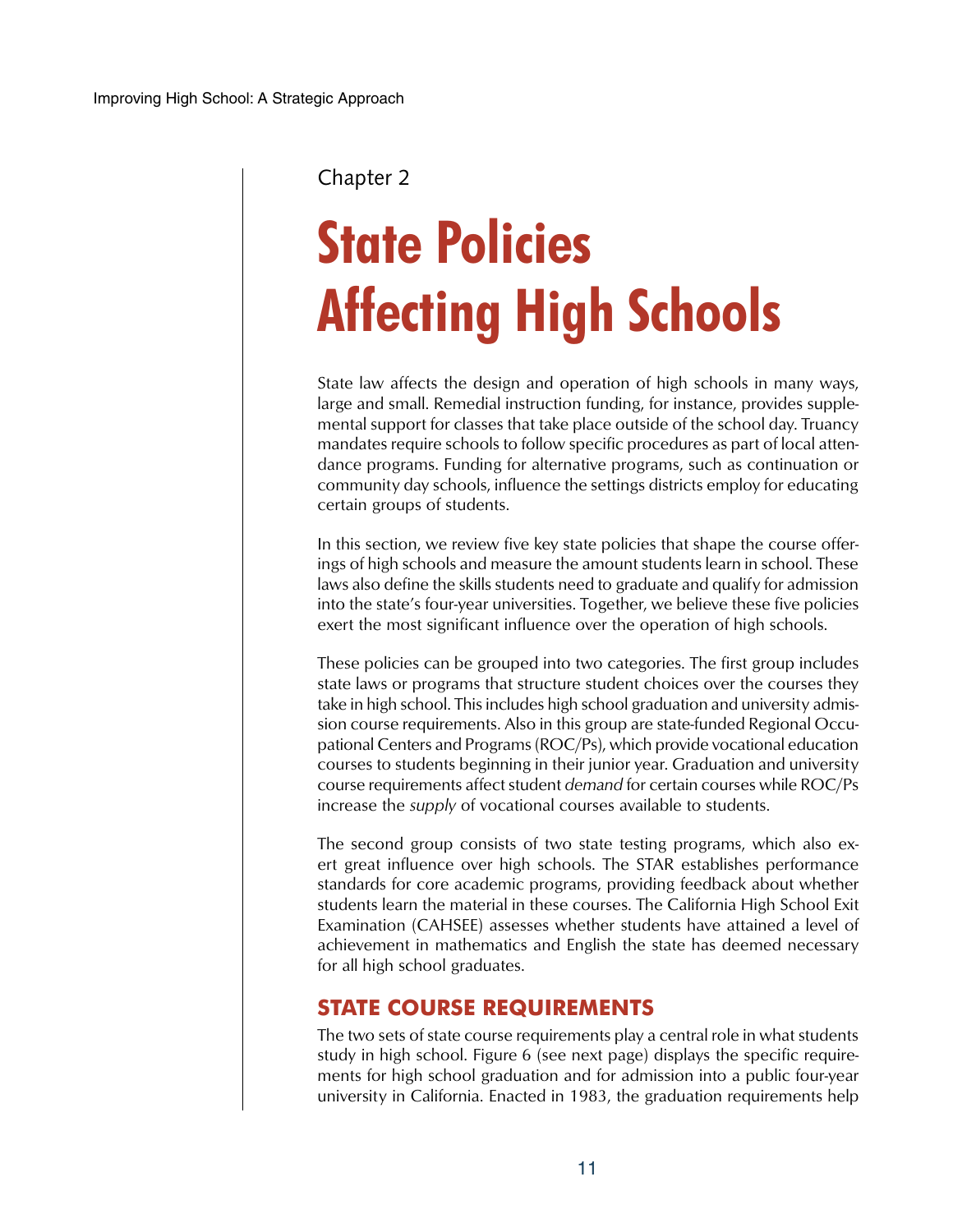ensure all high school students take a minimum number of academic courses prior to graduation. As the figure shows, students must take over a dozen year-long courses to meet this state requirement.

The UC and CSU establish a slightly different set of course requirements that students must take as a prerequisite for admission into the four-year university systems. These requirements are known as the "A

#### **Figure 6**

#### **High School Course Requirements for Graduation and University Admissions**

(Number of Annual Courses)

|                                                                        | <b>Graduation Admission</b> | UC/CSU |
|------------------------------------------------------------------------|-----------------------------|--------|
| <b>English</b>                                                         | 3.0                         | 4.0    |
| <b>Mathematics</b>                                                     | 2.0                         | 3.0    |
| Science                                                                | 2.0                         | 2.0    |
| History/social science                                                 | 3.0                         | 2.0    |
| Foreign language                                                       | 1.0 <sup>a</sup>            | 2.0    |
| Art                                                                    | 1.0 <sup>a</sup>            | 1.0    |
| <b>Physical education</b>                                              | 1.0                         |        |
| Other                                                                  | 0.5                         | 1.0    |
| <b>Totals</b>                                                          | 12.5                        | 15.0   |
| а<br>State law calls for one of either art or foreign language courses |                             |        |

a State law calls for one of either art or foreign language courses.

through G" requirements. The admissions requirement calls for students to take a minimum of 15 year-long courses during high school. In some subjects, students must take specific courses—such as Algebra II in mathematics—to meet the university requirements.

Meeting both the graduation and A through G requirements requires students to take 17 specific courses. (In most subject areas, the A through G requirements call for more courses. In history and physical education, however, the graduation requirements are higher.) In addition, both UC and CSU encourage students to continue taking high-level courses in their senior year. Students who follow this advice by taking courses in all four core areas would use 20 of the 24 high school courses typically available during four years to meet state course requirements.

All high school courses in the subject areas identified for university admissions do not necessarily qualify as meeting the A through G requirements. The UC must specifically approve each high school course that counts toward these requirements. In contrast, districts determine which courses satisfy the graduation requirements, with two exceptions. State law requires one science course to be a laboratory science and students must take algebra as one mathematics course.

The A through G requirements also are important because they create a roadmap—a sequence of courses that, when completed, make a student eligible to apply for admission to a four-year public university in California.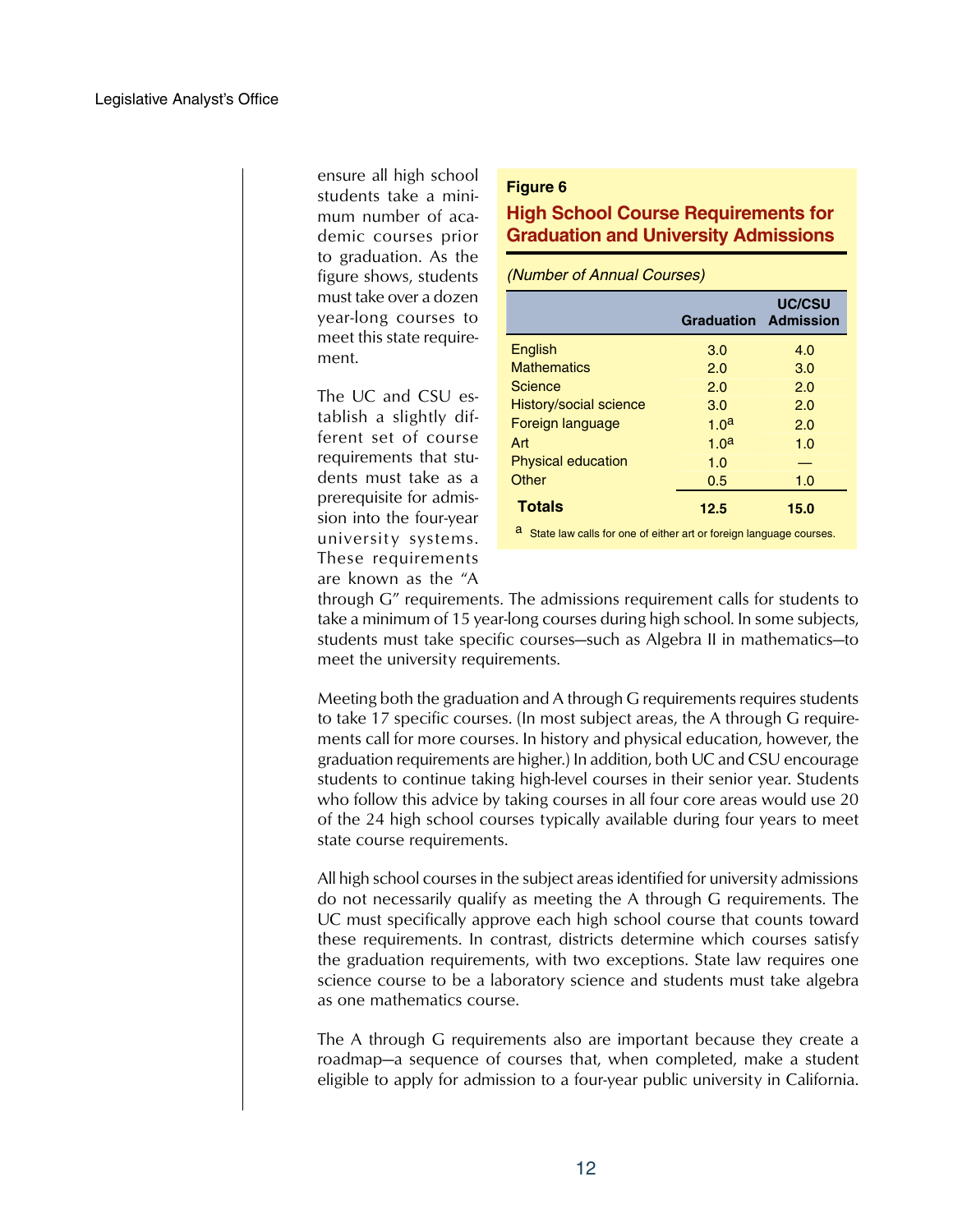<span id="page-20-0"></span>By developing the A through G requirements, the universities have helped students and parents understand how to use high school to prepare for UC or CSU.

#### **VOCATIONAL OPTIONS THROUGH ROC/PS**

Another way the state affects course offerings is through the establishment and support of ROC/Ps. As the name suggests, these agencies provide regional support for vocational education, primarily through county offices of education. In urban counties, ROC/Ps are sometimes administered by consortia of school districts (known as "joint powers agencies") or very large districts. The *2004-05 Budget Act* includes almost \$400 million for the support of ROC/Ps.

The ROC/Ps were established in the 1960s to take advantage of economies of scale that were unavailable to most high school vocational programs. Vocational classes often require specialized instructors and equipment. By attracting students from a larger region, ROC/Ps are able to generate the enrollment in vocational classes needed to finance the higher cost of these programs.

Figure 7 displays the statutory missions of ROC/Ps. Most importantly, state law requires ROC/Ps to help students gain entrance into entry-level occupations. As these jobs typically do not require extensive training, the course structure of ROC/Ps focuses on individual classes. Some ROC/Ps also offer course sequences that help students achieve higher-level job skills or gain entry into advanced community college courses.

#### **Figure 7**

#### **The Mission of ROC/Ps**

- $\checkmark$  Allow students to learn entry-level occupations.
- **V** Ensure skills are in demand by local employers.
- **V** Provide guidance and counseling on vocational matters.
	- Give priority to students 16 to 18 years old.

State law also places a priority for ROC/Ps to serve high school students age 16 through 18. Because of this priority, ROC/P classes are targeted mainly at juniors and seniors. State law allows ROC/Ps to serve adults, as well. In 2003-04, about two-thirds of all ROC/P enrollments were high school stu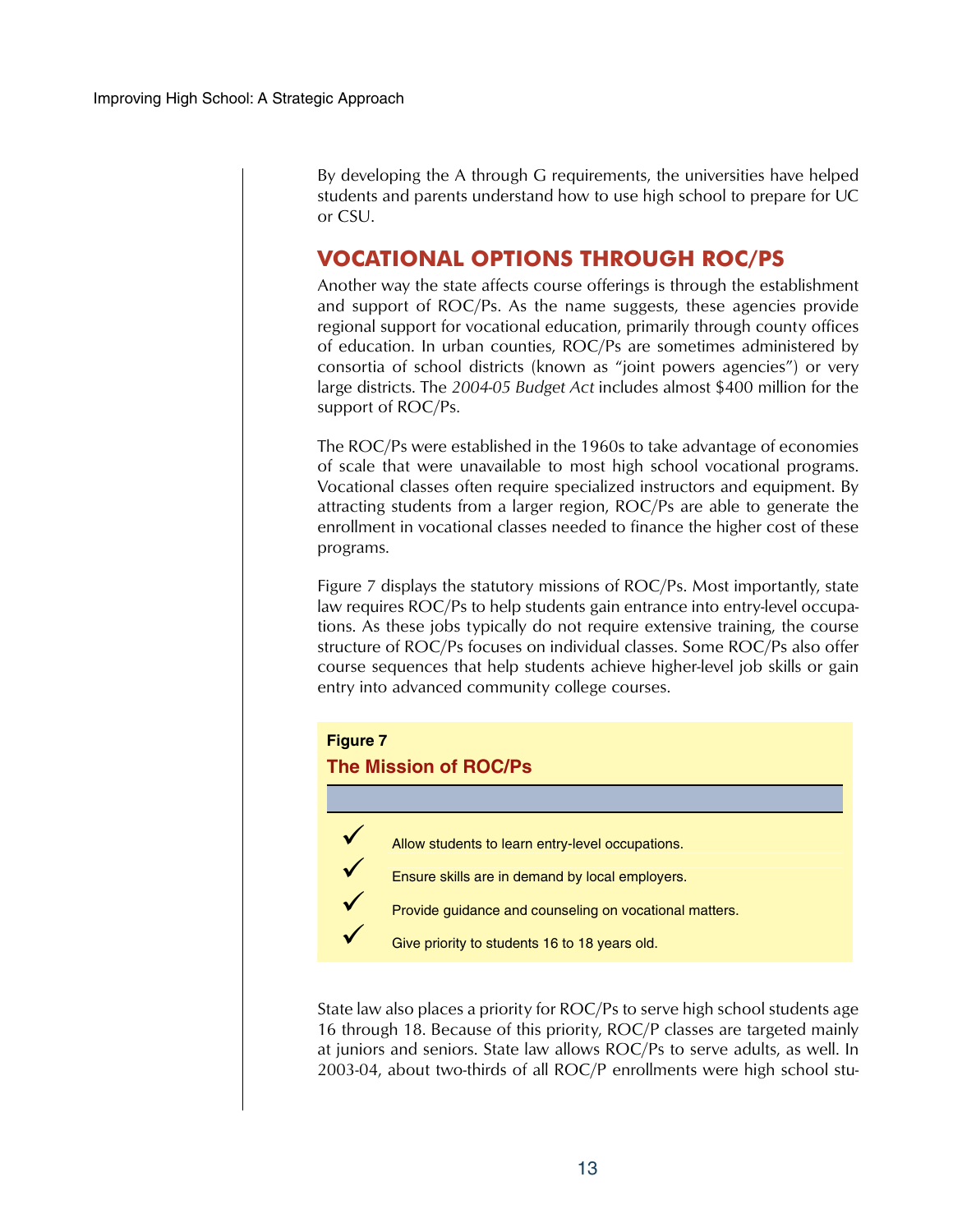<span id="page-21-0"></span>dents. The proportion of high school students served by individual ROC/Ps, however, varies greatly. While most programs serve only a small percentage of adults, a few programs serve primarily adults.

#### **THE HIGH SCHOOL EXIT EXAMINATION**

In 1999, the Legislature enacted the CAHSEE. This test, which students must pass to graduate from high school, measures student achievement in mathematics and English. Students take the test for the first time in tenth grade. Students who fail either portion of the test may retest up to seven times during the subsequent two years. The test assesses student mastery of the state mathematics standards up to and including algebra and the tenth grade English Language Arts standards.

The class of 2006 is the first to be subject to the CAHSEE requirement. Students in this class took the test for the first time in spring 2004. Almost three-quarters passed each of the subject areas. About 60 percent of lowincome students passed at least one of the two portions of the test on their first attempt. Passing rates of English learner (EL) students and special education students were significantly lower.

As discussed above, the Legislature enacted high school graduation course requirements to increase the number of academic courses taken by high school students. The CAHSEE represents another way of improving academic performance. Rather than specifying the number of courses students take, the CAHSEE establishes performance-based criteria for graduation. For instance, it requires that students demonstrate a specific level of mathematical competency in arithmetic and algebra.

As an accountability measure, the CAHSEE significantly affects students and schools. The CAHSEE has increased the academic focus of high school for many students. While high-performing students generally find the CAHSEE standards relatively easy to meet, the test has increased academic expectations for lower-performing students. As a result, more students are taking algebra than before the test requirement was enacted.

In addition, the CAHSEE creates new incentives for schools to boost student achievement. Scores from the CAHSEE are used as the accountability measure for high schools under the federal No Child Left Behind (NCLB) Act. Because the law creates consequences for failing to meet performance targets, high schools are motivated to improve student performance on the test.

Finally, graduating from high school is very important for parents and students. Failing to pass the CAHSEE prevents a student (beginning in 2006) from graduating. As a result, high schools are under significant pressure to help students pass the test. In response, schools have developed remedial courses to help students master the skills needed to pass the test.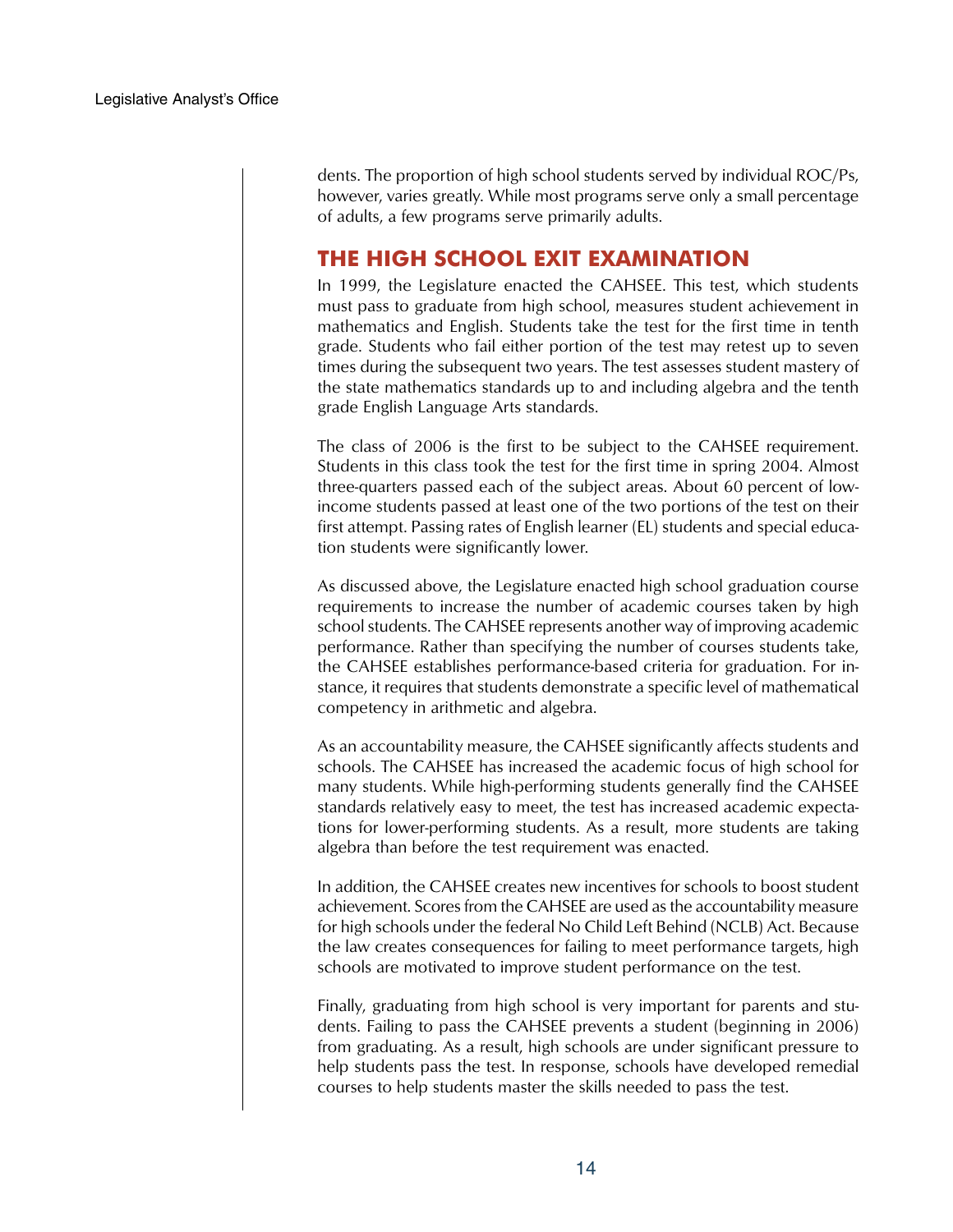#### <span id="page-22-0"></span>**STATE CONTENT STANDARDS AND THE STAR TESTS**

In 1997, the Legislature enacted the STAR program. As part of that effort, the Legislature required the development of course content standards that would guide the development of the STAR tests. Beginning in 2000, STAR began to include tests aligned with the state's content standards. By 2002, STAR included tests for standards-aligned courses in English, history, science, and mathematics in grades 9 through 11 (see Figure 8).

Students generally take a STAR test only after they complete a course that covers the state standards. The English and history tests reflect the grade-level orientation of the state standards in these subjects. The tests in mathematics and science, however, align with specific content areas within the subjects. Students take a "summative" test when they complete mathematics courses beyond the Algebra II level.

#### **Figure 8 High School Courses Assessed by the STAR Program**

| <b>English</b>                 | Grades 9 through 11.                                                                                                                                                                                        |
|--------------------------------|-------------------------------------------------------------------------------------------------------------------------------------------------------------------------------------------------------------|
| <b>Mathematics</b>             | General mathematics, Algebra I, geometry, and<br>Algebra II. Students taking mathematics<br>courses above the level of Algebra II take a<br>"summative" test covering both algebra courses<br>and geometry. |
| <b>Science</b>                 | Earth science, biology, chemistry, and physics.                                                                                                                                                             |
| <b>History/social sciences</b> | Grades 10 and 11.                                                                                                                                                                                           |

The 2002-03 STAR results reveal that almost all students take the high school English and history tests. This is consistent with the state graduation requirements of three years of English and history courses. A much smaller proportion of students take more advanced mathematics and science classes and the related STAR tests. These are typically students planning to attend college after graduation.

Figure 9 (see next page) illustrates this situation. The figure displays the proportion of eleventh grade students taking STAR tests in the four content areas in 2004. Over 90 percent of students took the history and English tests. By comparison, only about 55 percent of eleventh graders took an advanced mathematics test (geometry or higher) or one of the four STAR science courses.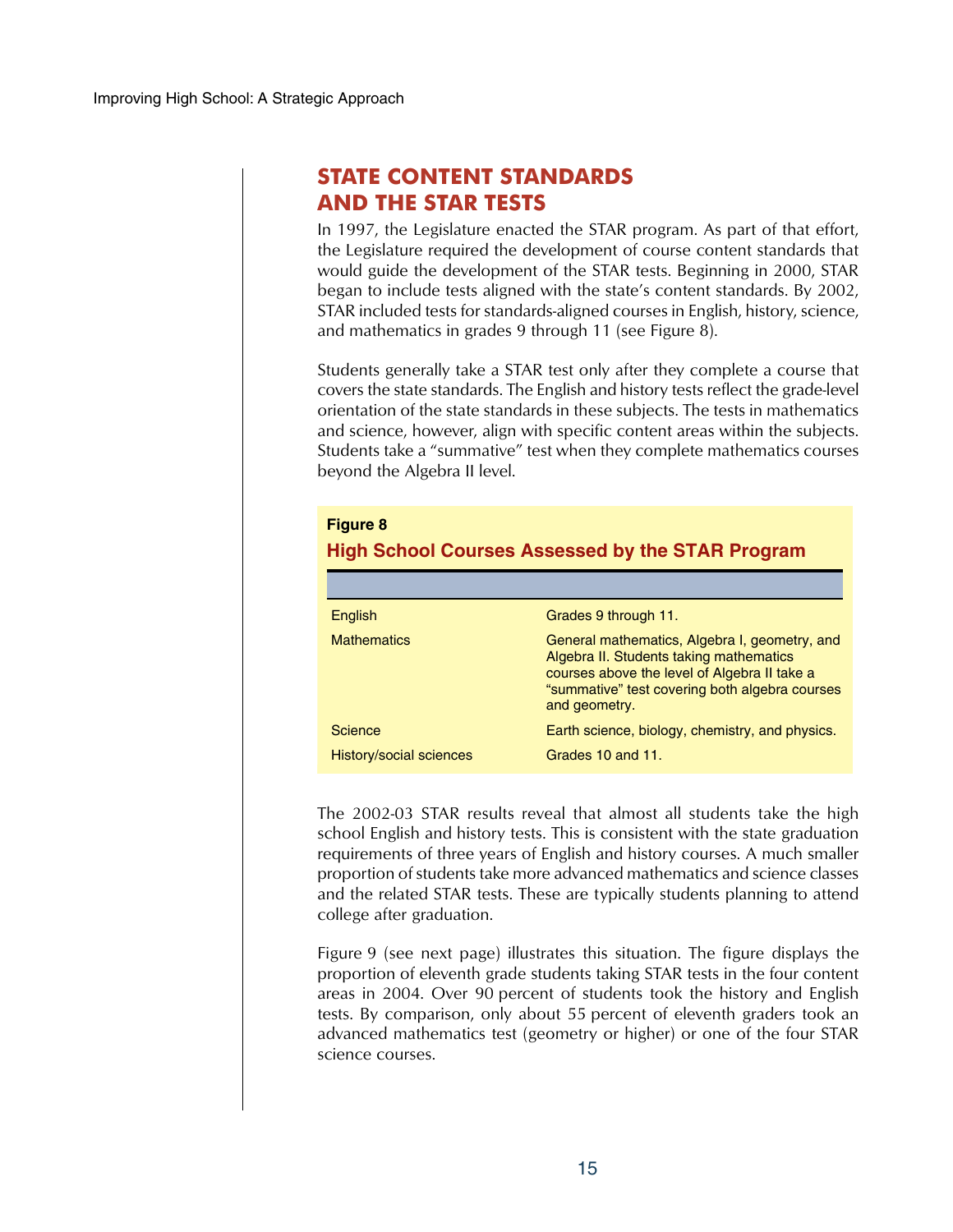

*Impact of STAR Results on Educators*. The STAR results for grades 9 through 11 have mixed performance incentives for educators. On the one hand, since STAR results cannot be used for high school accountability scores under NCLB, few direct consequences result from low STAR scores for most schools and districts. On the other hand, the STAR scores do determine school rankings under the *state's* accountability system. Since these rankings are quite visible to the public, local educators want students to do well on the test.

*Impact of STAR Results on Students.* For most high school students, however, the STAR results have little impact because there are no negative consequences for doing poorly on the test. Test scores are sent to parents for information purposes. Schools, however, may not include STAR scores on student transcripts without permission. As a result, UC and CSU generally do not have access to STAR scores as part of the admissions process.

The state has tried to create incentives for students to do well on STAR. For instance, state law requires districts to use STAR scores to evaluate whether students are ready for promotion from eighth grade to ninth grade. The state also created a merit college scholarship program that was based on STAR scores. (The program was eliminated as part of budget cuts after only two years.) It is not clear whether either program altered student incentives significantly. Unless students are accountable for their performance on STAR,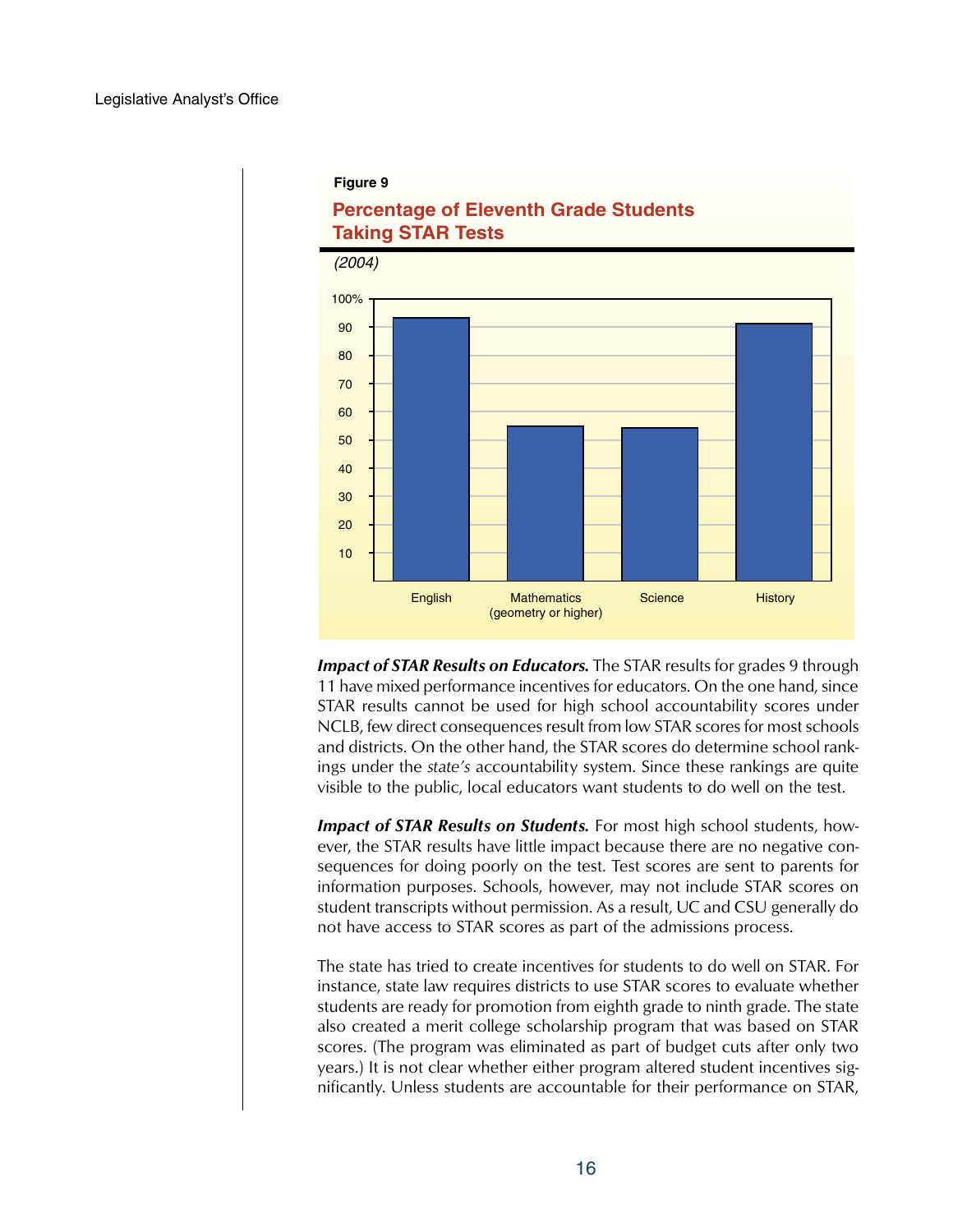<span id="page-24-0"></span>the test will not create incentives for students to work harder and learn more in school.

#### **CONCLUSION**

The state plays a major role in determining what students study each day and the way the state evaluates performance in those classes. Graduation and university course requirements dictate most of the courses students take during high school. University admissions requirements are also important because they create a pathway to a postsecondary goal of many students—attending UC or CSU. State-funded ROC/Ps create a source of occupationalspecific training that confer technical skills to students and help them find better jobs after graduation.

The CAHSEE represents a different way to increase the skills of students. By clearly identifying what all students should know to graduate from high school, the test has two potential advantages over the course requirements. First, the test places more responsibility on students for learning the necessary content. So long as the test content represents a realistic challenge for all students, the CAHSEE encourages lower-performing students to work harder to learn the content assessed by the test. Second, the test creates a statewide benchmark for minimum student achievement. Graduation course requirements can be "watered down" at the local level by giving students credit for passing low-level courses. Because the CAHSEE is performance based, the test helps the state maintain a level of rigor to graduation requirements.

Like the CAHSEE, the high school STAR tests reinforce the state's expectations for academic courses. The STAR, however, has a greater focus on academic courses taken by students who want to go to college. Unlike the CAHSEE, students currently have little stake in performing well on the STAR tests. As a result, the state may be missing an opportunity to use STAR to increase student incentives to work hard in high school.

Using state tests to hold students accountable also creates new obligations for the state. In the case of the exit examination, the class of 2006 must pass the CAHSEE to graduate. As spring 2006 draws near, concern over the passing rates—particularly for special education and EL students—is growing. Previous court cases in other states have required states to show that students who failed a high school graduation test had a reasonable opportunity to learn the material on the test. Otherwise, courts have not allowed states to deny diplomas to students based on the outcome of the examinations. As a result, using the CAHSEE to define what high school graduates need to know also makes the state accountable for ensuring that students receive the instruction they need to learn the material.

In the next three chapters, we explore more thoroughly the issues related to the three groups—dropouts, the general track, and the university track. Using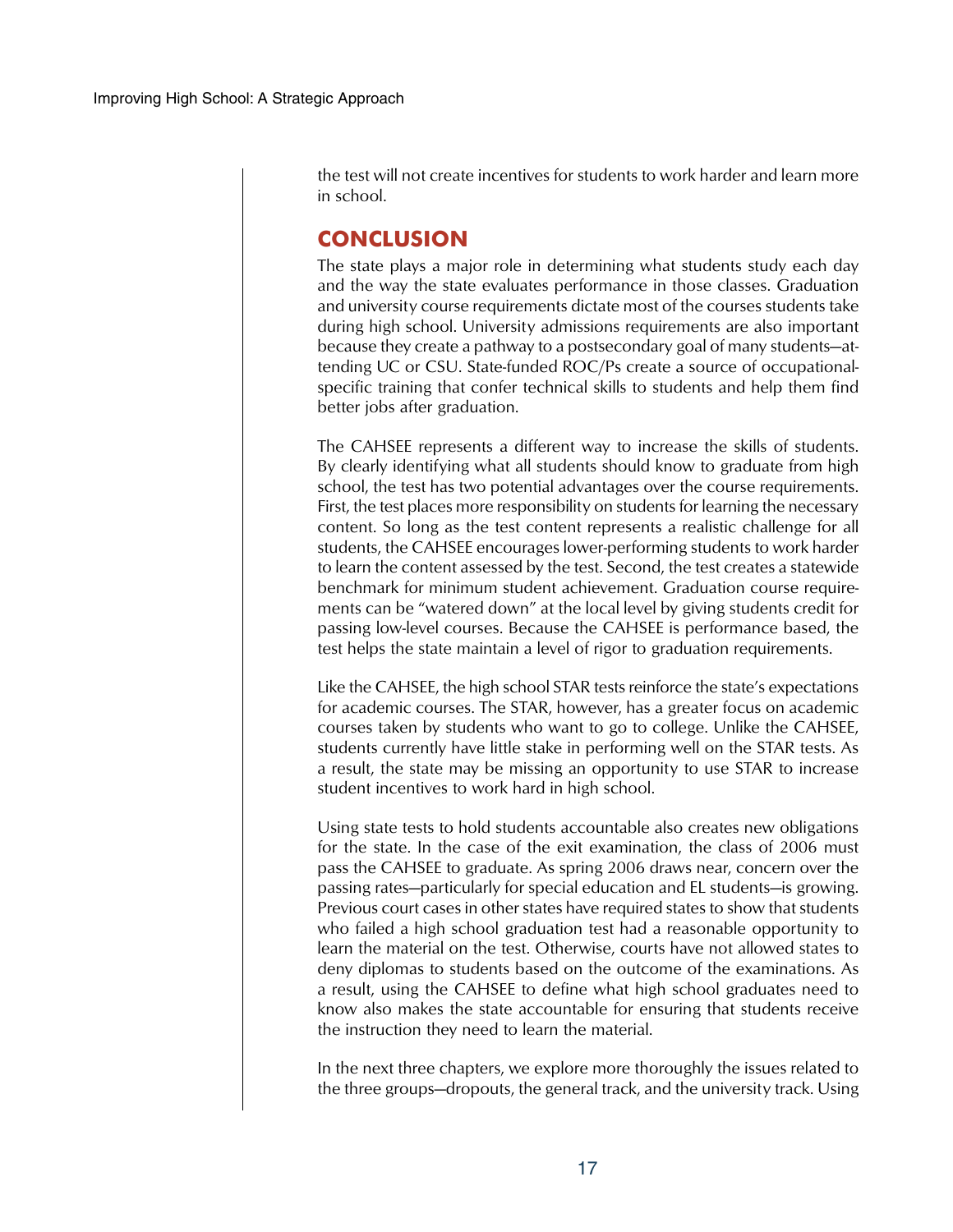available data and research, we identify problems students in these three groups encounter while in high school and discuss approaches for addressing them. Each chapter ends with our recommendations for legislative action.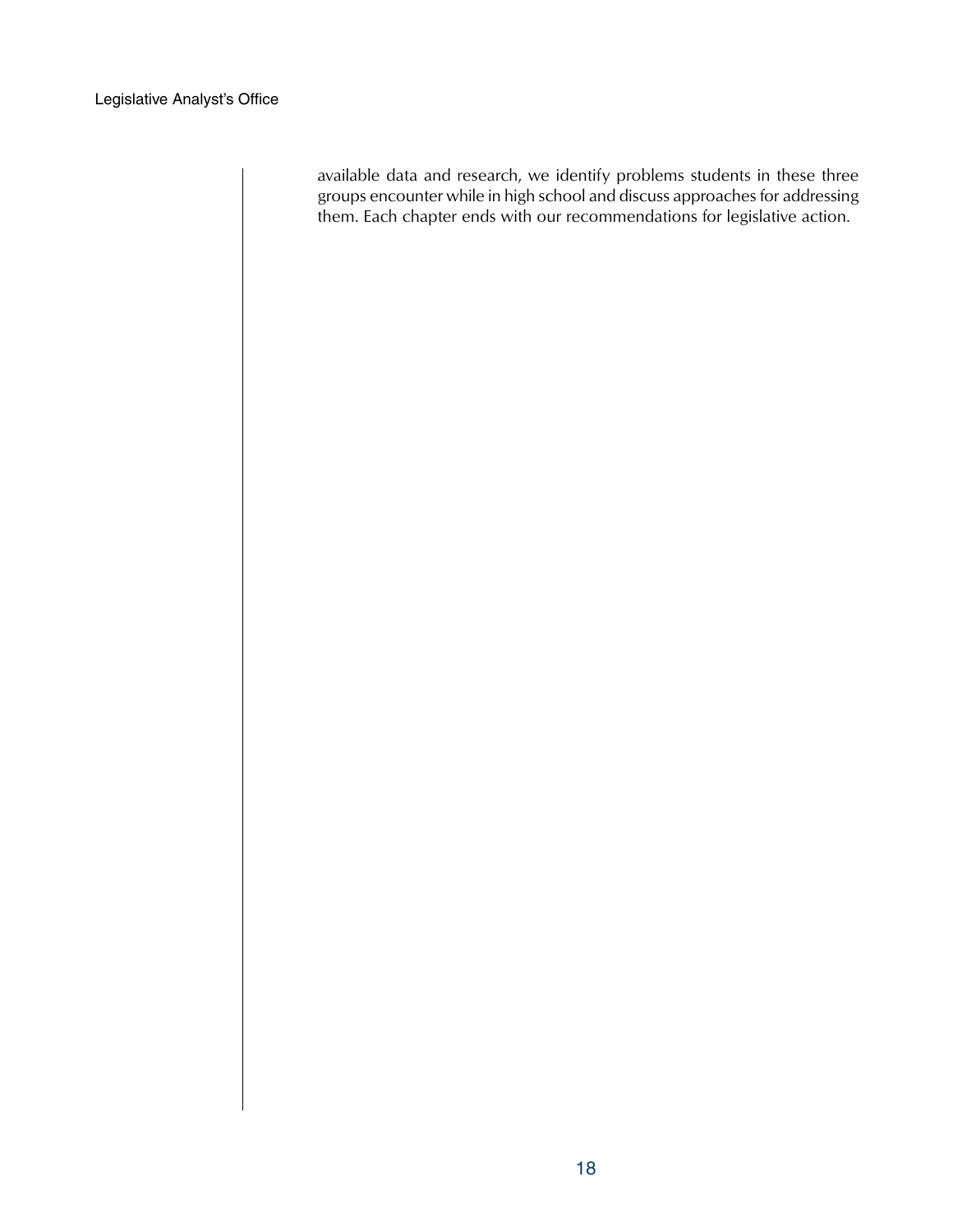#### <span id="page-26-0"></span>Chapter 3

# **Dropouts—Increasing Student Engagement**

As noted earlier, about 30 percent of California's entering high school students fail to graduate. In this section, we examine why students drop out and identify promising approaches to reducing dropout rates. Research offers no easy solutions for reducing dropout rates. Nevertheless, the state can take several important steps to focus attention on districts with high dropout rates and support local efforts to reduce dropouts.

It is important to recognize that our estimate of the dropout rate is significantly higher than the rate calculated by the State Department of Education (SDE). For 2002-03, for instance, SDE's dropout rate was 12.6 percent. There are several differences between our methodology and SDE's dropout rate calculation. Most important, the two methodologies count students differently. The SDE calculation is based on the number of high school dropouts reported by districts. Our estimate tracks the number of students reported as enrolled in each grade and the number graduating each year. Since SDE does not require districts to explain why enrollment declines are greater than the reported dropouts, data do not exist to fully understand why reported dropouts are so much lower than suggested by enrollment data. One major reason for the difference, however, is that SDE's data capture dropouts only through the fall of twelfth grade. As a consequence, the department's estimate does not reflect students who drop out in the spring semester of their senior year or who complete twelfth grade but fail to graduate. Our measure captures both groups—we estimate this difference accounts for about 9 percentage points of the difference between our estimate and the SDE rate.

We think our methodology results in an estimate that is closer to the actual dropout rate. By counting the actual number of students enrolled in California schools and the number graduating from high school each year, our data reflect the actual decline in participation over the four years in high school. While our estimate may overstate dropouts somewhat—students who move out of the state are included in our dropout rate—we think our methodology develops a much more accurate rate than SDE's. In the discussion below, therefore, we use our methodology as the best estimate of dropouts. Until the state develops a data system that collects reliable dropout statistics, data issues will hamper California's ability to assess the size and scope of its dropout problem.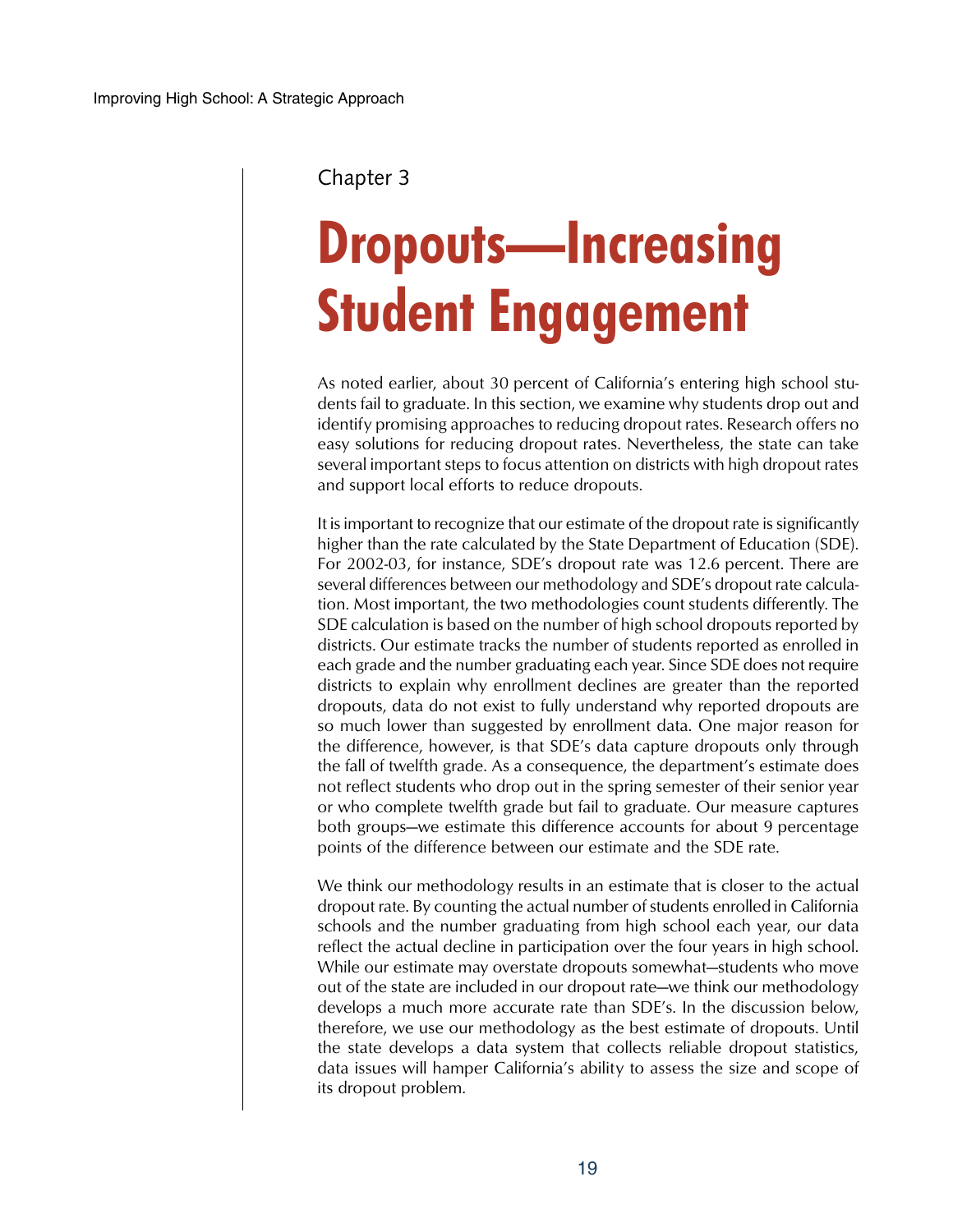#### <span id="page-27-0"></span>**A CLOSER LOOK AT DROPOUTS**

Students drop out at an increasing rate over the four years of high school. Figure 10 shows our estimate of the percent of the 1999-00 ninth grade class that dropped out each year. For example, 5.6 percent of students dropped out of school during ninth grade, while 9.1 percent of students dropped out during twelfth grade (or did not graduate). Cumulatively, this cohort of students lost about 30 percent of the original class over the four years.

**Figure 10**



**Dropout Rates Over the Four Years of High School**

The dropout problem is not uniform across the state. Large urban school districts have higher—sometimes significantly higher—dropout rates than the state average. For example, we estimate dropout rates for the same 1999-00 ninth grade class for Oakland Unified and Los Angeles Unified School Districts at 50 percent and 55 percent, respectively. San Diego Unified and Long Beach Unified School Districts did considerably better—with dropout rates of about 35 percent—but still exceeded the statewide average.

Dropout rates appear highly related to student achievement. Figure 11 displays dropout rates and ninth grade STAR scores for the five largest racial/ethnic groups in California. As the figure shows, dropout rates and the proportion of ninth grade students scoring below basic on STAR for each group is roughly similar. African American and Hispanic students were more

aPercent of ninth grade enrollment. Data on the Class of 2003.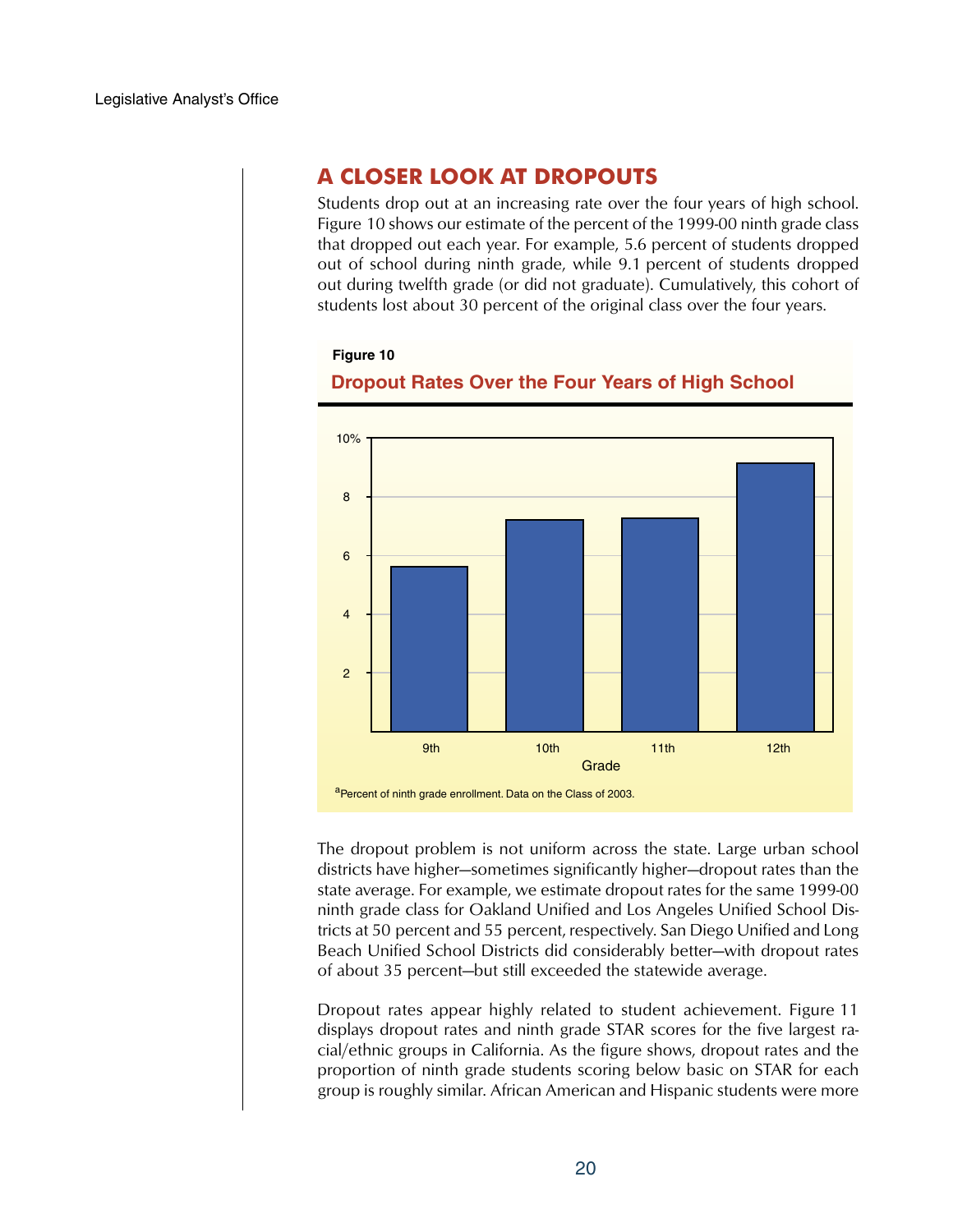likely to score below basic on STAR and were significantly more likely to drop out than most other racial and ethnic groups. While white, Filipino, and Asian students are fared similarly on STAR, white students were twice as likely to drop out as Filipino or Asian students.



Finally, the dropout rate in California has slowly declined over the last five years. We estimate the dropout rate in 1997-98 at about 33 percent. By 2002-03, it fell to about 29 percent. This decline suggests that about 20,000 more students graduated in 2002-03 than if the 1997-98 rates had applied. In addition, our estimates suggest all the major racial and ethnic groups experienced higher graduation rates over this time period.

A 2004 report by the Urban Institute shows California's dropout rate was below the national average. This, along with the steady reduction in dropouts over the last five years, provides a hopeful sign that local schools are more effectively addressing the needs of students at risk of dropping out. In the next section, we summarize existing research on the source of the dropout problem.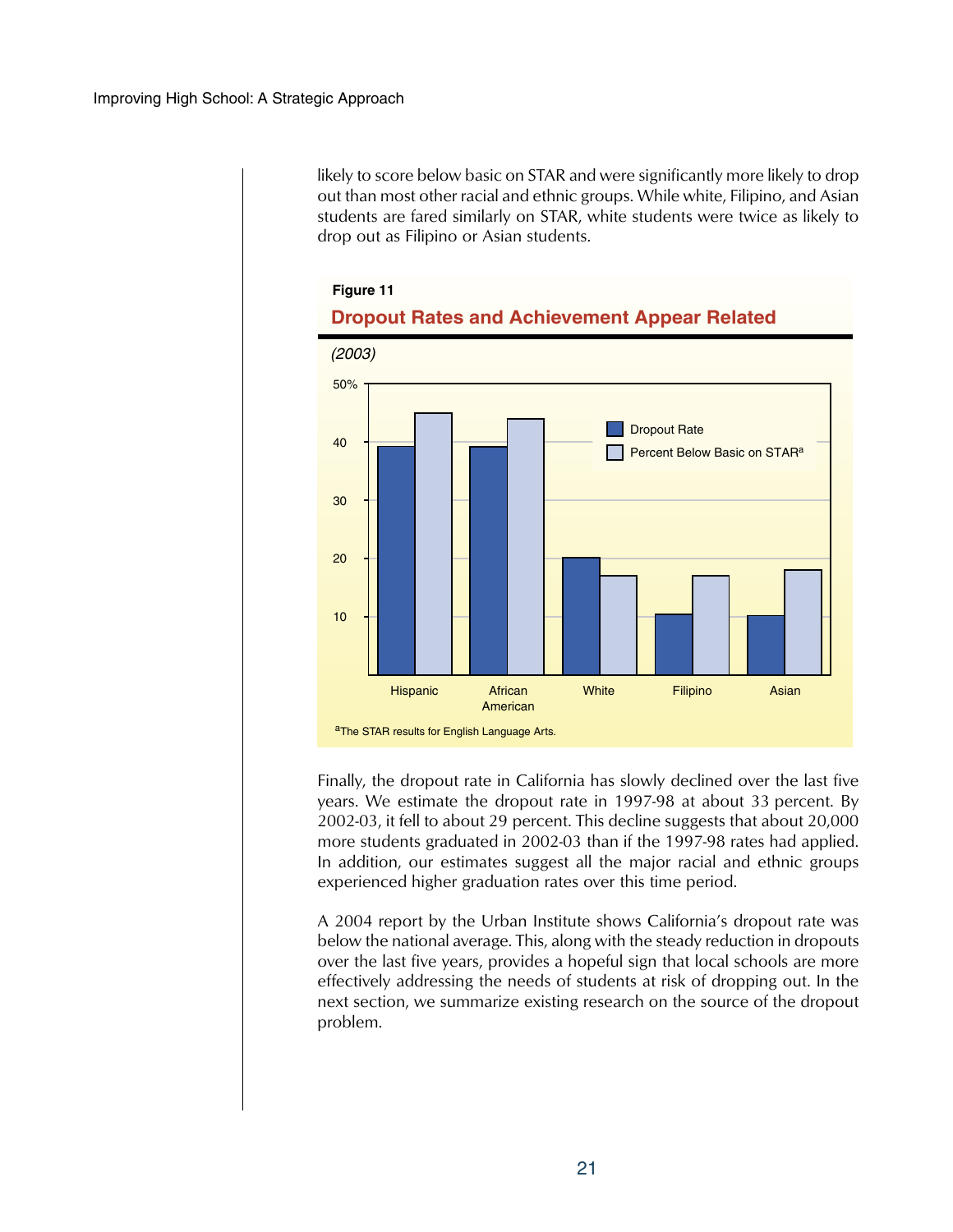#### <span id="page-29-0"></span>**DROPOUTS—A CONSEQUENCE OF DISENGAGEMENT**

The National Research Council (NRC) issued a report in 2004 on the problems of urban schools, including low achievement and school dropouts. The report, which synthesizes available research on these topics, describes dropping out as "the ultimate" in student disengagement. "Dropping out of high school is for many students the last step in a long process through which students become disengaged from school."

Engagement is a mix of attributes that result in a dedication to learning and a belief in the value of school. Figure 12 displays the major attributes of an engaged student. Another way to describe an engaged student is "selfmotivated." Ideally, engaged students are absorbed in the learning process because they find the material interesting. When disengagement becomes advanced, however, frustration and alienation can result in increased absenteeism and behavior problems and, eventually, dropping out.

# **Figure 12 Attributes of Engaged Students**   $\overline{\mathsf{F}}$  Enthusiasm  $\overline{\mathsf{F}}$  Active participation Interest  $\mathbf V$  Completing work Pride in success  $\mathsf{v}$  Seeking assistance when needed Social involvement  $\mathbf{v}$  Taking challenging classes

The NRC report finds that the seeds of disengagement usually are planted long before high school. Years of poor performance in elementary and middle schools can lead students to conclude that "school is not for them." This leads to low expectations for their own success in school and, consequently, low effort—a vicious circle of sorts that results in declining achievement.

Research also suggests that student educational and occupational aspirations are good predictors of dropping out. Enthusiasm for school can wane when students do not see a connection between their course of study and their post-high school goals. This may occur because there is no connection or because students are ill-informed about the steps needed to reach their goals.

The problem of disengagement in high school is not restricted to dropouts. The NRC report cites studies finding that 40 percent to 60 percent of *all*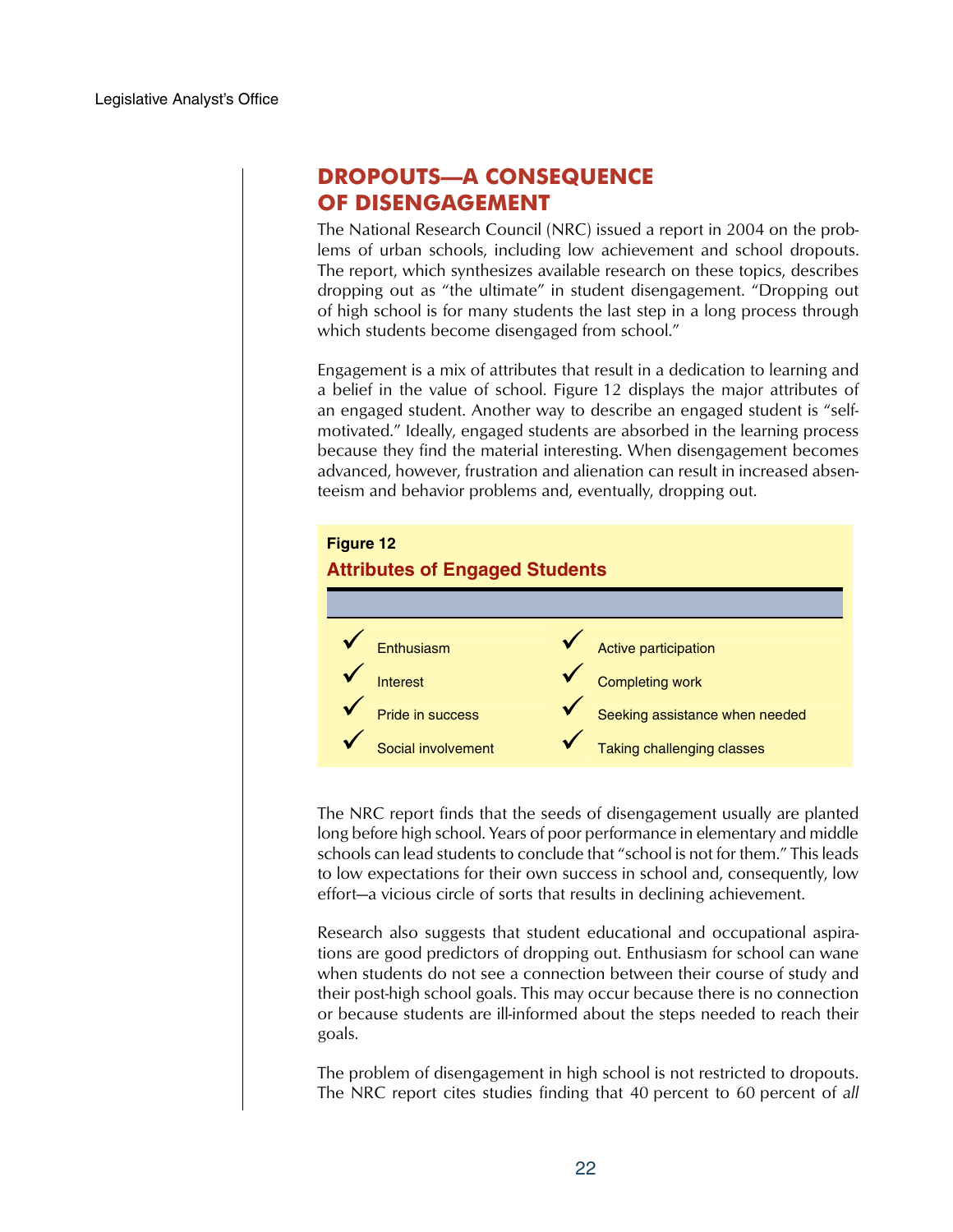<span id="page-30-0"></span>high school students studied were "chronically" disengaged. This finding is reinforced by several surveys of high school students we reviewed. For instance, a survey of students in Colorado found that 65 percent of students reported they were bored in school at least half of the time. The NRC report concludes that, in most high schools, unless students "come with their own intrinsic motivation to learn (or at least to get good grades), they are likely to feel alienated from their teachers and coursework."

#### **KEY ELEMENTS OF A DROPOUT STRATEGY**

The NRC report finds no easy solutions to preventing high school dropouts. Evaluations of programs implementing research-based "best practices" show, at best, mixed success. The report points to five key features of programs that successfully reduced dropout rates. These elements are displayed in Figure 13 and discussed in greater detail below.

#### **Figure 13**

#### **Key Elements for Addressing High School Dropouts**

| An academic push                          | A focus on teaching and learning that<br>"does whatever it takes" to increase the<br>academic skills of students.                |
|-------------------------------------------|----------------------------------------------------------------------------------------------------------------------------------|
| <b>Early attention to low performance</b> | Special programs in middle school for<br>"at-risk" students show promise in<br>reducing dropouts.                                |
| <b>More personalized schools</b>          | More personal, supportive schools create<br>an environment which encourages<br>lower-performing students to engage in<br>school. |
| A greater range of options                | Giving students and parents greater con-<br>trol over their program make school<br>more aligned with student goals.              |
| <b>Parental involvement</b>               | Parents must be partners with schools in<br>keeping students on track.                                                           |
|                                           |                                                                                                                                  |

*An Academic Push.* The critical feature of any school is an educational program that is committed to doing whatever it takes to help all students achieve. The NRC report defines this as giving all students what they need to learn, holding them accountable, and providing extra assistance when needed. This focus on success sometimes requires changing teachers' instructional approaches to educating low-achieving students. Holding students accountable includes consequences for failing to complete required work and strong school attendance and truancy programs.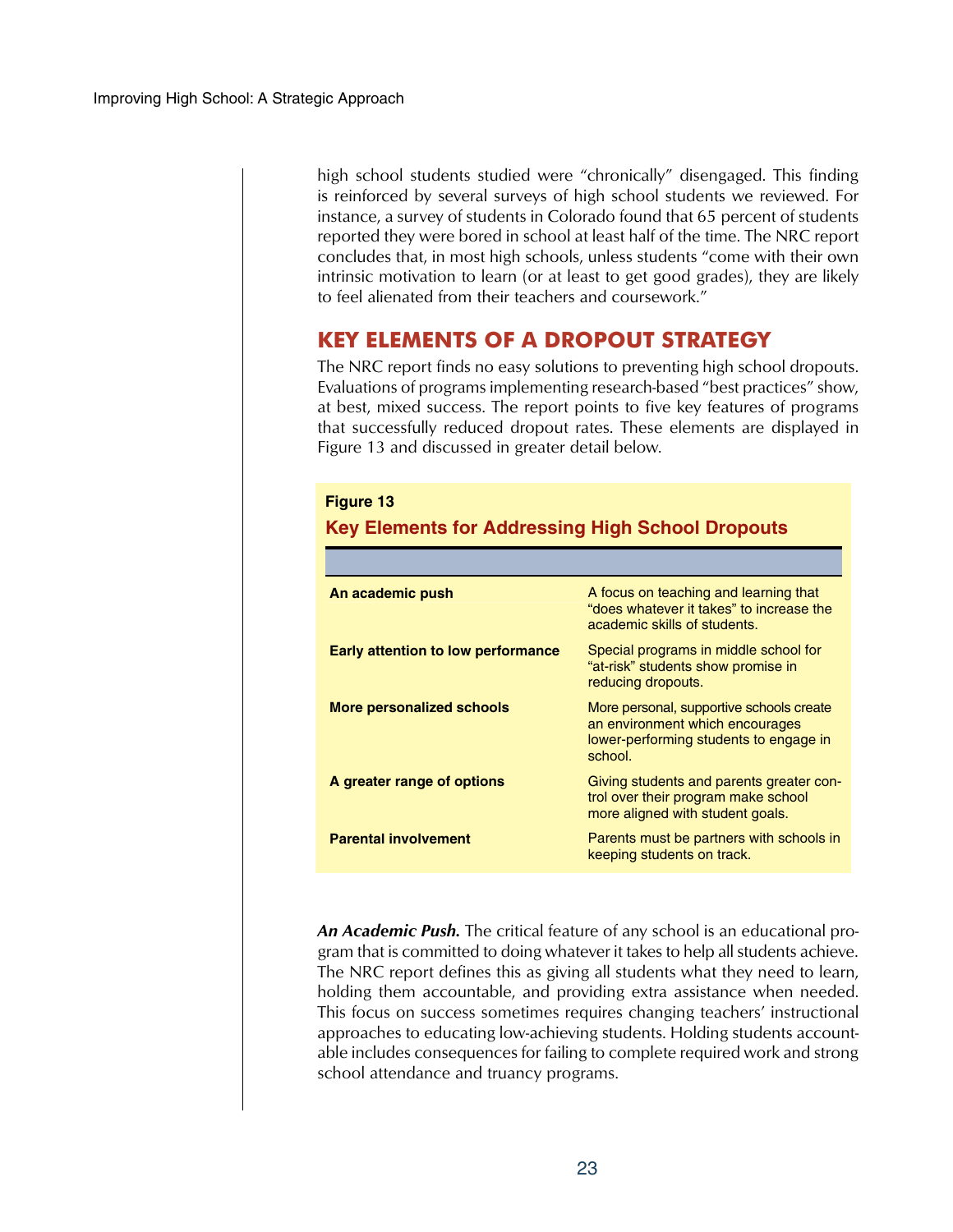Without this academic push, it is unlikely the other four components will have a significant impact on dropout rates. Students become less likely to drop out when they begin to have success in school. In this context, the other promising components can be viewed as supporting elements—components that are effective only to the extent they complement an effective instructional program.

*Early Attention to Low Performance.* Research suggests that disadvantaged low-achieving ninth graders typically do not significantly raise their skill levels by twelfth grade. The NRC report cites one study showing that only 15 percent of students identified as weak readers in eighth grade had progressed to an intermediate or advanced level by twelfth grade. The report concludes that, by eighth grade, most low-achieving students had lost their belief that they could make significant progress in school.

Studies also show that student motivation declines as students move through elementary school to middle and high schools. Thus, it makes sense to address the achievement problem before high school, when students are more engaged and when academic deficits are smaller. Initial research on several middle school intervention programs suggests the approach holds promise. Successful programs established alternative schools for at-risk middle grade students, often with smaller class sizes and additional counseling, to accelerate the progress of at-risk students. By comparison, programs that supplemented existing middle school programs with various services showed almost no impact.

*More Personalized Schools.* Middle and high schools that successfully reduce dropout rates adopt a more personal approach to educating students than the typical high school. The attributes of this approach include:

- A school climate that promotes the belief that all students can learn and feel socially connected with the school.
- Smaller schools, where students have more personal interactions with teachers and other adults who can help resolve family or personal problems.
- High, but achievable, expectations of student academic achievement.

Research suggests these attributes may be necessary, but not sufficient, elements of successful dropout programs. Several studies we reviewed showed schools successfully implementing this personalized approach while having no impact on dropout rates. These findings reinforce our earlier point about the central importance of an academic push.

*A Greater Range of Options.* The NRC identifies choices as a critical element in helping students "see some value in the high school curriculum." Choice involves a range of curricular options—including both academic and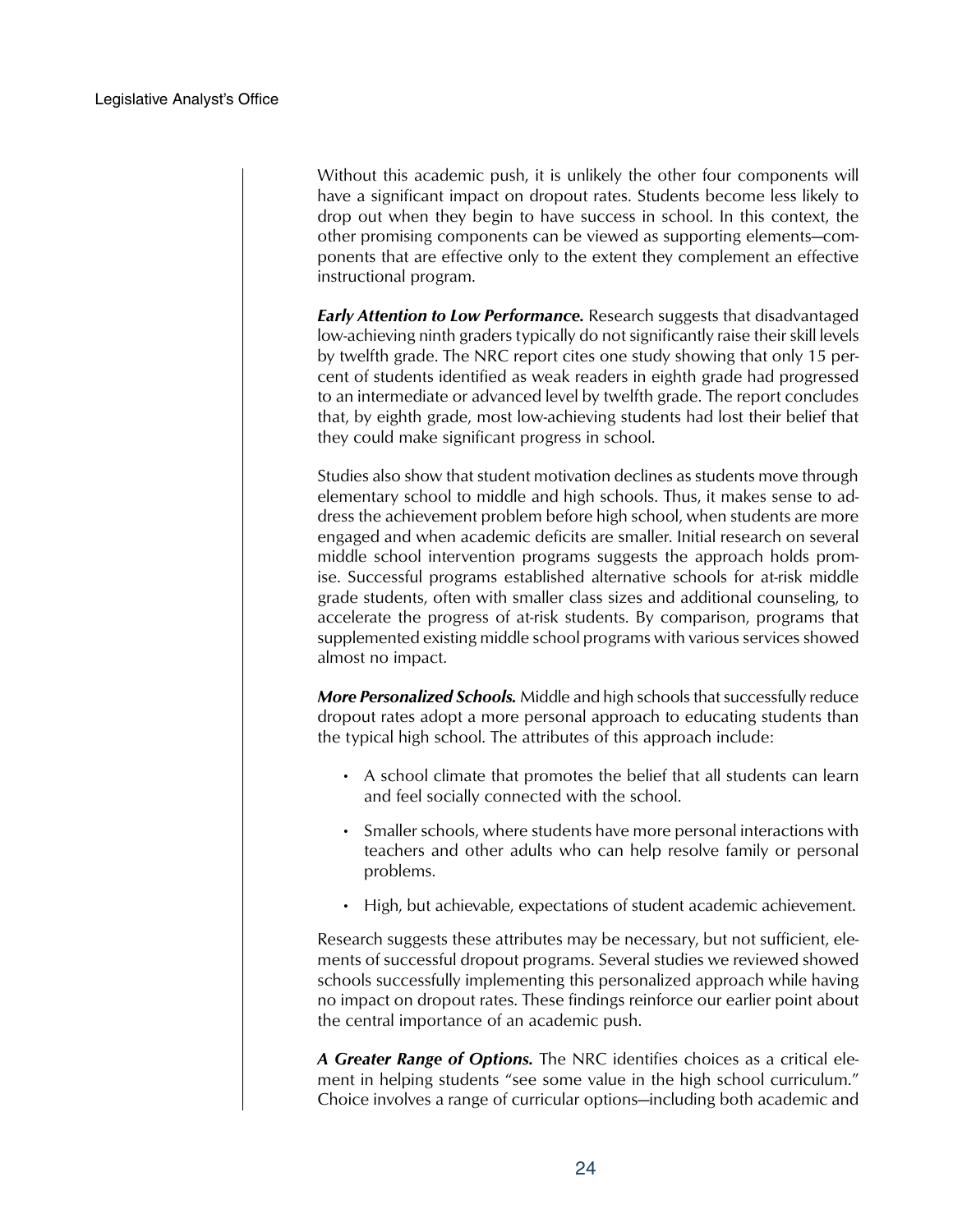vocational paths. The report concludes that "Because few urban schools are closely connected . . . to the educational and career opportunities potentially available to students, many students fail to see how working hard in school will enable them to attain the . . . goals to which they aspire." By connecting students' high school programs with their postgraduation goals, schools can increase motivation to learn.

Program options for students are important for a second reason. Choices provide students with a way to be involved in their education. With adult freedom and responsibility on the horizon, high school students feel they should have a voice over their education. By giving students a greater range of curricular options, schools can give students (and their parents) more control—and more responsibility—over what they study in school.

*Parental Involvement.* While almost all school improvement programs—including programs to reduce dropout rates—stress the importance of parental involvement, we were unable to find evaluations identifying the types of involvement that make a difference with at-risk high school students. Literature on parental involvement at the secondary level, however, suggests that parents play a different role in supporting students than when their children were younger. Unlike elementary students, high school students often do not want parents involved in their day-to-day affairs. As a result, parents must "steer" their children through the challenges, keeping them on task, arranging for extra support when needed, and knowing who their child's friends are.

The parent's role is very similar to the list of attributes that describe the "personalized" school. This is no accident. All students need encouragement, support, and, sometimes, externally imposed discipline to keep them on track in school. The research is clear that all students are more successful when they get the same messages from school and home. The NRC report finds that parental involvement declines as children get older and that, by some measures, low-income parents are less involved in their children's education. As a result, schools need to develop ways to engage parents as partners in this endeavor if they are going to significantly reduce dropout rates.

*Implementation Is a Critical Factor.* Many districts in California already implement programs that include the elements discussed in this section. Programs like Advancement Via Individual Determination and Gaining Early Awareness and Readiness for Undergraduate Programs are designed to boost the achievement of elementary and middle grade students and prepare them for postsecondary education. A few districts also are creating special programs for eighth and ninth graders who achieve at very low levels to improve their skills prior to taking high school courses. Similarly, districts are developing smaller, more personal high schools that provide greater curricular options to students.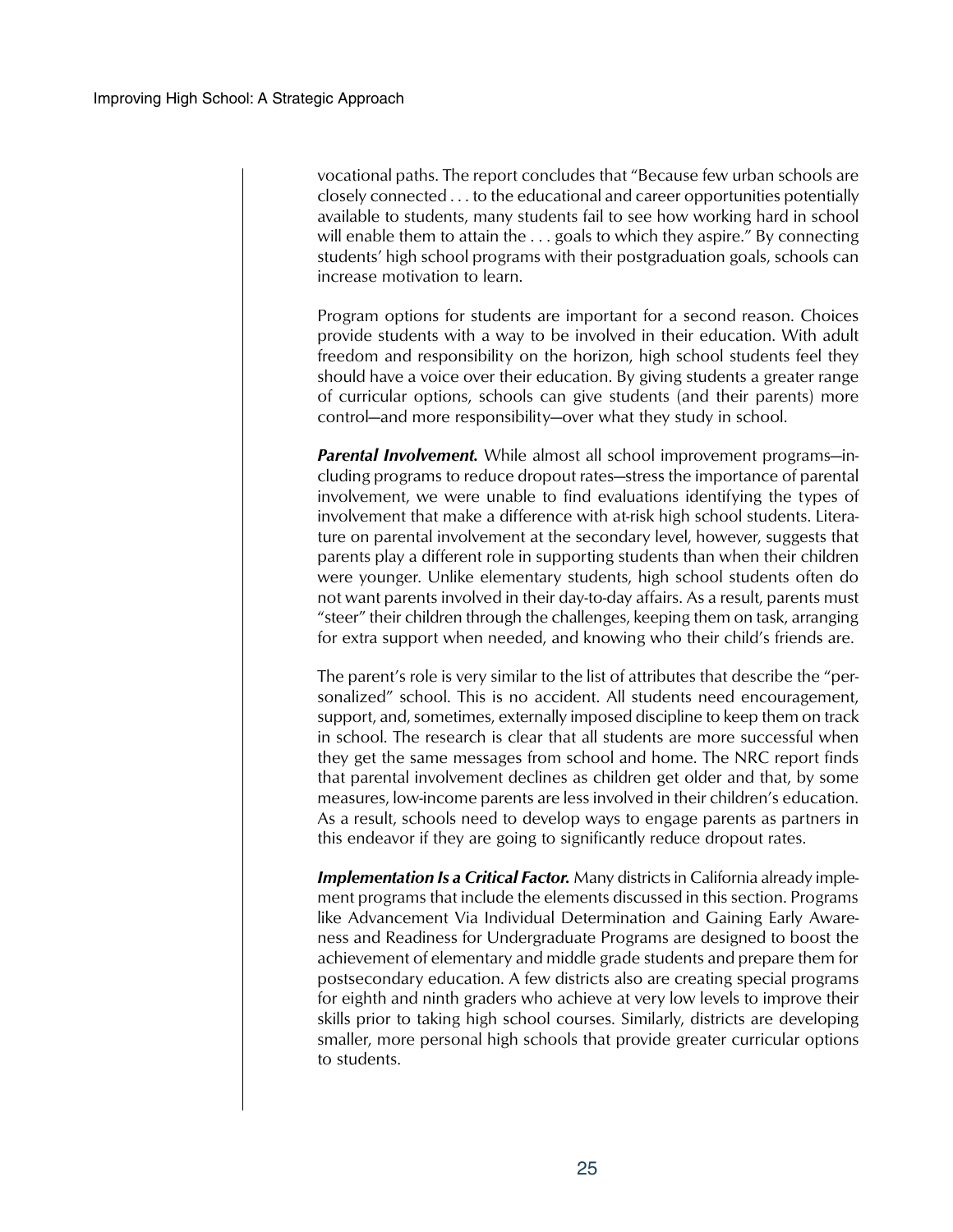<span id="page-33-0"></span>As we cautioned above, however, research shows there is no simple formula for success in reducing dropout rates. An evaluation of reform efforts in ten high schools in Boston, Massachusetts, for instance, showed that, despite implementing the key elements discussed above, only two schools produced higher student achievement among low-income, low-achieving students. The evaluation concluded that the successful schools used the reforms to change the culture of high school and increase student engagement. These changes, along with a "laser-like focus on teaching and learning" resulted in higher achievement.

#### **STATE ACTIONS TO REDUCE DROPOUT RATES**

What can the state do at a policy level to reduce dropout rates? Most of the effective elements are outside state control. For instance, the state cannot require all high schools to become "more personalized." Similarly, the state cannot create a desire within school officials to engage parents in meaningful ways. There are, however, several ways the state can support schools and districts in addressing the problem of dropouts. Figure 14 displays a summary of our recommendations, which we discuss in detail below.

#### **Figure 14**

#### **State-Level Actions To Reduce Dropout Rates**

| <b>Accountability</b>                     | Increase the focus of federal account-<br>ability programs on lower-performing<br>students. |
|-------------------------------------------|---------------------------------------------------------------------------------------------|
| <b>Flexibility</b>                        | Give schools more flexibility over<br>existing state funding.                               |
| <b>Options</b>                            | Assist schools in providing more<br>curricular choices to students.                         |
| <b>Early attention to low performance</b> | Evaluate the effectiveness of remedial<br>programs and social promotion policies.           |
| Data                                      | Support the student-level database<br>under development.                                    |

*Strengthen Accountability for Low Performance and Dropouts.* **High drop**out rates would seem to be an indicator of an accountability problem. That is, local pressure to reduce the number of dropouts is not sufficiently strong to spur concerted action by educators and school board members. There are, in fact, some disincentives to address the dropout problem. When lowachieving students leave, for instance, average school test scores increase. This gives the appearance that the school is improving, and it allows the school to focus on the education needs of the more motivated students that remain. In addition, when students marked as "problems" or "trouble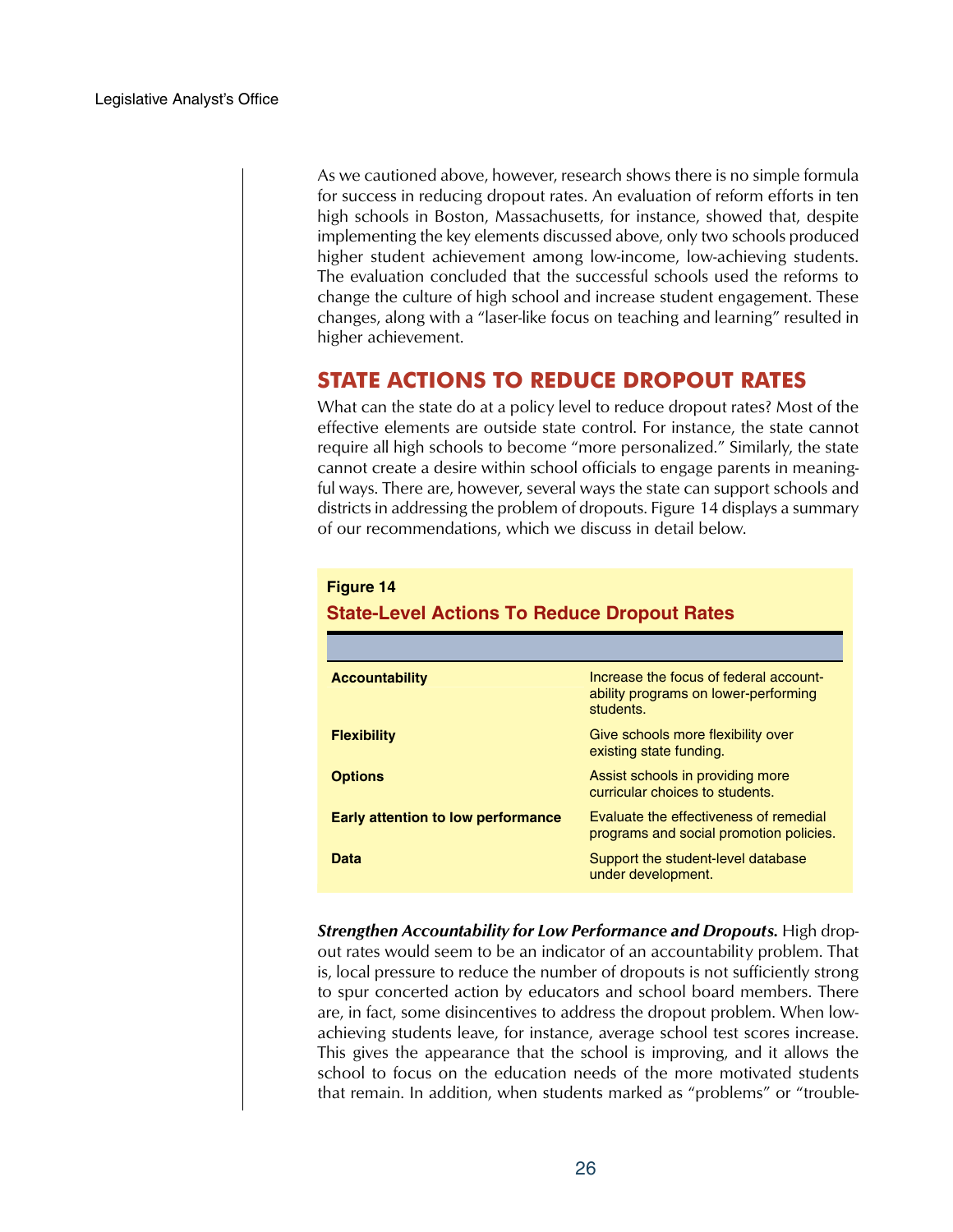makers" drop out, they relieve educators of administrative headaches. As a result, inattention to the needs of these types of students can actually make schools appear more successful.

State and federal accountability programs attempt to address these negative local incentives by including graduation rates as a performance measure. The state's implementation of these programs, however, results in only weak district incentives to improve dropout rates. In addition, implementation decisions by the State Board of Education (SBE) created mixed messages about the importance of raising the achievement of low-performing students, who are at greatest risk of dropping out. To correct these problems, we recommend the Legislature direct SBE to make two changes to the state plan for implementing the federal accountability programs under NCLB. We discuss these changes below.

#### **Refocus NCLB on Helping Low-Performing Students**

*We recommend the Legislature require SBE to reset NCLB performance levels in order to encourage school districts to focus on the needs of students who are at risk of dropping out of school.*

The federal NCLB requires all schools and districts to ensure that a minimum percentage of students achieve at or above a proficient level of performance. This minimum percentage increases each year until, in the year 2014, NCLB decrees that all students must be at the proficient level. Districts and schools that fail to meet these targets two years in a row enter Program Improvement, where they are subject to a variety of sanctions.

Under NCLB, states cannot change these elements of the accountability system. Federal law, however, leaves to states one key decision that significantly shapes the impact of NCLB accountability on schools and districts—the definition of the proficient level of performance. In general, where states set this performance "bar" has a major influence on the incentives created to encourage schools to focus on the needs of low-performing students—those who are most likely to drop out of school.

In 2003, SBE established a high bar for NCLB accountability. Specifically, it set the NCLB achievement targets for grades 2 through 8 at the STAR proficient level. Because the state uses the CAHSEE as its NCLB indicator for high school, it set a CAHSEE target that was equivalent to the STAR proficient level. This high school NCLB target is significantly higher than the score needed to pass the CAHSEE. Only about one third of students currently achieve at the STAR proficient level—thus, the performance bar is set roughly equal to the achievement level of the state's university track students.

A high NCLB standard has the practical effect of *reducing* a school's incentives to attend to the educational needs of students who are likely to drop out. Under NCLB, schools receive credit for helping students improve their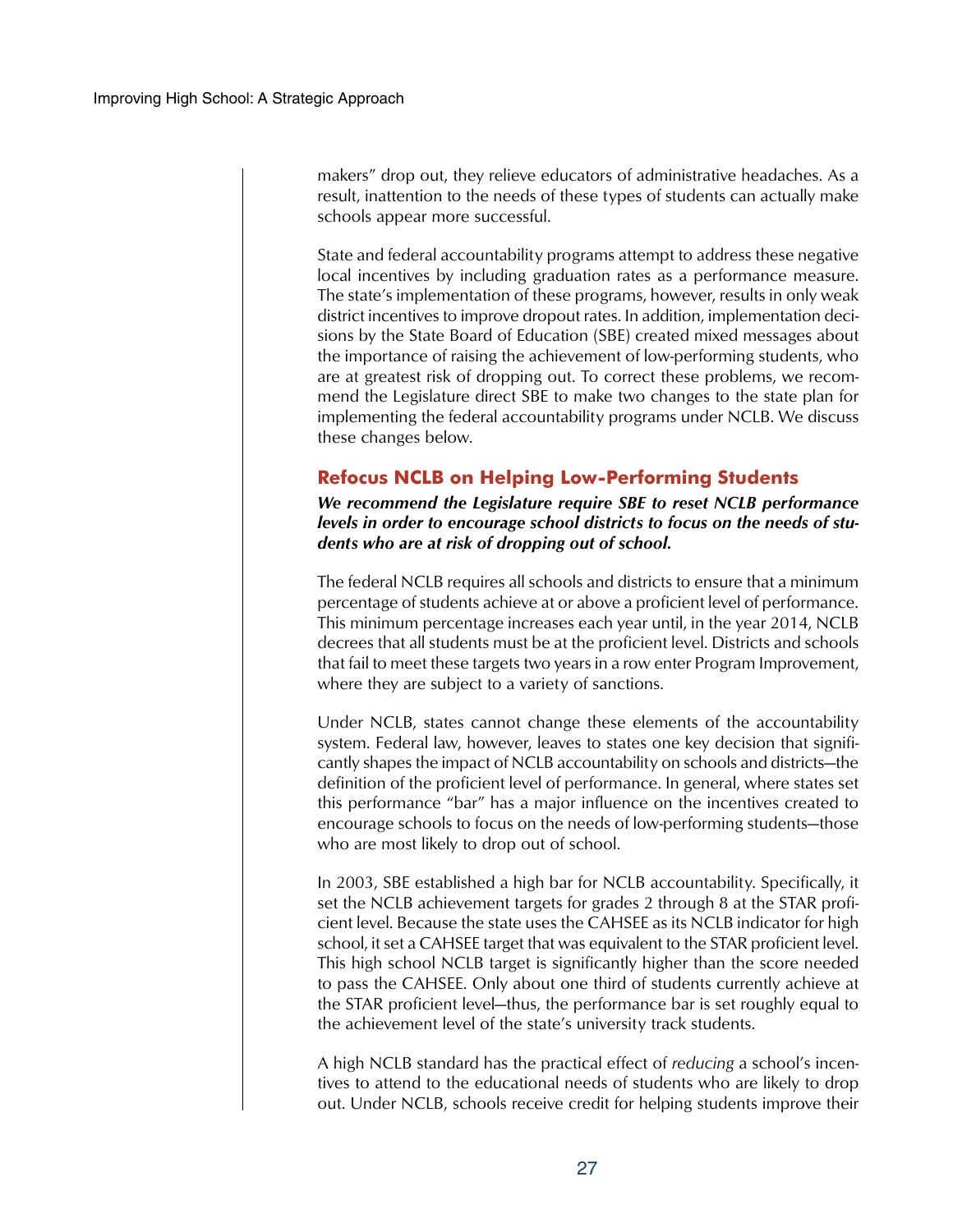performance only when they score at the proficient level. This design encourages schools to focus on the needs of students who scored just below the bar in the previous year, as they are the students who most likely could achieve proficiency the next time around with some improvement. By setting the bar at the STAR proficient level, therefore, the board focused schools on giving extra help to students who previously scored in the STAR basic level.

We believe that the NCLB performance standard should be reset to encourage schools to focus on the needs of students who are at risk of dropping out. For example, using the passing score of the CAHSEE as the performance bar would have several positive effects. First, it would align minimum student expectations for graduation with the federal accountability program. With the existing high NCLB standard, high schools face conflicting incentives. They are under great pressure to help students pass the CAHSEE so they can graduate from high school. Under NCLB, however, high schools receive no credit for helping more students pass the test—they only get NCLB credit when they help students earn the higher NCLB score on the CAHSEE. Given limited resources, which group of students should schools emphasize—students who need help to pass the CAHSEE or students who, with help, can earn the NCLB score on the CAHSEE? By aligning federal accountability standards with the CAHSEE passing score, the Legislature would relieve high schools from this dilemma.

Second, resetting the NCLB standard also would increase incentives for elementary and middle schools to provide extra help to students who are at risk of dropping out. Providing early help to low-performing students holds promise for reducing dropout rates. The existing high bar, however, encourages schools to focus on the needs of students scoring in the STAR basic level, who are less likely to drop out in high school. By lowering the NCLB standard, the state would encourage schools to increase efforts to raise the achievement of low-performing students before their academic deficiencies reach a critical stage.

Third, changing the bar would help schools and districts successfully adjust to NCLB accountability. Where the bar is set establishes the size of the student population that needs to improve. Under the current definition, two-thirds of students are achieving at levels below the performance standard. By resetting the bar, the Legislature would reduce the size of the population that is "underperforming" and send a signal that the state's goal under NCLB is raising achievement levels of the lowest-performing students. For schools and districts with few low-performing students, this new focus may help them succeed under NCLB accountability. (It remains a question whether schools and districts with larger proportions of low-performing students can succeed under NCLB even with lower performance expectations.)

For the above reasons, the existing policy undercuts incentives to address the needs of students who are likely to drop out of school. To address this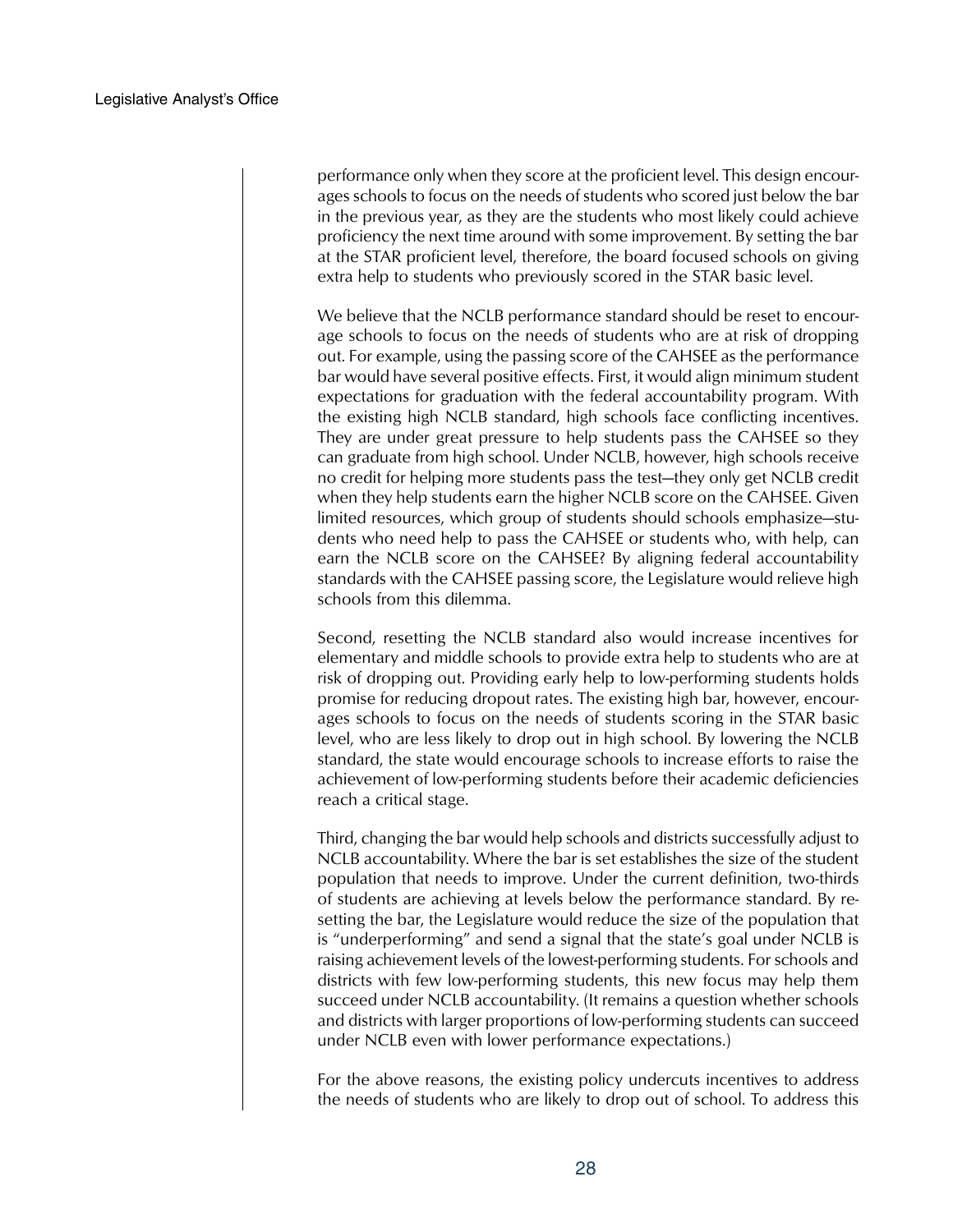problem, we recommend the Legislature enact legislation requiring SBE to set NCLB performance standards at a level consistent with passing the CAHSEE. This would align the state and federal accountability systems, and send a stronger message to schools and districts about the importance of addressing the needs of students at risk of dropping out.

Our recommendation would establish accountability standards similar to those used in other states. The accountability features under the federal act were modeled after Texas' accountability program from the 1980s and 1990s. Texas began with modest performance expectations for students. As schools helped all students achieve these performance goals, however, the state raised its standard. Over time, the state was able to improve minimum student achievement levels. Currently, Texas maintains a relatively low performance bar under the federal accountability program—more than 80 percent of students in Texas meet the state's definition of proficient under NCLB.

#### **Strengthen Accountability for Dropouts as Data Improve**

*We recommend the Legislature require SDE to collect student-level data on graduation rates beginning in 2007 as a means of including dropout data on the state's Academic Performance Index (API).*

Both the state and federal accountability programs attempt to increase local responsibility for dropouts. State law calls for including dropout rates in the API. Federal law requires states to hold districts accountable for graduation rates. To date, dropout rates have not been included in the API due to concerns about the accuracy of the dropout data.

Graduation rates have been included as part of the federal accountability system. The SBE approved a two-part test for determining whether schools and districts make adequate progress on increasing graduation rates (or reducing dropout rates). Specifically, schools or districts can show adequate progress by:

- Maintaining a graduation rate of at least 82.8 percent. According to SDE, 20 percent of high schools reported a lower graduation rate in 2003. Schools and districts graduating a lower proportion of students can still demonstrate adequate progress by meeting the second test.
- Increasing the graduation rate by 0.1 percent over the previous year's rate (or by 0.2 percent over the previous two years).

These accountability provisions create fairly weak incentives for schools and districts to focus on reducing the level of dropouts. In 2004, for instance, SDE reports that about 10 percent of all high schools did not demonstrate adequate progress based on these criteria—and only 3 percent failed to make adequate progress due solely to the graduation rate requirement.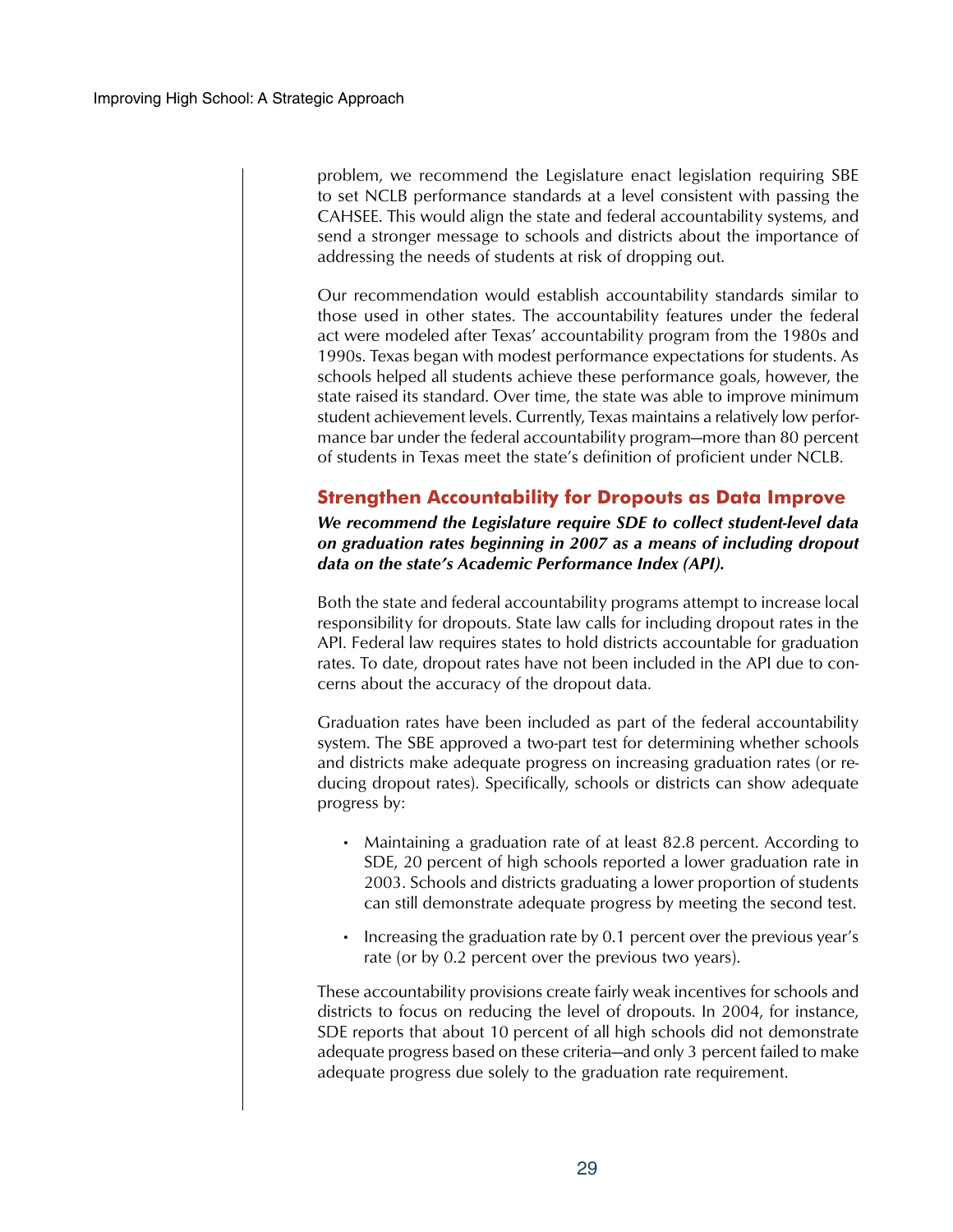*New Data System Offers Better Graduation Data. The current graduation* and dropout data are problematic, and it is difficult to base strong accountability requirements when the data are so weak. In two years, however, the state will have much better data to calculate dropout and graduation rates. This is because of the implementation of the California Longitudinal Pupil Achievement Data System (CALPADS). The CALPADS will store longitudinal state assessment data on all K-12 students. To collect data on students as they move to different districts over time, the state assigns each student a unique identifier. Beginning in 2006, the student identifier will be included on all students' state test results.

We think the state should begin using the longitudinal testing data to calculate graduation and dropout rates for high schools and districts as soon as possible. Based on SDE's existing methodology, the state would have to wait until 2010 to determine these rates using the CALPADS data. Because SDE's rates measure dropout and graduation rates for each cohort of students, its methodology requires collecting dropout data over four consecutive years and graduation rates after the cohort of students would normally graduate.

Rather than follow a class of students from ninth grade through graduation, however, the state could calculate dropout rates beginning in 2007 by identifying the number of students that drop out in each grade between two consecutive years. Specifically, the state could measure dropouts by identifying the number of students who took the ninth grade STAR test in 2006 but who were not reported as enrolled in school for the tenth grade STAR test in 2007. (The STAR program collects data on all students enrolled at the time of testing—not just those who take the tests.)

With the student identifiers in place, the state would lack only one piece of data needed to develop graduation rates—a list of students (with their identifier number) that graduate in 2007. Just as the state collects data on all enrolled students in grades 2 through 11 as part of STAR, the state could request districts supply the state with similar data on each year's graduates. Obtaining dropout and graduation data through STAR would allow SDE to discontinue its current collection of these data. As a result, the Legislature may be able to implement this change with little or no additional cost.

To improve the accuracy of dropout and graduation data, therefore, we recommend the Legislature require SDE to begin collecting student-level data on high school graduates, including each student's unique identifier number. The requirement would begin with the class of 2007. We also recommend the Legislature require SDE to report to the fiscal and policy committees on the options for adding the improved dropout data to the API and for strengthening local accountability for graduation under NCLB. This would provide the Legislature with information needed to monitor the implementation of including dropout and graduation rates in the state and federal accountability programs. We recommend requiring this report by January 1, 2006.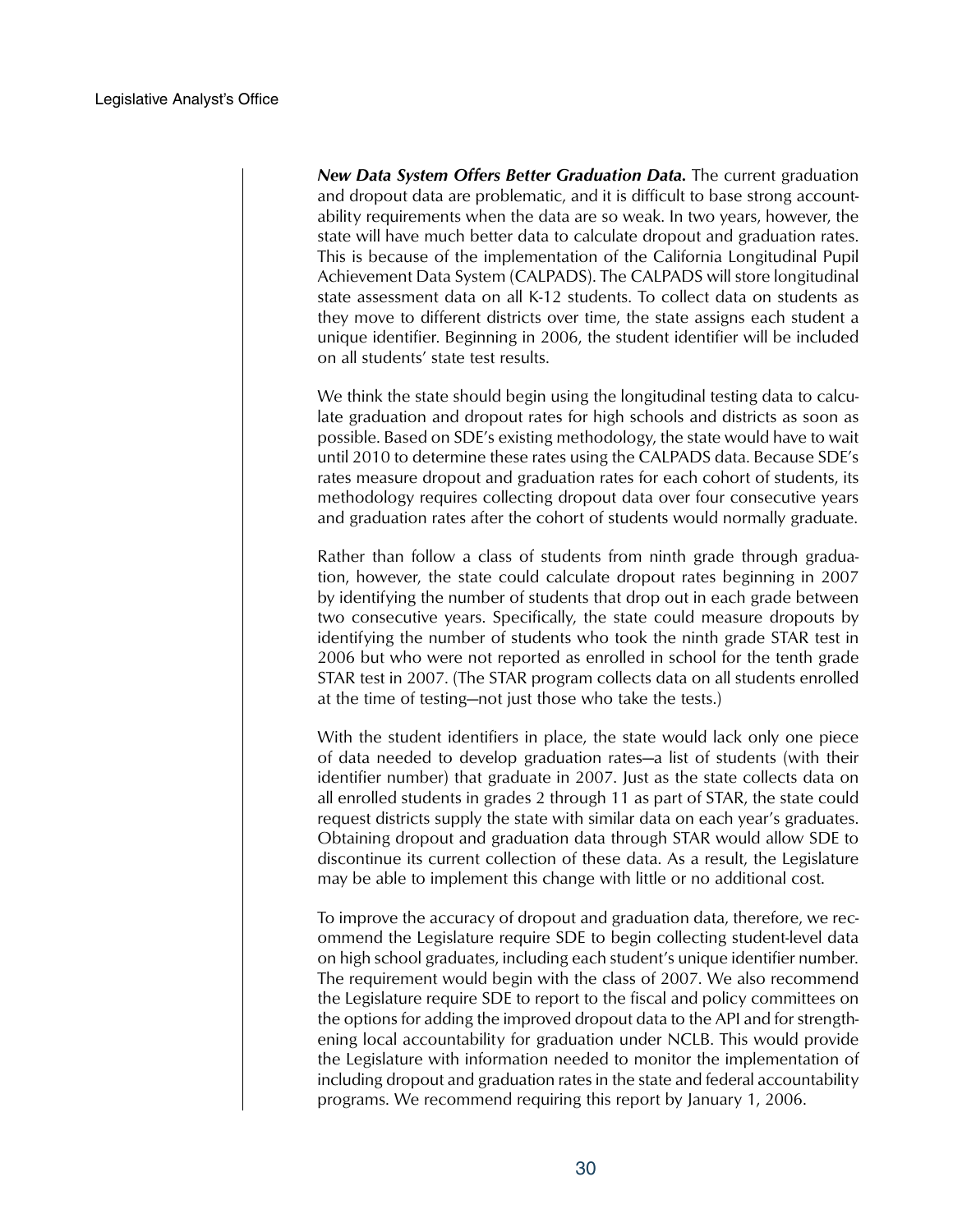#### **Increase Flexibility Over the Use of State Resources**

*We recommend the Legislature extend the consolidation of categorical programs initiated in the 2003-04 legislative session and give schools and districts greater flexibility to address the needs of students at risk of dropping out.*

In 2004, the state enacted Chapter 871 (AB 825, Firebaugh), which consolidated eight categorical programs into a "pupil retention block grant." Included in the block grant are funds for continuation schools, opportunity classes, and tenth grade counseling. Research on alternative programs suggests that students are *more likely* to drop out of alternative schools than if they had remained in their regular high school. By consolidating these funds, therefore, the act gives schools significantly greater flexibility to use funds in ways that reduce dropout rates.

Most of the resources that support educational services for low-performing students, however, were not included in the consolidation. The *2004-05 Budget Act* provides more than \$1.2 billion in additional resources for helping low-achieving students through the state Economic Impact Aid (EIA) and Targeted Instruction Improvement Grants programs. Districts also receive smaller amounts of funds for services affecting this population through a variety of small programs. For example, districts spend about \$21 million each year to notify and meet with parents of truant students through two state-mandated local programs.

Each of these programs comes with various requirements and prohibitions on the use of funds locally. The EIA funds, for example, must supplement the educational program for those students identified as eligible for program services. Remedial instruction funding can be used to supplement a student's educational program *outside of the regular school day or school year.* These rules were designed to prevent districts from using these supplemental funds for base program expenses such as teacher salaries, textbooks, or utilities.

As discussed above, research suggests that supplemental services are not the most effective way to increase achievement and reduce dropouts. Schools must build the school's program and culture around the goal of helping all students achieve. Schools that attempt such a change can find the categorical rules difficult to accommodate. For example, the EIA requirement to use program resources for supplemental services limits principals' ability to use funds as part of the school reform effort. Similarly, state truancy mandates limit schools' responses to the problem.

While the changes in AB 825 provide a good start, we recommend the Legislature extend the reforms in a way that increases local flexibility and accountability for improving student performance and increasing graduation rates. We have recommended in past years that the Legislature restructure these programs and increase local accountability for achieving the goals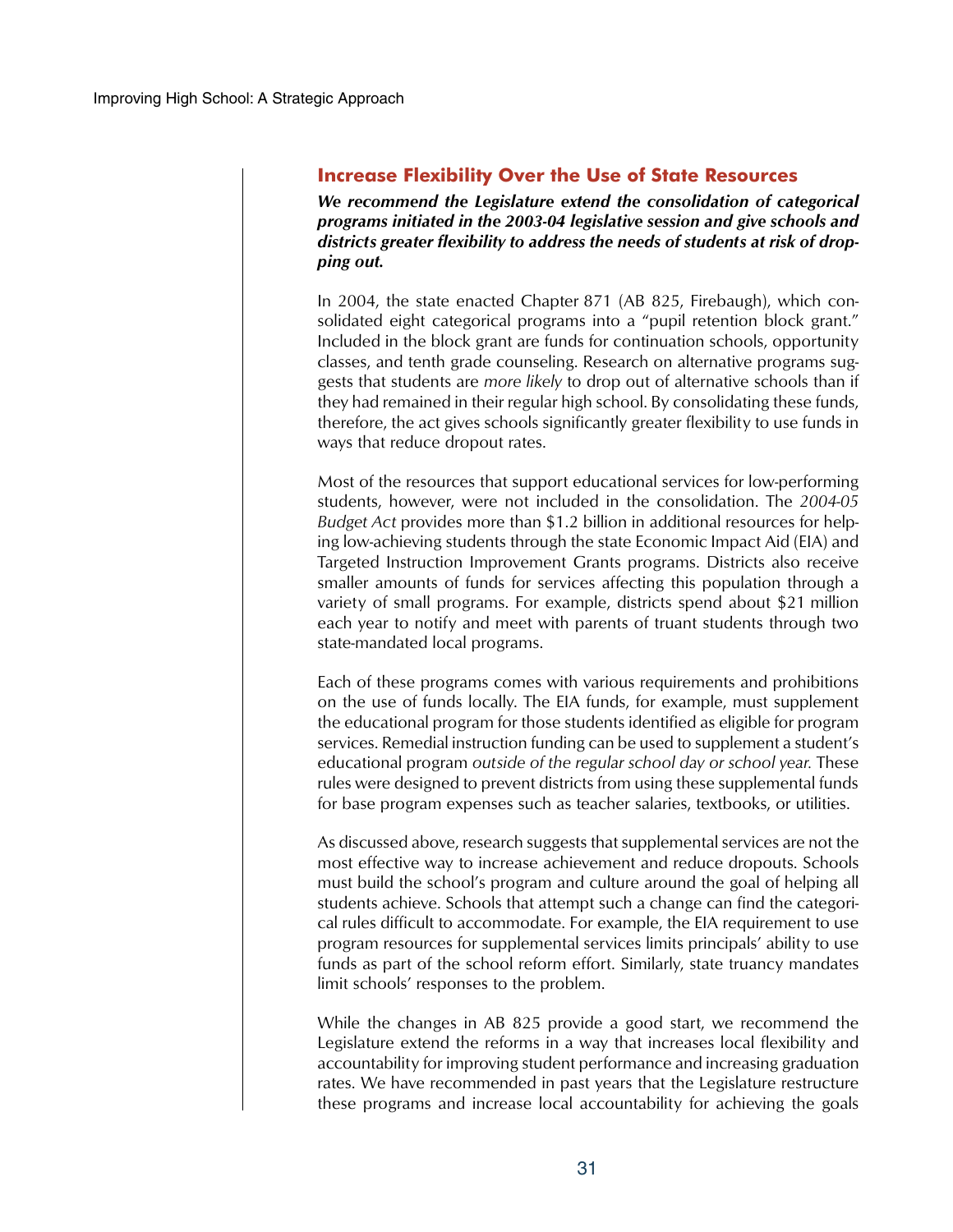of these programs. By grouping the major categorical programs into block grants, the Legislature could significantly reduce the restrictions on local use of the funds and address inequities in existing funding formulas. By highlighting the effectiveness with which districts use these supplemental funds, our accountability provisions also would stress the Legislature's concern with the problems of low achievement and dropouts. We continue to believe in this approach. (Please see our *2002-03 and 2003-04 Analysis of the Budget Bill*, beginning at page E-77 and E-43, respectively, for more detail.)

#### **Encourage More Curricular Choices for Students**

Currently, the only state-developed path to a postsecondary goal that is available to all students is the A through G requirements, which are required for admission to a four-year public university in California. To satisfy these requirements, most students must carefully plan their four years in high school. The majority of high school students suffer from the lack of similar paths that help them achieve their post-high school goals. Since less than a one-quarter of students who enroll in ninth grade satisfy the A through G requirements upon graduation, the remaining students must find ways to connect school to their postgraduation goals without clearly defined course sequences to assist them.

In the next chapter, we recommend the Legislature take a series of actions to help schools develop a variety of curricular options for students and help students and parents make informed decisions about their choice of programs. Our goal is encouraging schools to create academic and vocational programs that respond to the interests and needs of students. Our proposal also would require districts to provide academic and career counseling to help students and their parents make informed choices about their high school plan. This means providing assistance in refining each student's long-term goals, fully understanding the high school options available, and gauging the likelihood of success in their choice.

We think these recommendations would help all students—and particularly students at risk of dropping out—use high school as effectively as possible to work toward their goals in adult life. Please see our recommendations in the next chapter of this report.

#### **Evaluate the Effectiveness of Remedial Programs**

#### *We recommend the Legislature direct SDE to develop a proposal to evaluate remedial education programs and state "social promotion" policies.*

An obvious solution to improving achievement and reducing dropouts in high school is to reduce the number of low-performing students entering ninth grade. Several state policies encourage districts to address low achievement in elementary and middle schools. We think the state should dedicate a modest amount of funds to evaluate the effectiveness of two of these policies in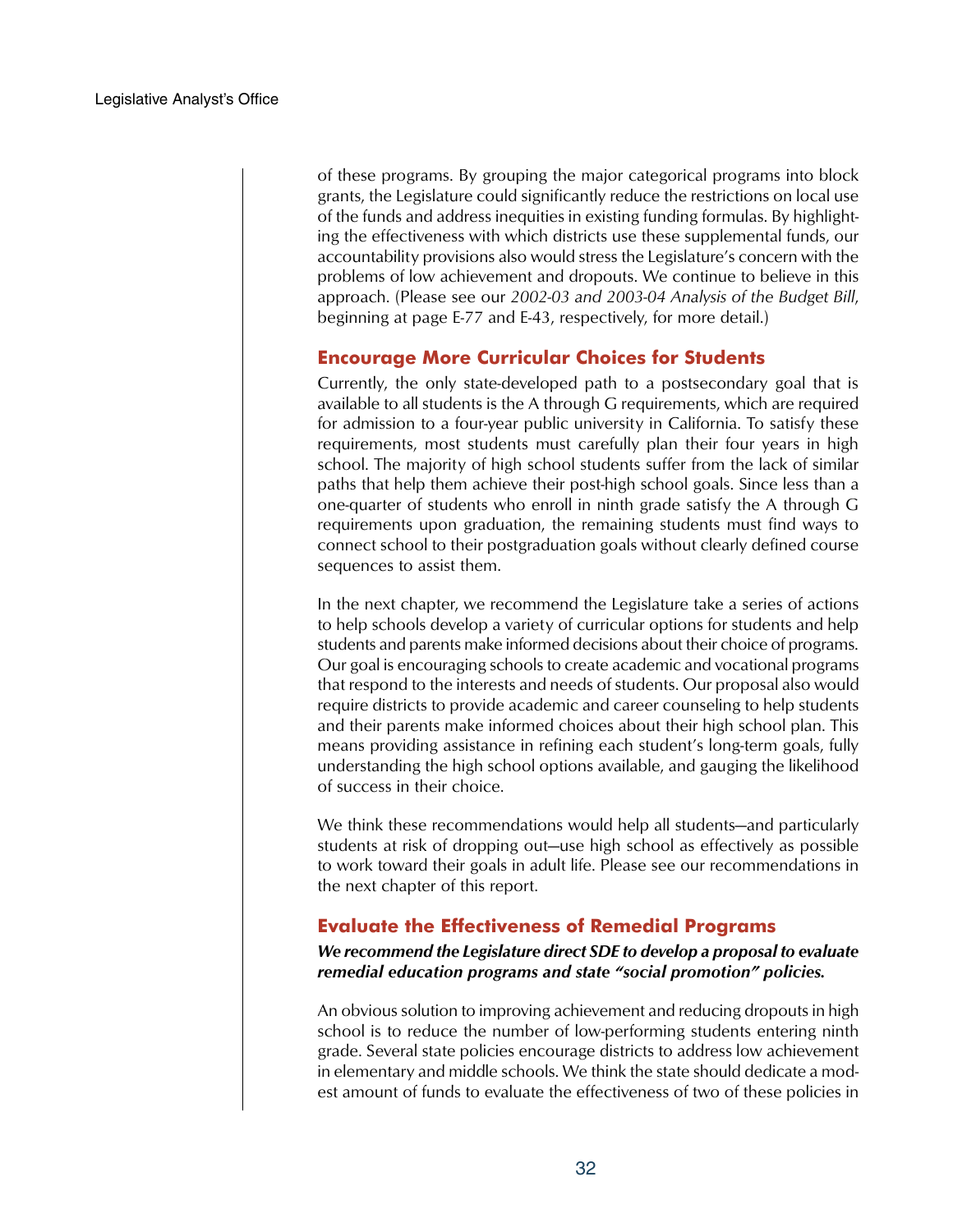addressing low achievement—funding for supplemental instruction and state social promotion mandates.

Supplemental instruction programs reimburse districts for each hour of additional class time that is provided to students outside of the regular school day. The state's funding rate assumes a student-teacher ratio of about 30 to 1, which is identical to the formula used to pay for summer school programs. We think it is likely that this level of resources does not provide adequate support for effective remedial instruction programs—addressing the academic deficiencies of low-performing students may require a lower student-teacher ratio. Unfortunately, we were unable to locate any studies on the subject of effective remedial approaches.

The Legislature also enacted social promotion policies in the mid-1990s, which require districts to establish policies for identifying students who need additional help before moving up to the next grade. Students who are not achieving at the minimum level identified by the district for promotion to the next grade must receive supplemental instruction. As a result, the promotion mandates work in tandem with the supplemental instruction programs.

The state has never evaluated the promotion program. Given the lack of significant improvement shown by low-performing students in the elementary and middle grades, STAR data suggest that most district social promotion and remedial education programs are relatively ineffective. Evaluating the local implementation of these policies, however, may help the state identify local practices for identifying and serving low-achieving elementary and middle grade students who are successful in raising achievement. In addition, the state could evaluate whether programs tailored for specific subgroups of students yield better results than programs that attempt to include students with a variety of educational needs.

Therefore, we recommend the Legislature direct SDE to develop a proposed design for this evaluation. The Legislature could review this proposal to ensure it accomplishes its goals in evaluating these programs and to determine the amount to appropriate in the annual budget act. Based on past evaluations, we think this evaluation would cost about \$400,000 and could be supported with federal funds.

#### **Conclusion**

The state plays a critical role in focusing attention on the problem of high school dropouts and giving educators better ways to address the problem. Our recommendations would strengthen existing accountability programs, improve information available to parents and educators, and increase options available to students. In the next chapter, we examine the curricular options available to high school students and discuss specific steps to increase the choices available to students.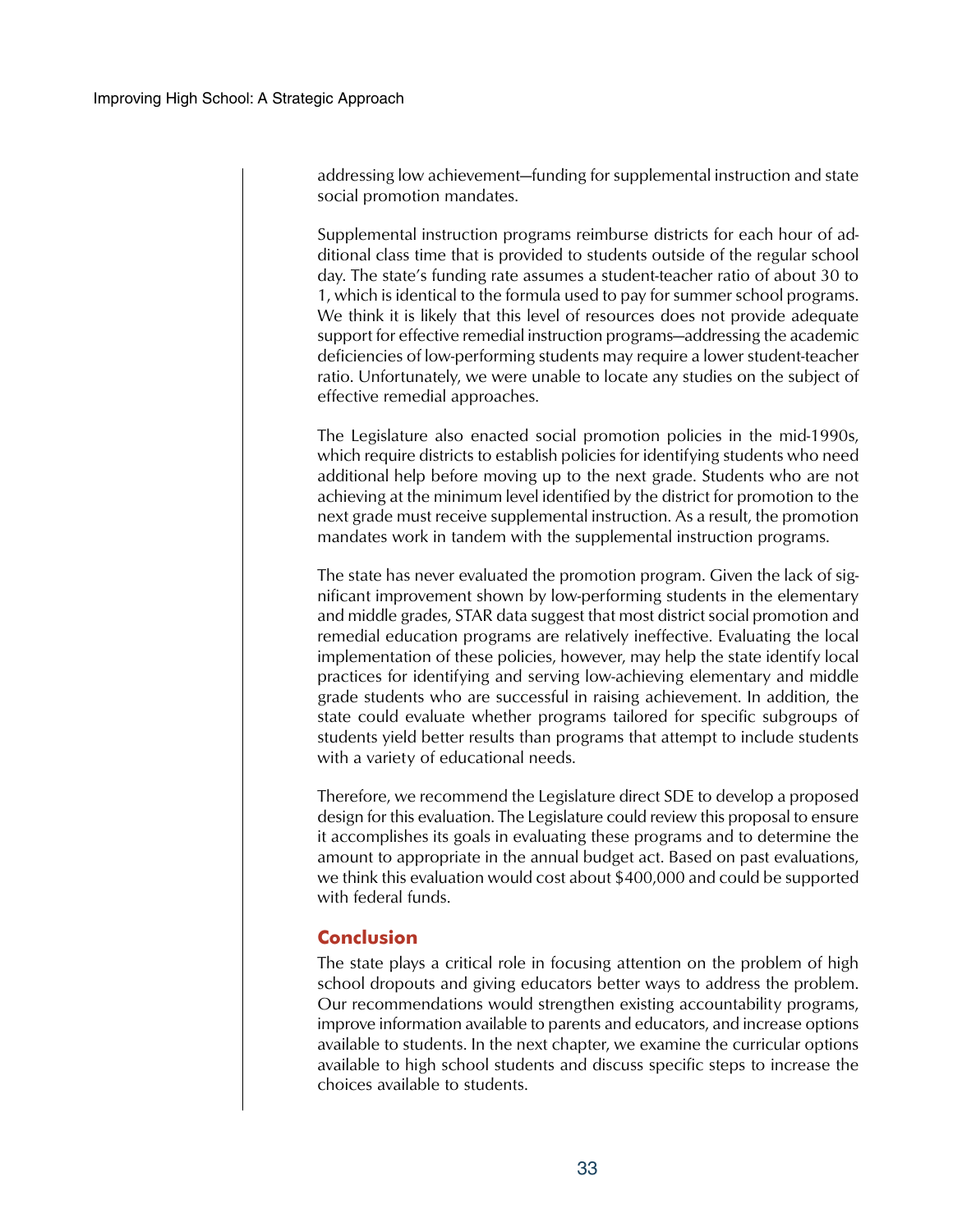Legislative Analyst's Office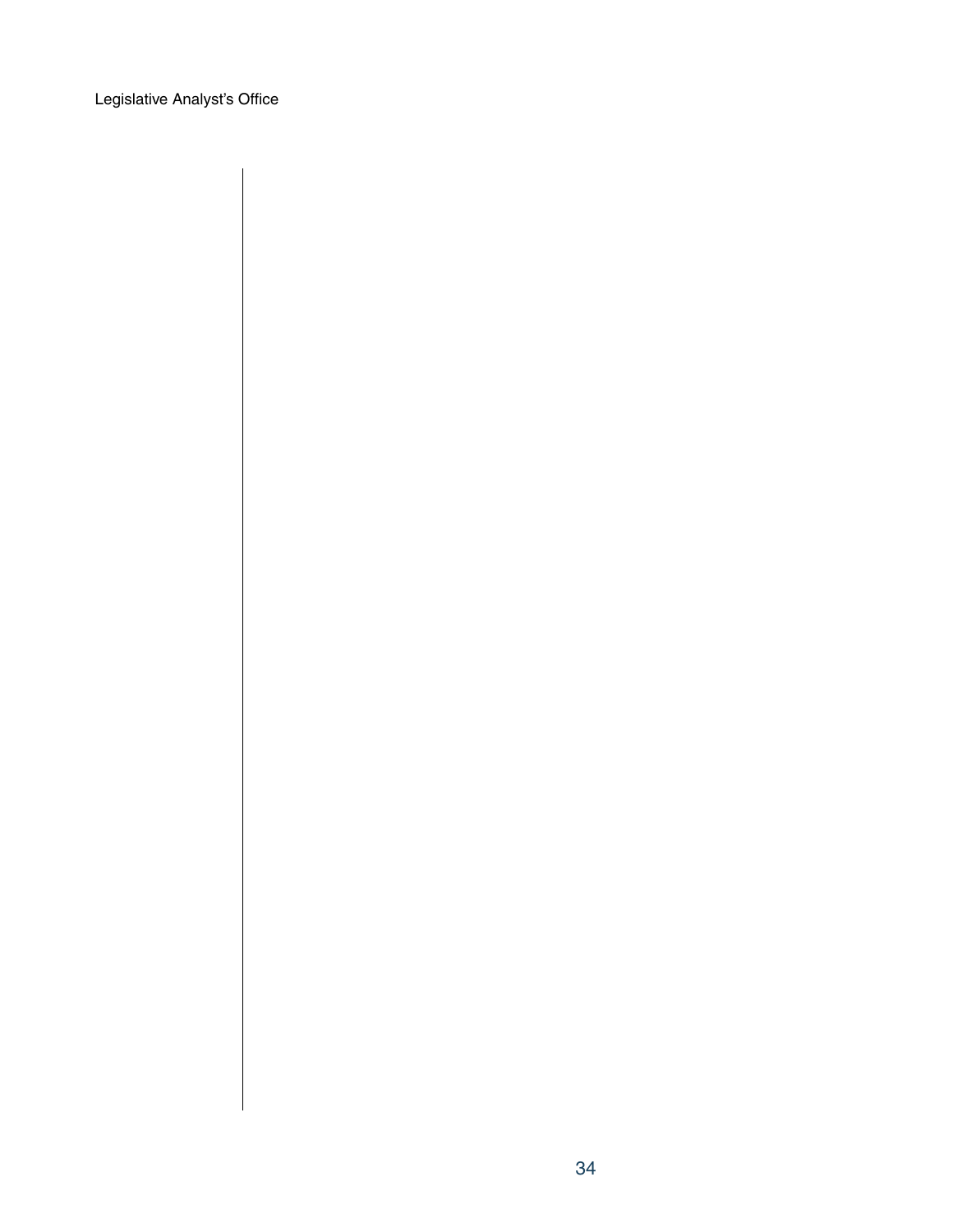#### Chapter 4

# **The General Track— Creating Better Options**

In this chapter, we take a closer look at the problems faced by students who graduate from high school but do not satisfy the minimum course requirements for entry into UC or CSU. This group constitutes just under one-half the entering ninth grade class and two-thirds of high school graduates. The general track follows two main paths after high school—continued education in community college or employment. Our review of research and data show that this group suffers from some of the same problems that affect dropouts—high schools often are not organized to help students connect their schooling to their post-high school goals.

# **HIGH ASPIRATIONS, PERFORMANCE BELOW STANDARDS**

As discussed earlier, data currently are not available to directly measure the performance of students over time. By combining data from different sources and making several key assumptions, however, we can paint a rough picture of the achievement and post-high school aspirations of students in the general track. This analysis suggests that most general track students perform somewhat below state standards in high school.

A significant proportion of students in the general track want to go to college. The postsecondary aspirations of this group, however, far exceed their readiness for college. The mismatch between the performance and aspirations of general track students has important implications for the success of this group after graduation.

#### **Most Students Want to Attend College**

The general track contains students with a wide range of ability and achievement. For the most part, however, general track students score in the basic level on STAR. As discussed earlier in the report, the data also suggest STAR scores for this group decline somewhat in eleventh grade. We view this decline as an indicator of falling student motivation.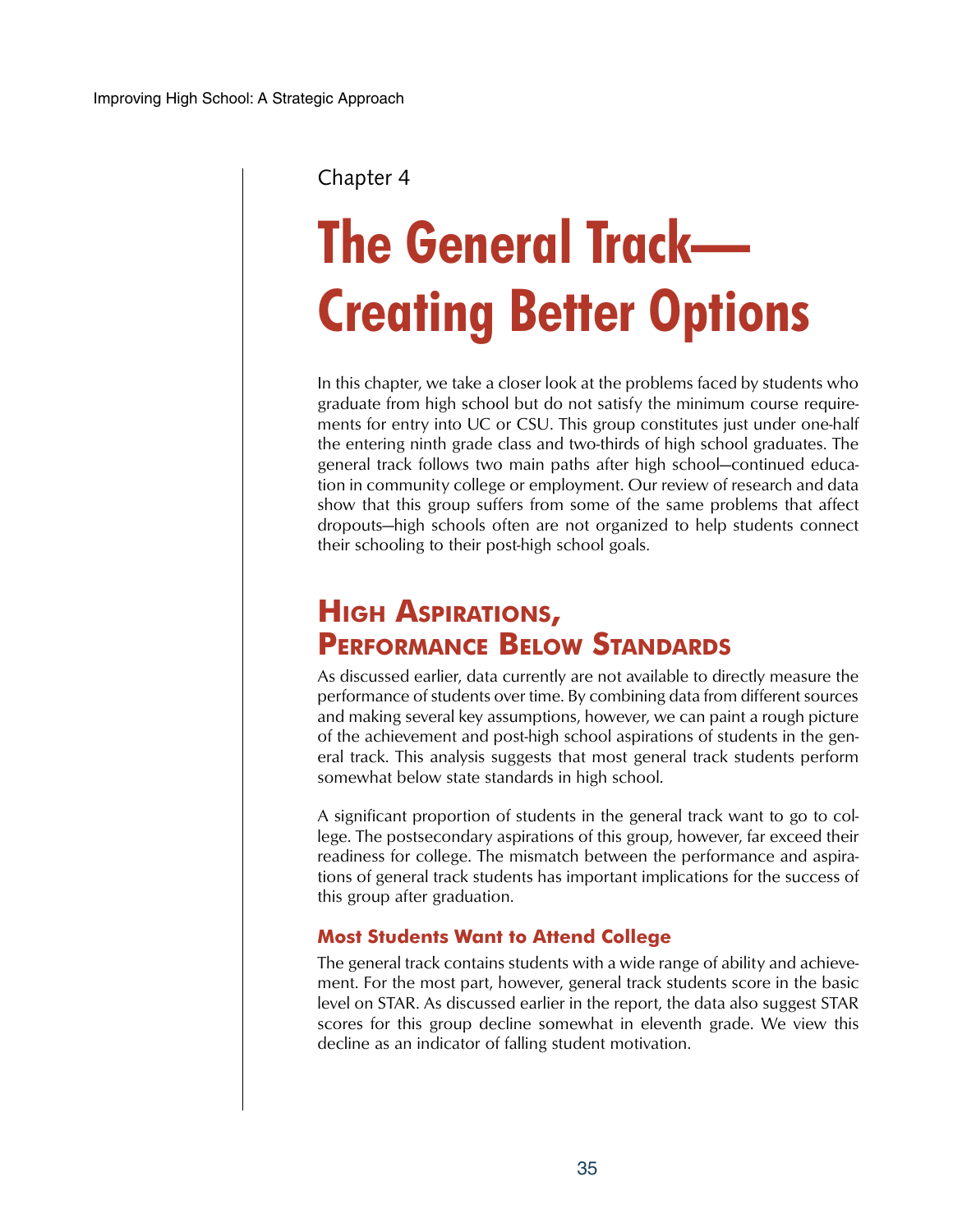Most general track students also begin high school with the goal of enrolling in college. Figure 15 shows survey results taken at the time students took the CAHSEE in 2002-03. The survey includes virtually all tenth grade students plus eleventh grade students who did not pass the test the previous year. We modified the tenth grade data by subtracting the proportion of students in our university track from the percentage of students in the survey aspiring to a four-year college.

As a result, data shown for tenth grade students represent the aspirations of students in the general track and those who will eventually drop out of school. As the figure shows, 71 percent of these tenth graders want to enroll in college—41 percent in a four-year university and 30 percent in a community college or technical school. Only 12 percent of students plan to work or enter the military upon graduation.

#### **Figure 15**



#### **Aspirations of The Non-University Tracks CAHSEE Survey Results**

<sup>a</sup>Figures have been adjusted to exclude students in the university track. As a result, tenth grade data reflect students in the two other groups–general tract and dropouts.<br><sup>b</sup>Includes only students who failed at least one part of the CAHSEE as tenth graders.

The aspirations of eleventh grade students who failed the CAHSEE on the first attempt are very similar to those of the nonuniversity track tenth graders. We estimate that about one-half of students in the general track took a CAHSEE test in eleventh grade. Despite having failed at least one part of the CAHSEE, about one-third of the group hopes to enroll in a university. Another one-third plans on attending a community college. Only 18 percent plan on working after graduation.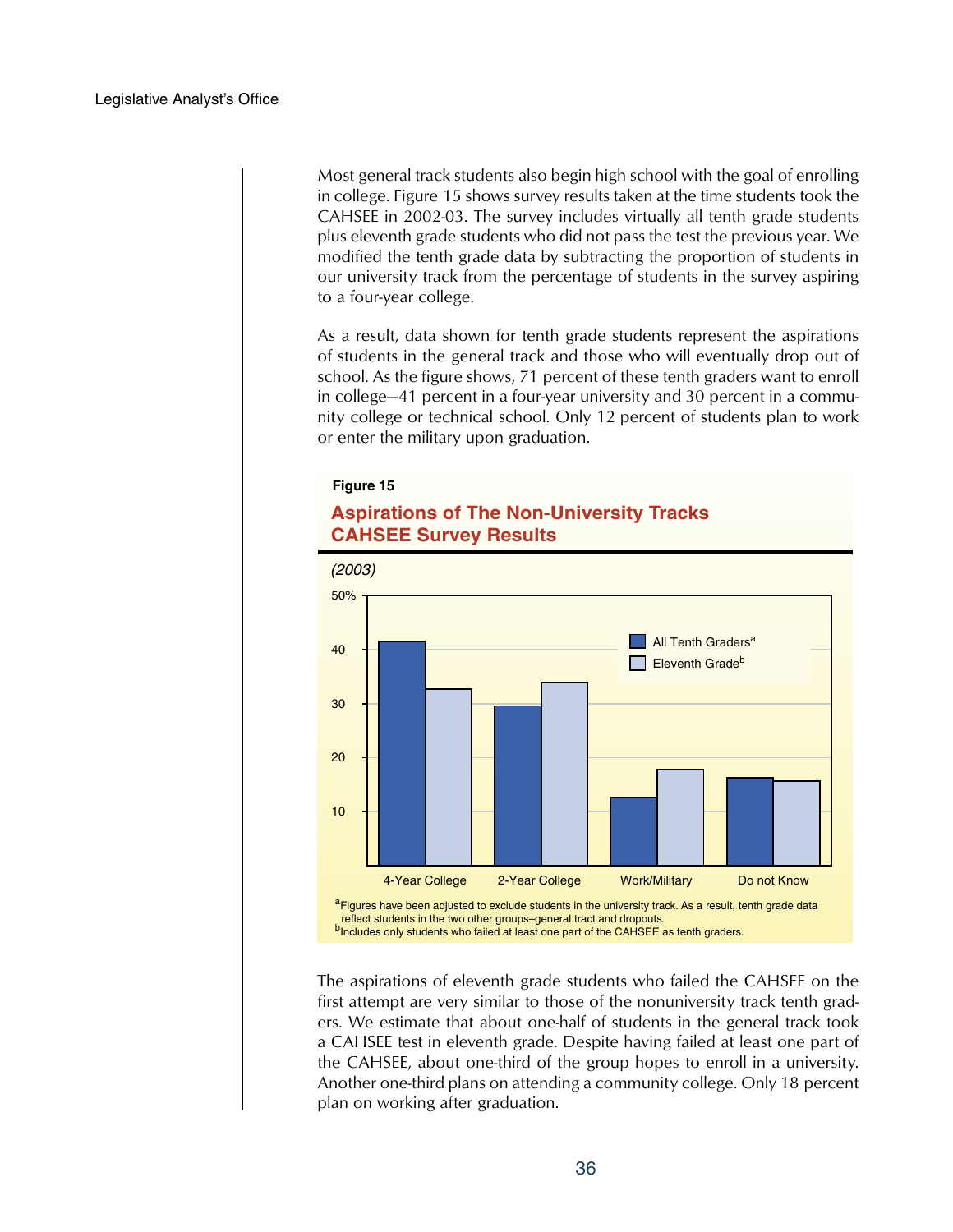What actually happens to students suggests these aspirations are unrealistic. About 40 percent of the general track will go on to community college—far fewer than the 70 percent who plan to go to a four-year university or community college. Similarly, roughly 60 percent of this group will go directly to work after graduation—far more than the 12 percent to 18 percent reported in the CAHSEE survey.

The fact that so many students do not realize their postsecondary education goals immediately after college suggests these aspirations often represent vague hopes rather than firm plans. How can high school students get so close to graduation without a more realistic picture of their options after graduation? As we will see in the next section, the experience of high school graduates who enroll in a community college indicates that even students who make it to college often do not understand what it takes to reach their postsecondary goals or realistically assess their chances for success in college. Together, the CAHSEE survey data and the community college experiences of graduates suggest a wide swath of high school students have only vague ideas about how to use their high school years to achieve their postgraduation goals.

#### **Many Students Unprepared for College**

About 150,000 recent high school graduates (ages 18 or 19) enroll in CCC each fall. This represents two-thirds of students who enroll in postsecondary education after high school. Most of these students did not satisfy the A though G requirements in high school, and are part of our general track of students. Only about one-third of enrolling CCC students successfully complete a CCC course of study. Within six years of enrolling, about 25 percent transfer to one of the public universities and another 7 percent receive a two-year academic or vocational certificate or degree but do not transfer to a four-year institution.

Low motivation and poor preparation lie at the foundation of these low success rates. For instance, our review of CCC data reveals that:

- *A Significant Proportion of High School Graduates Drop Out of Community College After Only One Semester.* Almost one-half of recent graduates enrolling in a community college attend on a parttime basis. Of this group, 40 percent fail to return the next semester.
- *More Than 40 Percent of Recent Graduates in CCC Need Basic Skills Remedial Courses.* State-required placement tests show that recent high school graduates enrolling in CCC need to repeat high school courses in basic English reading and writing (at least two levels below the transfer freshman composition course) and mathematics (below Algebra I).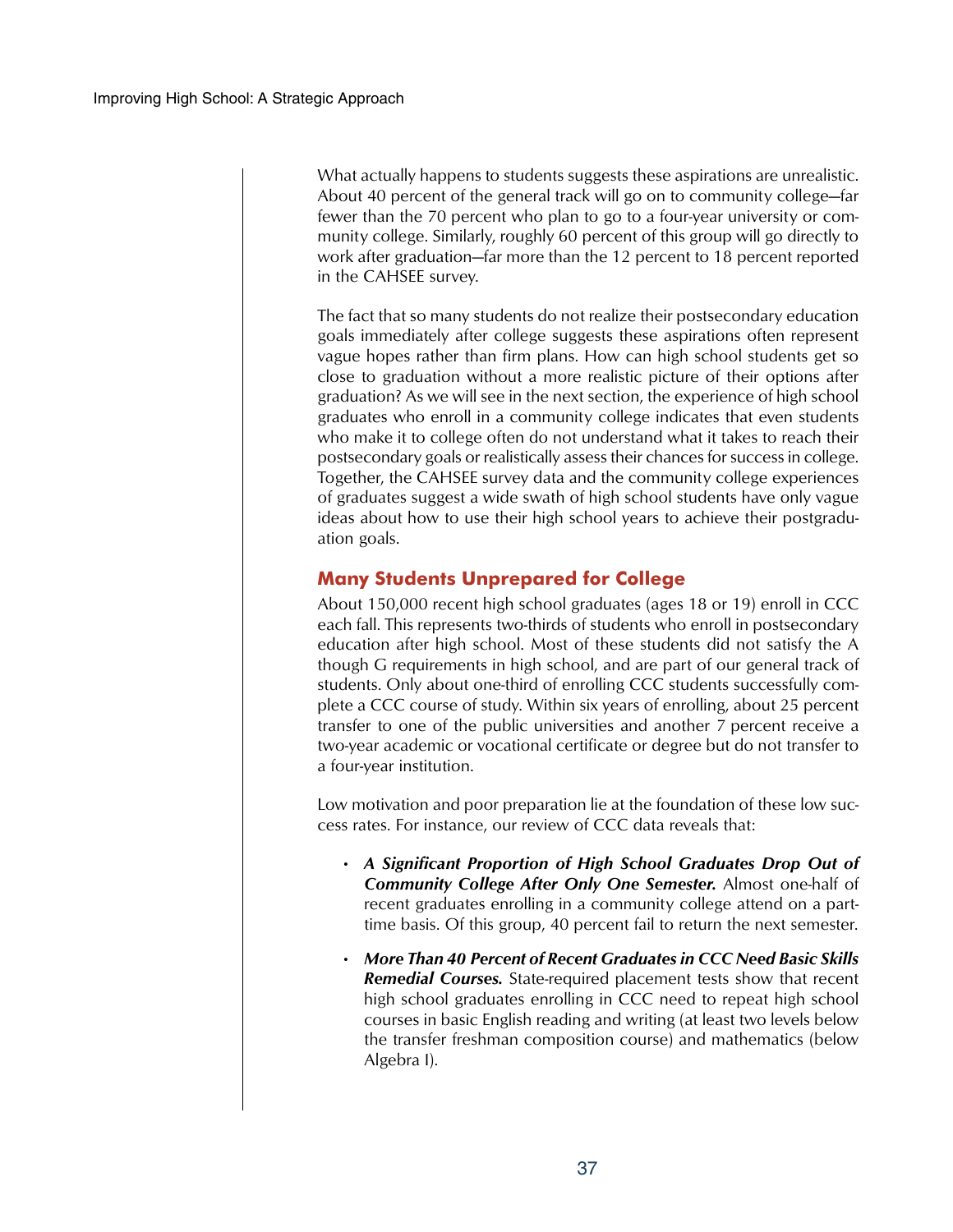*• Many College Students Are Still Unclear About the Role of Education in Their Lives.* About 25 percent of recent high school graduates begin community college with no declared goal for what they want to achieve in college even though the CCC course planning process encourages students to design their schedules according to their personal goals.

These data suggest that a significant proportion of recent high school graduates who enroll in community college are simply not ready for college. These students do not have the motivation and/or academic skills needed to succeed in college. Many arrive at college without a clear picture of what they hope to accomplish while in school. A community college instructor quoted in a 2003 report by Policy Analysis for California Education (PACE) on the transition from high school to community college commented:

> For some students, the first year of community college is grade 13. It seems that they are just continuing on—all of their friends are coming here, they are just moving along with the pack. There's not even necessarily (for some of the first-year students) an acknowledgement . . . that this is even college.

#### **Students Need Better Information About College**

Recent studies suggest these problems result from the failure in high school to give students information that would help them answer two key questions: (1) what level of achievement in high school is needed for success in college and (2) how does each student's high school record compare to the standard for success in college? Studies we reviewed found that:

- *Counselors Often Recommend College for Virtually All Students.* Research on high school counseling programs found that counselors often "advise college for almost everyone." Even with lower-performing students, counselors are "reluctant to confront students who had unrealistic expectations regarding college or job plans."
- *Students Are Not Aware That High School Achievement May Not Meet CCC Standards.* The PACE report on community colleges found that many students were not aware that passing a high school course does not mean a student has met CCC standards. As a consequence, community colleges often require students to repeat basic high school mathematics and English courses. The report concludes that students "do not understand what is expected of them in college, nor the level of academic preparation required of them to handle college-level work."
- *General Track Students Are Unfamiliar With the A Through G Requirements.* The PACE study also found that less than one-half of students planning to attend a CCC after graduation were familiar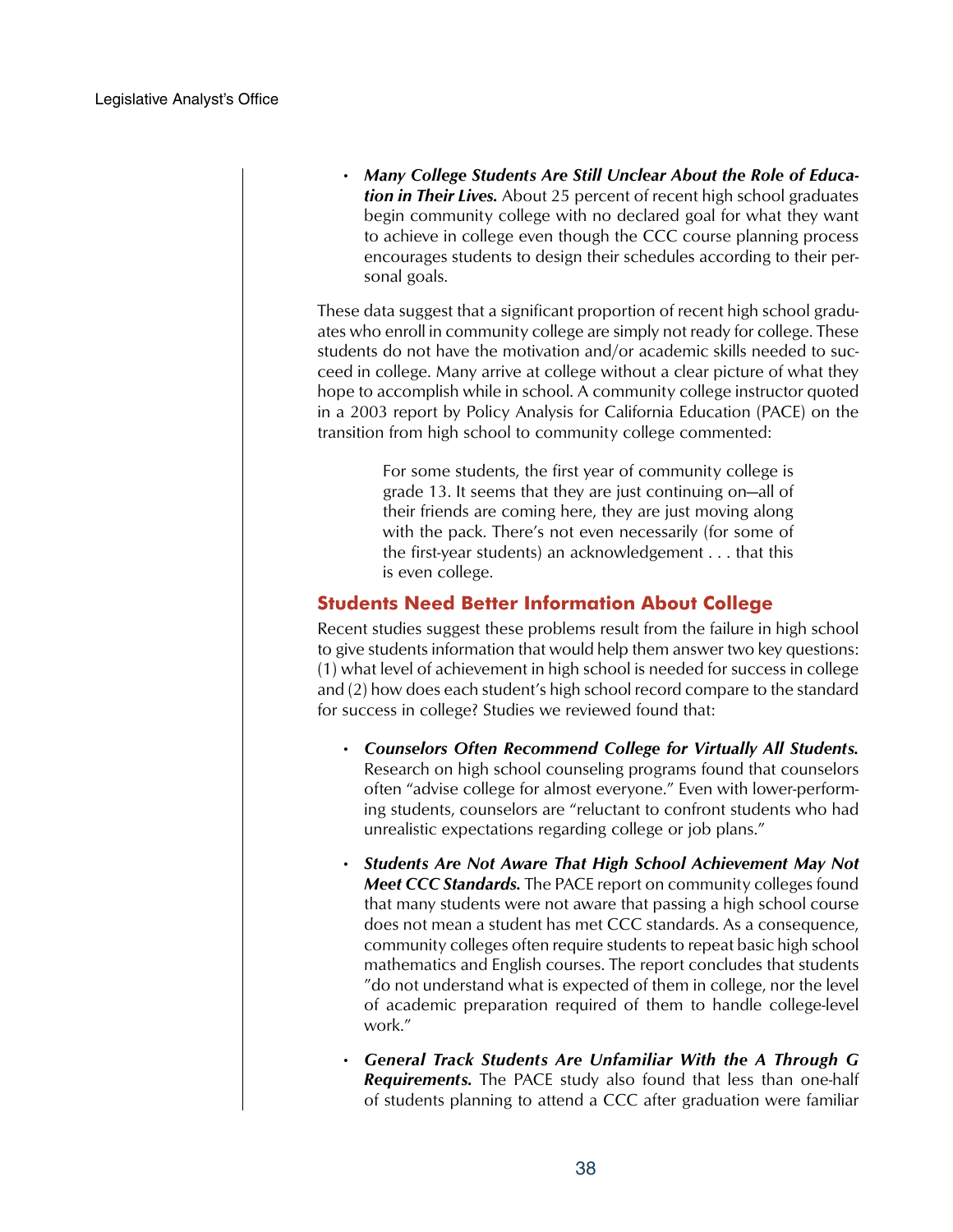with the A through G requirements. As a result, students interested in transferring from community college to a four-year university may be unaware they must first satisfy the A through G requirements in community college before they can begin taking transfer-level courses.

As we discuss in the next chapter, somewhat better signals have been developed for students who want to attend UC or CSU after high school. The A through G requirements define the precollegiate courses students must pass. Both UC and CSU establish minimum grade point averages for admission, and most students must take the SAT. These requirements have two functions. First, they help the universities identify students who are prepared for higher education. Second, they give students feedback on whether they are achieving at levels consistent with being prepared for college.

No similar signals have been developed for students planning to go to a community college. This has negative consequences for students. As one report concludes: "Students' failures arise not from barriers inside colleges, but from a failure of colleges, and especially community colleges, to convey clear information about the preparation that high school students need in order to have a strong chance of finishing a degree."

# **PAYOFFS TO HIGH SCHOOL VOCATIONAL EDUCATION ARE LOW**

Not all students want or need to attend college after high school to reach their career goals. Vocational education is another way schools have tried to help students use high school to reach their long-term goals in the workplace. In this section, we examine the impact of secondary vocational education on wages and the likelihood that a student will attend college. Research indicates that vocational courses at the secondary level do not provide significant benefits to most students. While research indicates that sequences of vocational courses can result in significant wage increases, these sequences have not been implemented with much vigor statewide. As a consequence, existing vocational education courses do not offer students an alternative that helps them find jobs with long-term career possibilities.

#### **Participation in Vocational Education Declining**

The participation of high school students in vocational education has been declining for many years. In our 1994 report *School-to-Work Transition,* we noted a 20 percent reduction in high school student attendance at ROC/Ps between 1983 and 1993. This reduction was, in part, caused by the enactment of high school graduation course requirements in 1983.

The decline in participation in vocational education has continued in recent years. Figure 16 (see next page) displays the average number of vocational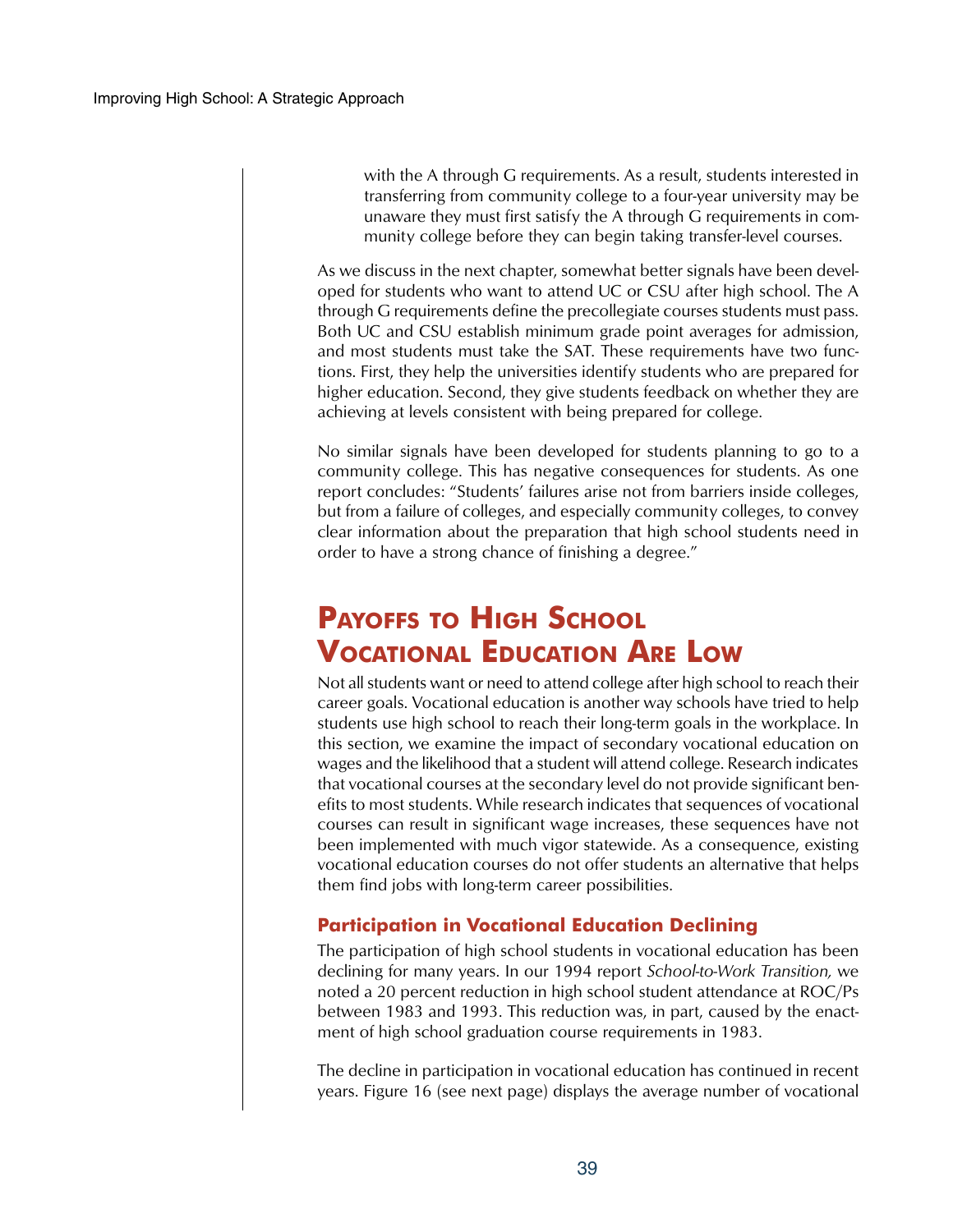

#### **Figure 16**

classes students took in 1997-98 and 2002-03. The figure includes all classes listed by districts or ROC/Ps as "vocational," from basic courses such as keyboarding to high-level occupational courses. Since 1997-98, vocational enrollments have declined from 2.2 courses to 1.9 courses per student. Of course, not all students take two vocational courses. National studies show that almost all students take at least one vocational class. Only a small proportion of students take three or more vocational courses.

The figure also shows that while the average number of vocational courses offered by high schools dropped sharply over the period, it increased somewhat for ROC/Ps. As a result of these trends, ROC/Ps now provide a higher share of high school vocational courses.

#### **Secondary Vocational Courses Have Little Impact**

A great deal of research has focused on the question of whether vocational courses impart significant academic or occupational skills that help students find better jobs and earn more. Figure 17 summarizes the findings common to many of these studies. In general, the conclusion of these studies is that high school vocational courses may provide short-term value to students—in the form of increased employment and wages—but have little effect on academic outcomes.

aRegional Occupational Centers and Programs.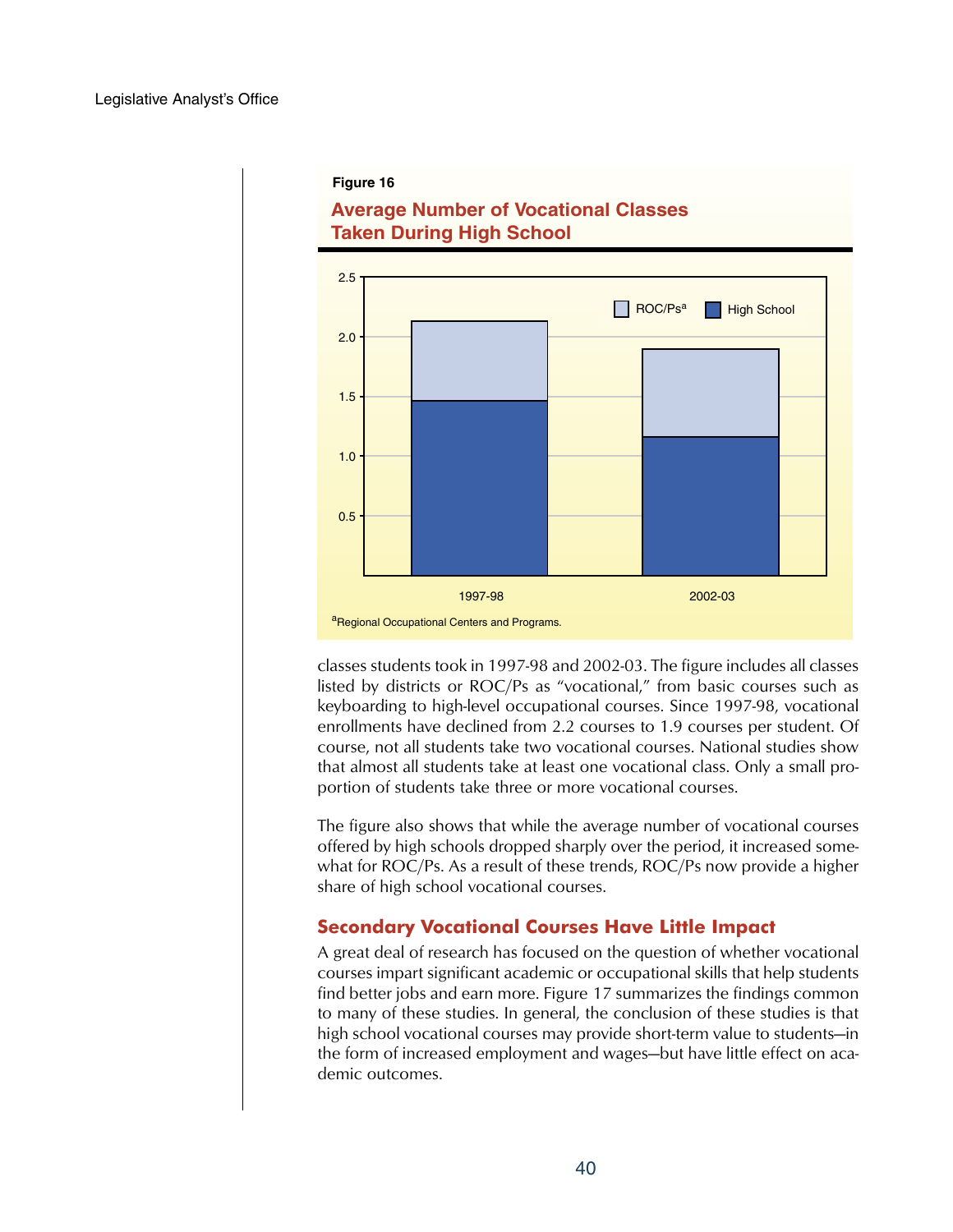| <b>Figure 17</b><br><b>Impact of Secondary Vocational Education on</b><br><b>Achievement and Earnings</b> |                                                                                           |  |  |
|-----------------------------------------------------------------------------------------------------------|-------------------------------------------------------------------------------------------|--|--|
|                                                                                                           |                                                                                           |  |  |
|                                                                                                           |                                                                                           |  |  |
| <b>Dropouts</b>                                                                                           | Little evidence that vocational programs reduce<br>dropout rates.                         |  |  |
| <b>Employment</b>                                                                                         | Small short-run increases in employment.                                                  |  |  |
| <b>Earnings</b>                                                                                           | Modest increases only from completing a se-<br>quence of courses in an occupational area. |  |  |
| <b>Academic achievement</b>                                                                               | No increase or decrease in academic skills.                                               |  |  |
| <b>College attendance</b>                                                                                 | No effect on college attendance rates.                                                    |  |  |
|                                                                                                           |                                                                                           |  |  |

*Dropouts.* Research on whether vocational education programs induce students to stay in school longer generally finds that they do not. This research, however, is fraught with methodological problems and generally not considered conclusive.

*Employment.* Findings on employment rates after high school suggest modest impacts from vocational education. An evaluation of the federal vocational education program, known as the National Assessment of Vocational Education (NAVE), concluded that vocational education does little to increase the likelihood that graduates are employed. While other studies show somewhat larger effects, the impacts are significant only during the first couple of years after graduation.

*Earnings.* Research suggests that *individual* vocational courses have little impact on wages. Instead, research suggests that vocational studies have the largest effect in combination with other courses. One study, for instance, found fairly large (10 percent) increases in wages resulting from taking four advanced vocational courses or two advanced vocational courses and a computer course. The NAVE report cited studies that showed about 5 percent wage gains from each advanced high school vocational course when combined with study at a community college. As with increased employment, these wage gains diminish over time.

*Academic Achievement.* Almost all studies we reviewed conclude that vocational courses have no impact—either good or bad—on student academic achievement as measured by test scores. A previous evaluation of the federal vocational education program found vocational courses contained little academic content, were much easier than academic courses, and were much less likely to assign homework.

The recent NAVE report did find initial efforts to increase the academic rigor of vocational courses in some areas of the country. In general, however, the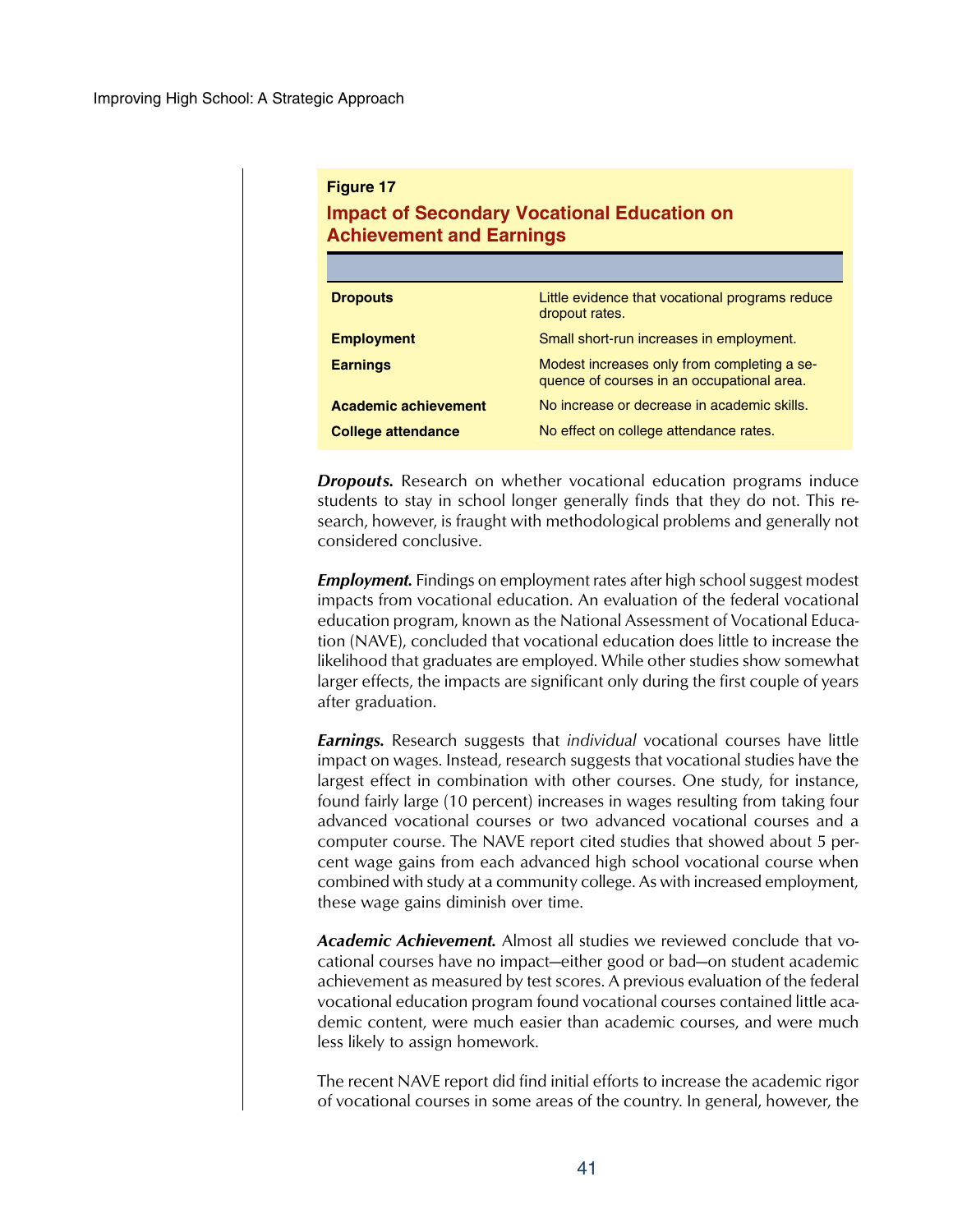report concluded that most vocational courses did not contain sufficient academic content to increase student skills. The report also finds that taking vocational classes does not result in weaker academic skills.

*College Attendance.* Researchers have also looked at the effect of vocational course-taking on the likelihood that students will attend college. The NAVE report finds that college attendance of vocational students increased in the last decade and that participation in vocational classes does not reduce the chance that students will enroll in college.

*Conclusion.* These findings indicate that individual vocational courses have small short-term benefits and few long-term payoffs for high school students. Students benefit primarily from taking a combination of courses that results in skill levels that advantage them in the labor market.

#### **Vocational Course Sequences Are Not Well Developed**

These findings suggest that high schools need to structure vocational education as a sequence of courses rather than individual courses. For the most part, vocational education at the high school level is not designed as sequences or pathways. As discussed in Chapter 2 of this report, state law directs ROC/Ps to prepare students for entry-level jobs. This results in a focus on individual courses rather than pathways leading to advanced skills.

Educators have developed several models for sequencing vocational and academic courses as a means of helping students achieve their educational goals in high school—Partnership Academies, Tech-Prep, and youth apprenticeship programs. Below, we briefly review the designs of these programs and available research evidence on their effectiveness.

*Partnership Academies.* Partnership Academies integrate academic and vocational coursework into a three-year sequence based on an occupational theme. Usually designed as a "school within a school," academies also include mentoring and internships in the field of study. Currently, SDE reports 290 Partnership Academies in California.

Several of California's Partnership Academies participated in a national study of the program. Compared to a control group, the evaluation found few significant differences in student outcomes for those participating in an academy in terms of graduation rates, college attendance, or employment. Because of the study's design, however, these findings apply to programs in which participation is voluntary, and may not represent the outcomes for schools that require all students participate in an academy.

*Tech-Prep*. Tech-Prep creates a pathway for high school students that results in a community college certificate or degree or a four-year college diploma. The intent behind Tech-Prep is to create the academic and vocational linkages between high schools and community colleges to create a "funnel" effect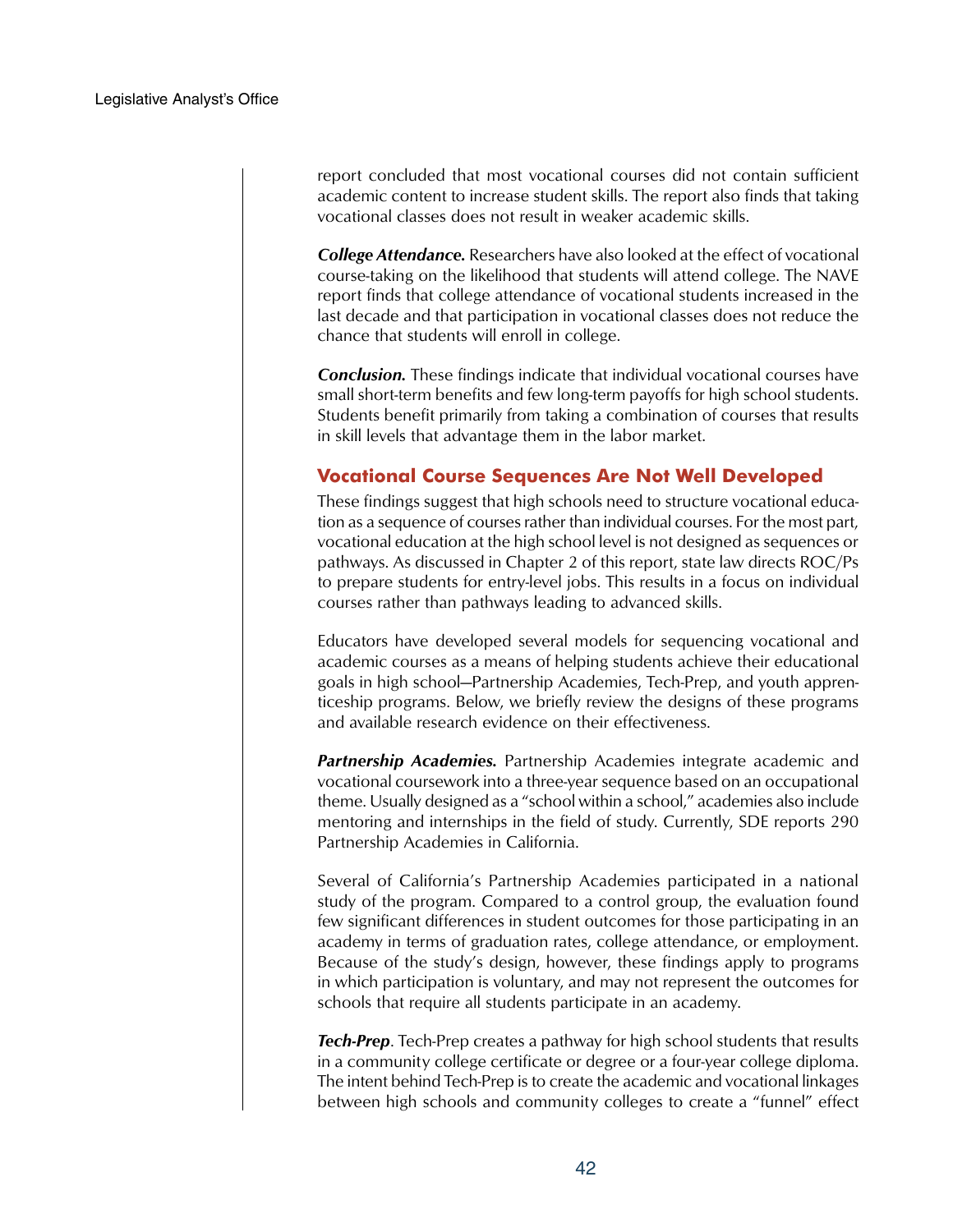that leads to college after high school. Tech-Prep pathways are encouraged by the federal government as part of the Federal Vocational Education Act.

The NAVE report finds most Tech-Prep programs are not achieving these goals. While Tech-Prep modestly improves coordination between high school and community college vocational programs, aligning the academic courses needed for success in occupations is much less common. In addition, few programs use Tech-Prep as a funnel to direct students into postsecondary education.

The department reports that 280,000 students took at least one vocational course that was part of a Tech-Prep sequence in 2002-03. These data are virtually meaningless, however, as SDE merely counts the number of students who enroll in a course identified as part of a Tech-Prep sequence of courses. The department does not collect data on the number of students who complete a sequence.

*Youth Apprenticeships.* Youth apprenticeships combine academic and vocational instruction with a significant amount of on-the-job training to prepare students for specific high-skill occupations upon graduation. Modeled after similar programs in Europe, apprenticeships are typically two-year programs that start in eleventh grade.

We were able to find only one evaluation of youth apprenticeship programs in the United States. This study, which examined initial implementation efforts in Georgia, concluded that apprenticeship programs differed little from pre-existing vocational and workplace learning courses. Schools generally did not tailor the academic program for apprenticeship students nor link a student's vocational program to the on-the-job training component.

#### **Community College Courses Provide Long-Term Benefits**

Community colleges have well-developed vocational education programs that result in occupational certificates or degrees. The NAVE report found these programs have significant long-term benefits to students. Students completing vocational certificate programs experience long-term earnings gains of about 10 percent (6.5 percent for men and 15 percent for women) compared to the average earnings of a high school graduate. A two-year vocational degree increases long-term earnings by almost 40 percent (30 percent for men, 47 percent for women).

Students in high school currently participate in some of these programs. High school students accounted for about 28,600 community college full-time equivalent students in 2003-04. Of this total, vocational courses accounted for 15 percent of the instructional time. The other 85 percent represent courses in academic subjects.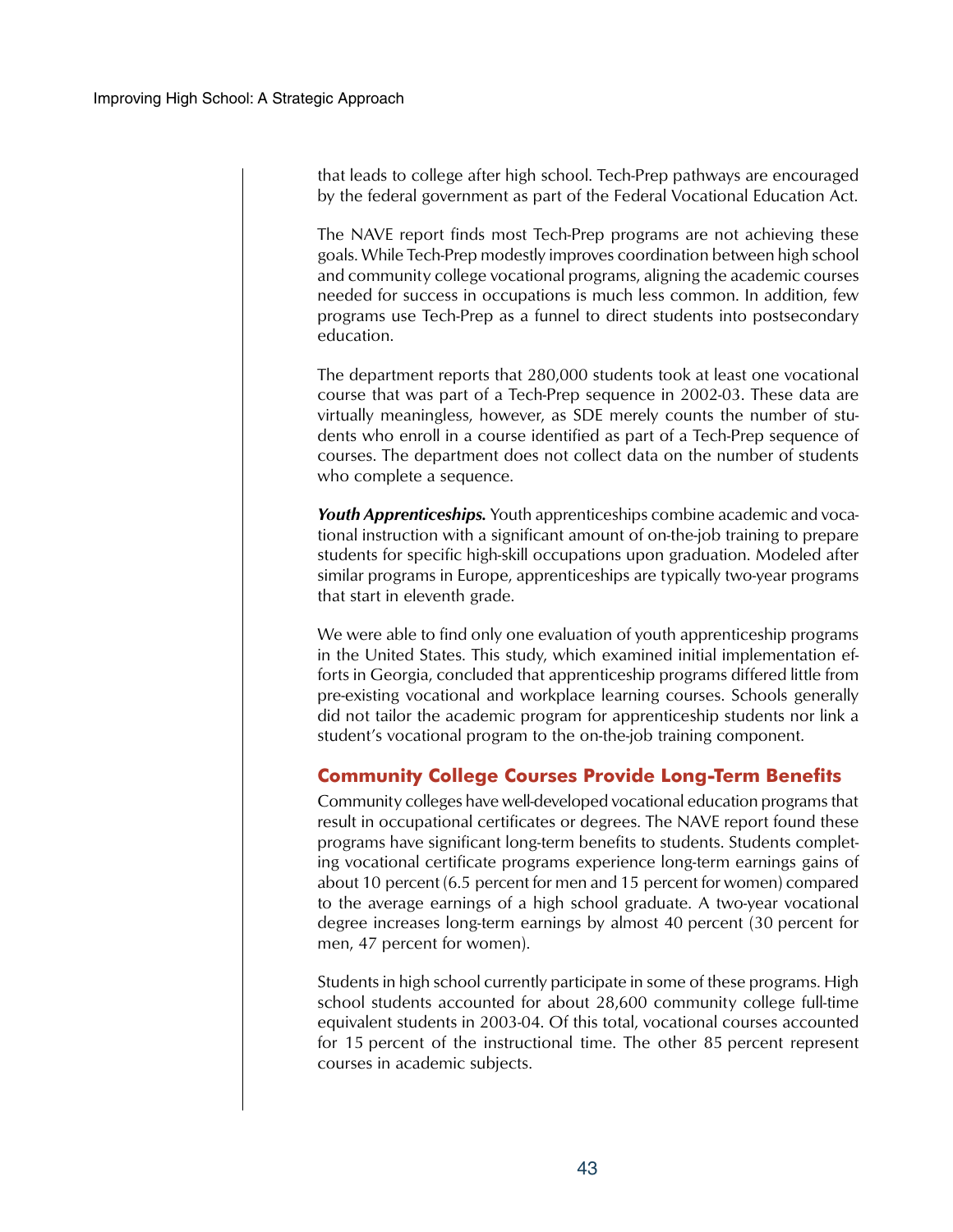Data also show that few high school graduates enroll directly in a community college with the goal of obtaining a vocational degree. Data from CCC show only about 5,500, or 4 percent, of recent high school graduates who enroll in CCC begin with the goal of earning a vocational certificate or degree. The data reinforce our previous findings that virtually all students are encouraged to attend college for an academic degree.

#### **Conclusion**

Vocational education, as it currently exists, has little to offer high school students. Individual courses have little impact on the long-term career prospects for students, and schools have scant experience in creating course sequences that payoff for students and encourage them to enroll in CCC vocational programs. Only the community college programs—and especially two-year vocational degrees—provide course sequences that offer large, sustained benefits for students. Despite these benefits, community college services to high school students usually focus on academic courses, not vocational education.

The failure to develop course sequences for high school students has important consequences for students—those who want a rigorous vocational program must figure out which courses to take, when to take them so the sequence can be completed by the end of the senior year, and which institution offers the most valuable instructional content. In the next section, we identify ways the Legislature can address these issues.

# **STUDENTS NEED BETTER INFORMATION, MORE CHOICES**

In this chapter, we reviewed the high school and postgraduate experience of the general track, which we define as those students who graduate from high school without having met the A through G requirements. On the whole, data on postgraduation outcomes for this group suggest many are unprepared for success in college and the labor market.

The data paint a picture of a group of students who see one option for success in life—an academic college degree—but who are failing to gain the skills needed for success in that endeavor. While many take vocational education courses in high school, few seem to view it as a path with longterm payoffs.

It is also clear that many students do not clearly understand the achievement levels needed for success in college or where they stand relative to those achievement levels. While most students begin high school with the goal of attending college, data from CAHSEE show that even students who are struggling to graduate from high school see college as their road to success.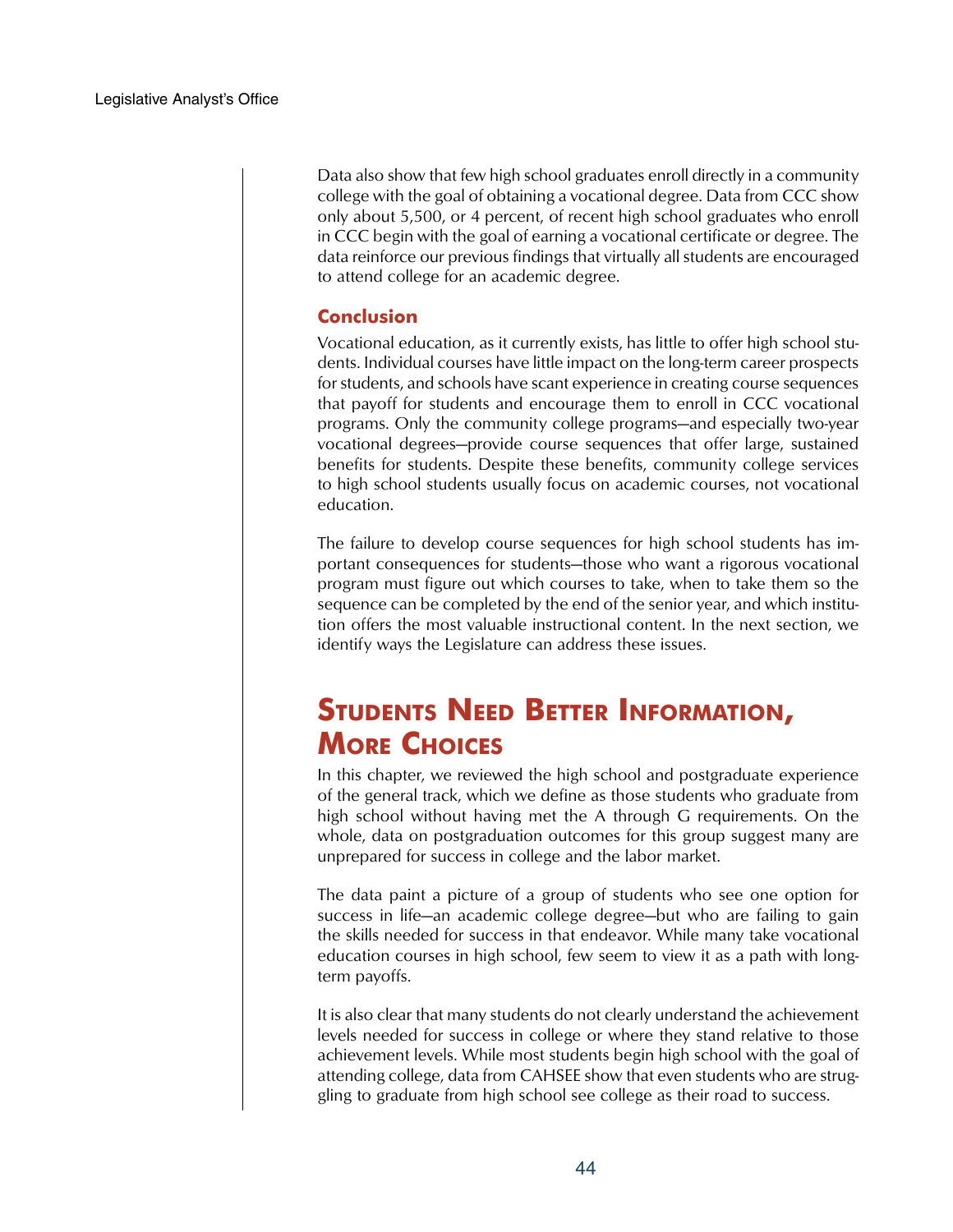To address these issues, we recommend the Legislature take a number of actions to improve the information and options available to students during high school. We propose to make schools more accountable for helping students make successful transitions to school and work after high school. Our recommendations also would more effectively integrate vocational resources in schools and provide funding for career and educational counseling to meet these goals.

Our recommendations would require a more flexible, customized approach to schooling than most high schools currently deliver. As a result, fully implementing our recommendations would take time. For that reason, we recommend the Legislature phase in the changes to the state's accountability system over a five-year period. This would give time for schools and districts to build the programs needed to meet the new accountability requirements.

# **DEVELOP A GREATER RANGE OF CURRICULAR OPTIONS**

#### **The Need for Vocational Pathways**

As discussed above, there is currently only one well-developed career pathway for high school students—the A through G requirements needed for UC or CSU. Courses are sequenced through the four years of high school so that, upon graduation, a student has taken all of the required courses. The A through G requirements, however, are an entirely academic option. We believe that schools need to develop options for students choosing a more vocationally oriented pathway and that there are at least three general types of programs that would serve that need.

*Four-Year Pathways.* First, four-year vocational paths could be structured to help students reach the highest possible levels of academic and vocational skills. For the more academically prepared students in this group, the pathways would allow students to work on CCC vocational degrees while they are in high school.

*Two-Year Pathways.* Our second optional path would establish two-year vocational programs that provide an employer-validated skill certificate. These paths would be available to students who are not ready to commit to a four-year course sequence in ninth grade or who change plans during high school. To the extent feasible, these two-year paths should be coordinated with CCC programs so that students could transition seamlessly to a higherskill postsecondary program.

*Combined Academic and Vocational Pathway.* The third pathway would combine vocational instruction with courses needed to satisfy the A through G requirements. Programs like Partnership Academies can accomplish both of these academic and vocational goals. This pathway would have a number of benefits. Since many students work while in college, the vocational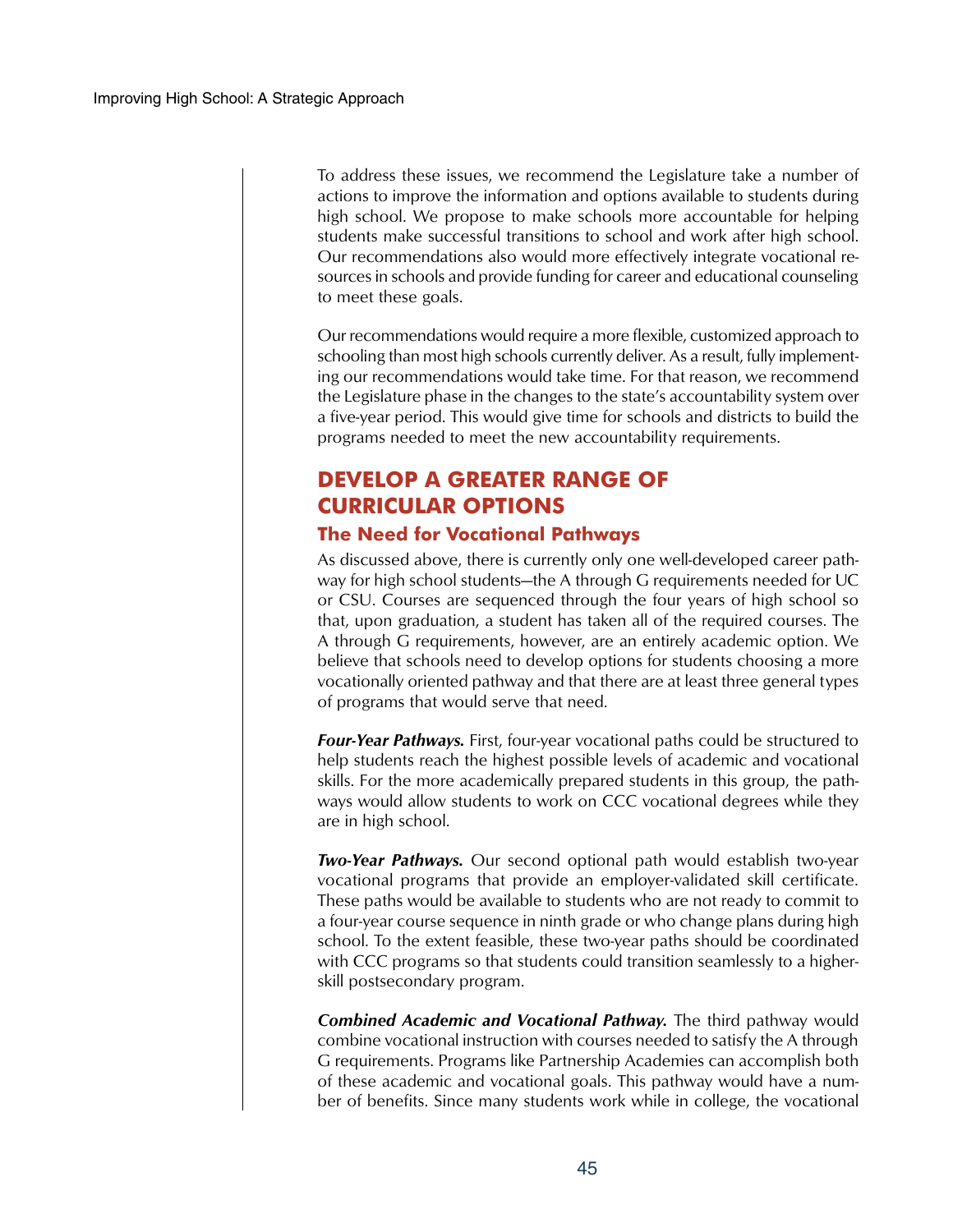component could help students find jobs that pay higher wages. This could allow them to work fewer hours and finish college more quickly. In addition, for students who are uncertain about whether they are suited for college, the pathway provides a "hedge" strategy, where they pursue college and a vocation simultaneously.

As discussed, there are three key "players" in the provision of vocational services—school districts, ROC/Ps, and community colleges. These educational agencies would need to organize their resources into pathways or sequences that result in credentials and diplomas that have value to employers.

Under our proposal, high schools would have the lead role in developing these various options. High schools, however, would be successful only with the active support and involvement of ROC/Ps and community colleges. We think the Legislature needs to take several actions to make this happen:

- Encourage local education agencies to work together to develop vocational sequences at the secondary level and improve access of high school students to CCC vocational courses.
- Redefine the mission of ROC/Ps to require the programs to focus on the needs of high school students and participate in structured course sequences with high schools and community colleges.

We discuss these recommendations in detail below.

#### **Encourage Coordinated Vocational Programs**

*We recommend the Legislature use federal vocational education funds as a lever to encourage community colleges, ROC/Ps, and school districts to coordinate secondary and postsecondary programs into comprehensive sequences.*

High schools need the active participation of ROC/Ps and community colleges to create the vocational sequences described above. Too often, however, these three agencies work independently from each other at the local level. Because ROC/Ps and community colleges serve both high school students and adults, opportunities for conflict arise, such as duplicate course offerings or lack of coordinated course sequences.

Tech-Prep is designed to coordinate the three agencies that help "funnel" students from secondary vocational programs to community college programs. The model for coordination contains four central policies or activities for helping students navigate smoothly between the agencies. These policies include:

• Identifying the courses high school students should take as a prerequisite for entrance into a community college vocational program.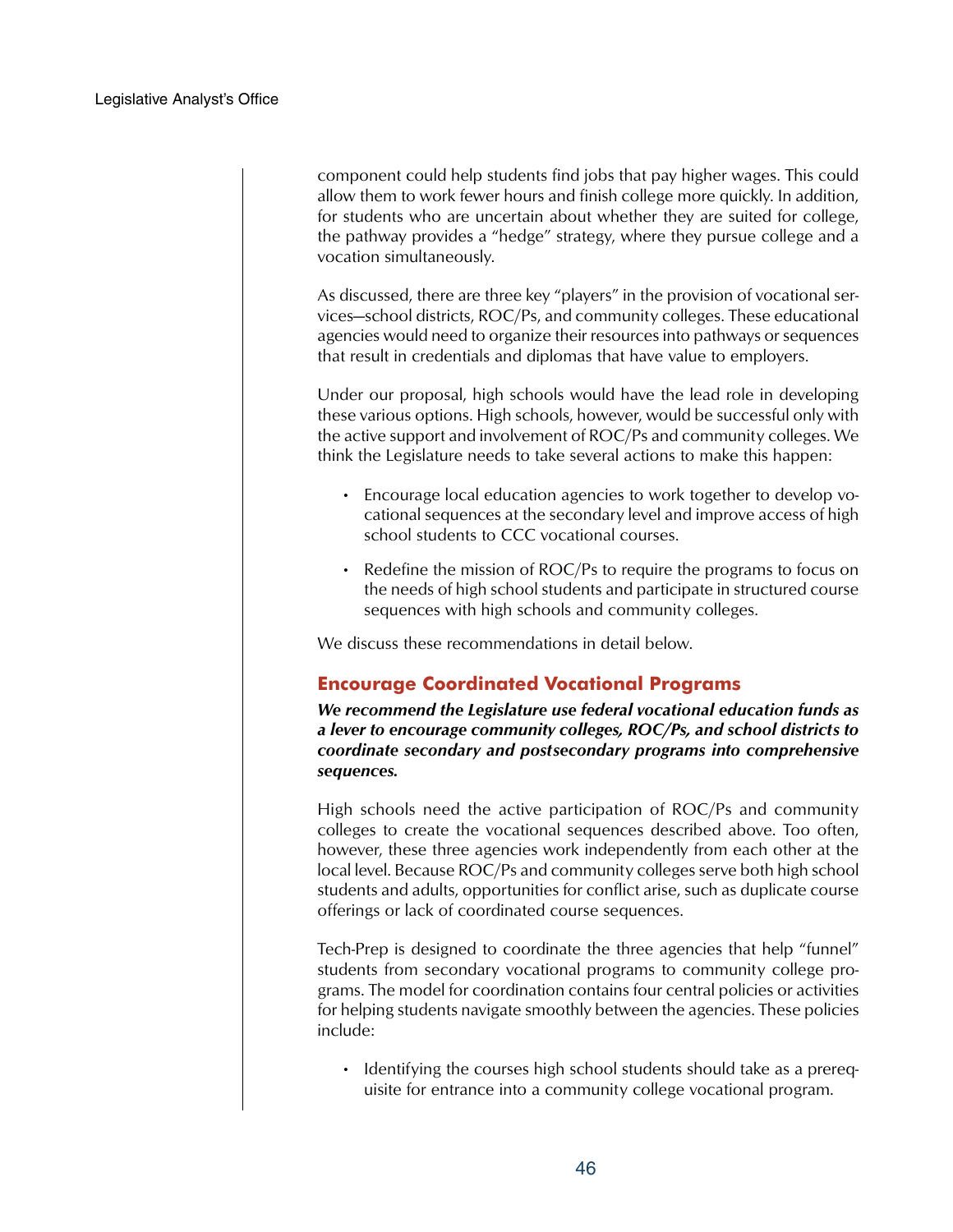- Agreement on what students are taught in the high school courses so they do not have to repeat the courses in community college.
- A process for determining whether high school students earn college credit for advanced courses taken in high school.
- Outreach by CCC to encourage students to continue their education beyond high school and to facilitate their enrollment in the community college vocational program.

While these policies appear relatively modest, this level of coordination is the exception rather than the rule across the state. According to CCC's Chancellor's Office, about 700 Tech-Prep sequences operate between K-12 education and community colleges. This represents less than one coordinated occupational sequence for every high school in the state.

One sequence per school, however, falls far short of the range of options required to meet student and business interests. A school, for instance, may have a coordinated sequence in automotive technology. This one sequence would not meet the needs of students at the school interested in careers in the medical, computer, or publishing fields. As a result, despite Tech-Prep's efforts to encourage the development of coordinated sequences for more than a decade, the number of sequences is small relative to demand.

This limited success also suggests that there are few other incentives compelling secondary and postsecondary vocational education to coordinate. An evaluation of the Tech-Prep program published in 2004 supports this conclusion. The report observes that implementation of Tech-Prep in community colleges "can be uneven and relies heavily on an active Tech-Prep coordinator and, often, on a dean who supports the vision for Tech-Prep and sees how it relates to the college's vision for career technical education as a whole." In other words, coordination of vocational programs occurs because of individual initiative rather than from incentives built into the system that encourage such coordination.

Because high schools need the assistance of ROC/Ps and CCC to develop high-level vocational options, system incentives are needed to encourage all three agencies to work together to meet the needs of students. We think the best way to create this incentive is by requiring each agency to use a large proportion of the federal vocational education funds for courses that are part of K-14 sequences. For instance, the Legislature could require that, beginning in 2008, each local recipient of federal vocational education funds use a significant proportion of the available funds to support courses that are part of a two- or four-year sequence. In this situation, we would suggest setting specific targets for high schools, ROC/Ps, and community CCC, given the different role each agency plays in a coordinated vocational program.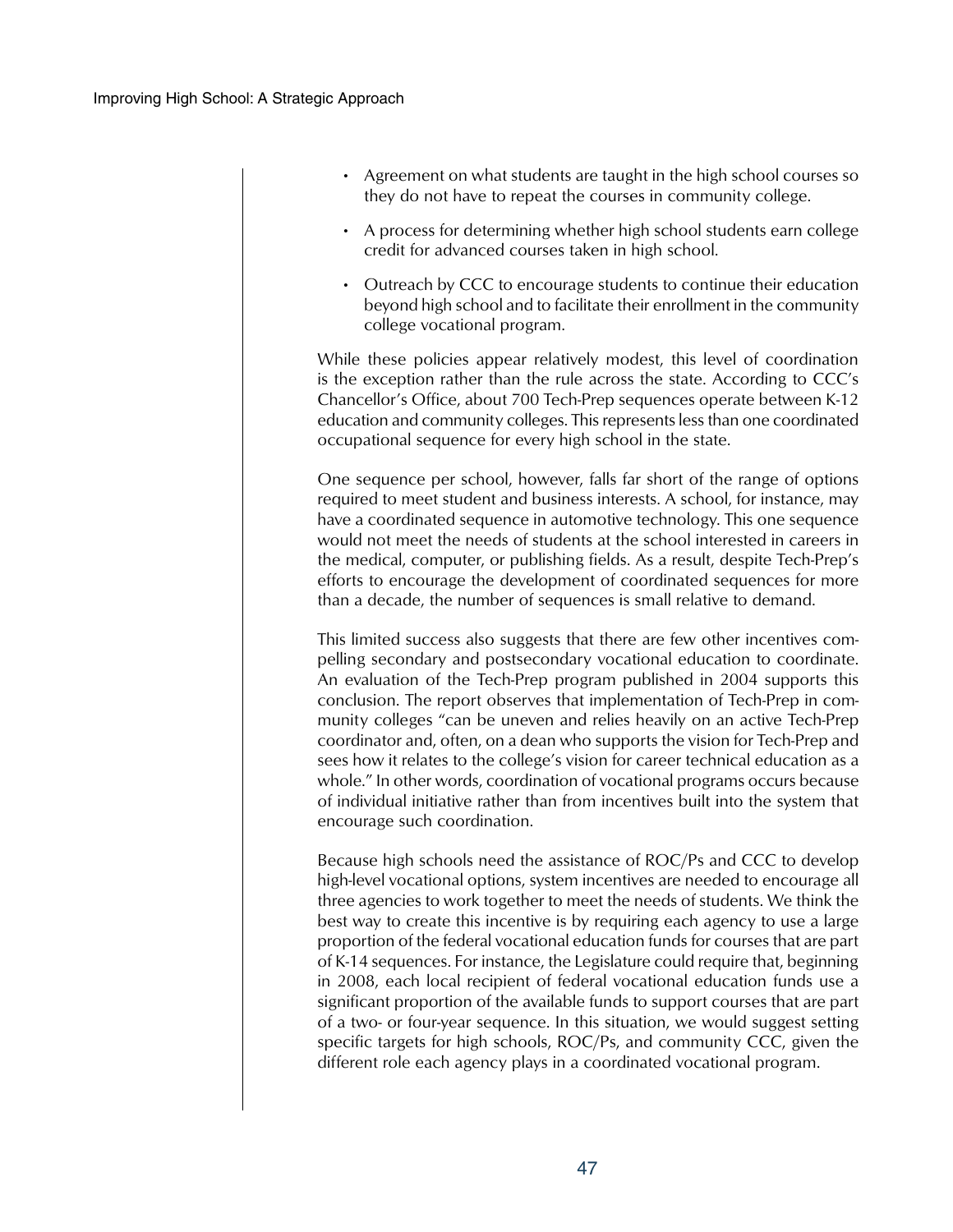Currently, the federal vocational education program annually provides California with about \$120 million to support and improve state-funded vocational programs operated by the three agencies. Our recommendation would not alter the allowable uses of these funds—except that most of the courses operated by the agencies would have to be part of a coordinated two- or four-year sequence. By conditioning funding on successfully meeting these coordination goals, we think this requirement would create a strong incentive for all three agencies to work together and create vocational sequences for high school students.

Therefore, we recommend the Legislature require the three agencies to spend most of the state's federal vocational education funds on services and supports for courses that are part of a two- or four-year vocational sequence. This recommendation is consistent with the goals of federal law. The federal act, however, likely will be reauthorized during 2005-06. The Legislature, therefore, also would need to track proposed changes to federal law to ensure that these funds will continue to be available to support the development of vocational sequences.

#### **Redefine the Mission of ROC/Ps**

*We recommend the Legislature enact legislation to focus the mission of ROC/Ps on meeting the vocational needs of high school students in twoor four-year course sequences.* 

The ROC/Ps would play a critical role in the operation of the two- and fouryear course sequences by providing some or all of the advanced vocational instruction. As discussed above, the current statutory framework for ROC/Ps, however, pushes these agencies to provide individual courses rather than sequences of courses. In addition, by allowing ROC/Ps to serve adults as well as high school students, state law reduces incentives for these agencies to make their programs responsive to the needs of high school students.

For these reasons, we recommend the Legislature redefine the mission of ROC/Ps to give them more flexibility to meet the needs of high schools and students. Four major changes are needed as discussed below.

*Revamp Offerings Into Course Sequences That Provide Skill Certificates.* Instead of the current focus on entry-level skills, the Legislature should alter the mission of ROC/Ps to providing courses that are part of two- and fouryear sequences that result in skill certificates that are validated by industry. The certificates would document for employers the academic and vocational skills achieved by students completing the course sequence.

*Focus ROC/Ps on High School Students.* Current law places no limits on the proportion of adults served by local ROC/Ps. In some areas of the state, the programs serve primarily adult students. We recommend the Legislature prohibit ROC/Ps from serving adults as a means of increasing their incentive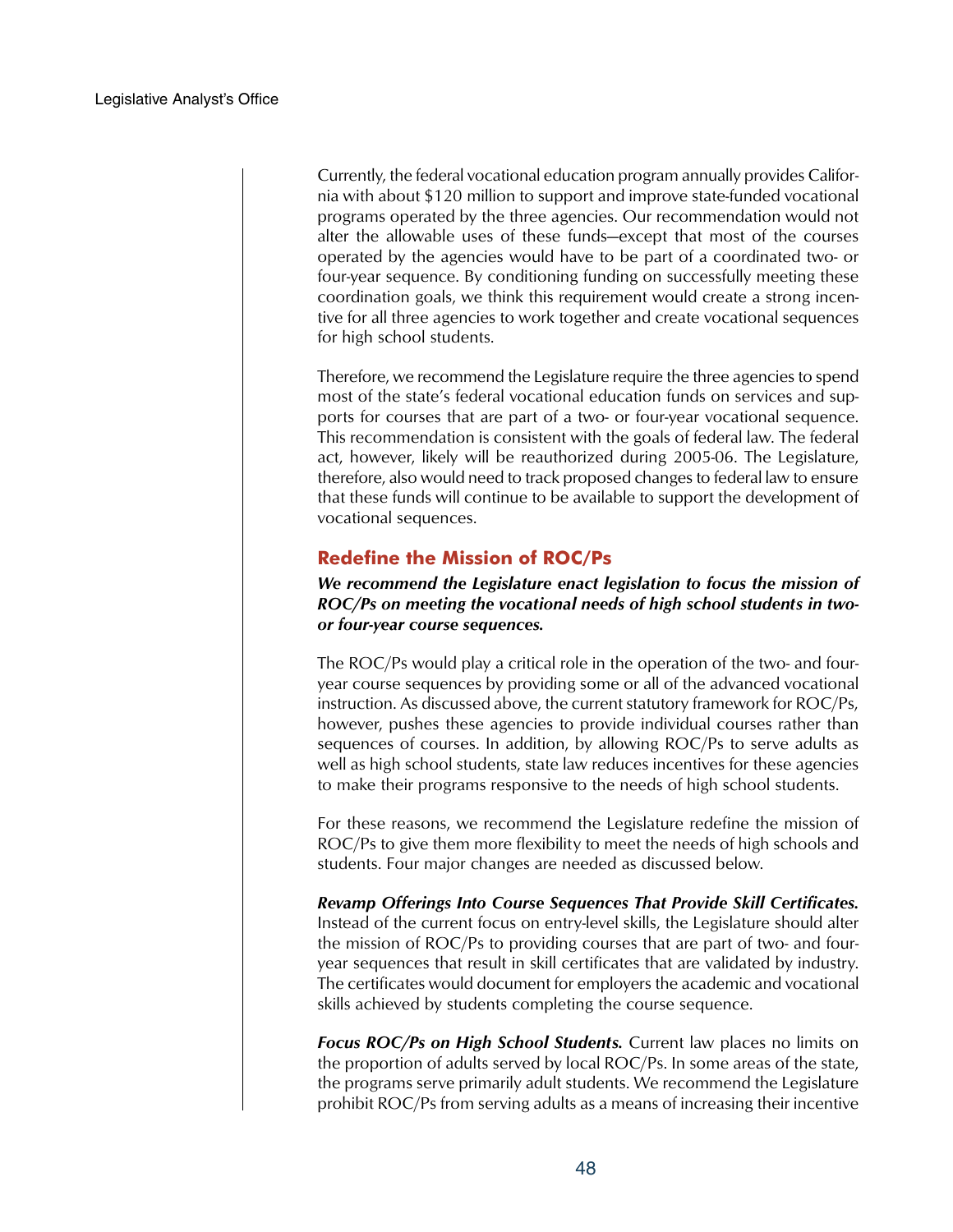to participate in local course sequences and make their services as valuable and convenient as possible to high school students. In addition, we recommend the Legislature eliminate the current ban on ROC/Ps serving students under age 16 so that these agencies can participate in administering four-year high school vocational sequences.

*Use Growth Funding to Equalize ROC/P Resources.* The historical distribution of ROC/P funding results in some communities receiving substantially more resources (relative to their high school population) than other communities. For example, Del Norte and Ventura County ROC/Ps receive funding sufficient to serve less than 3 percent of the counties' high school students, whereas Mendocino and Inyo County ROC/Ps receive funding for about one-quarter of their high school students. To address these significant differences, we recommend the Legislature revise the ROC/P funding formula to distribute growth funding only to agencies that receive below average levels of funding. Over time, these large funding disparities would be eliminated.

#### **Reflect the Need for Options in the API**

*We recommend the Legislature amend the API to hold high schools accountable for the successful transition of students to school or work after high school.* 

Our approach involves increasing the incentives for schools to create curricular options that help high school students succeed in their choice of pathways. We believe that one critical way to support this objective is by adding to the API the percentage of graduates who have met their high school goals. Goals that would count as successes would include the A through G requirements and any two- or four-year vocational certificate or degree. (As discussed above, this proposed change to the API would become effective in five years—after a transition period that gives districts time to implement other changes recommended in this report.)

While the API and the state accountability system have been somewhat superseded by the federal accountability requirements, the API and associated school rankings still provide a powerful means of communicating the success of schools in the state. Parents, community and business interests, and real estate brokers know that a high API and school ranking signals quality. As a result, educators and school board members continue to see the API as an important outcome indicator. By adding into the API the success of high schools in helping students attain their high school goals, the Legislature would stress its importance.

While this academic focus is important for high schools, we think they have a more complex mission than elementary or middle schools. For many students, high school represents a transition phase from school to the labor force. While these students deserve a rigorous academic experience, high schools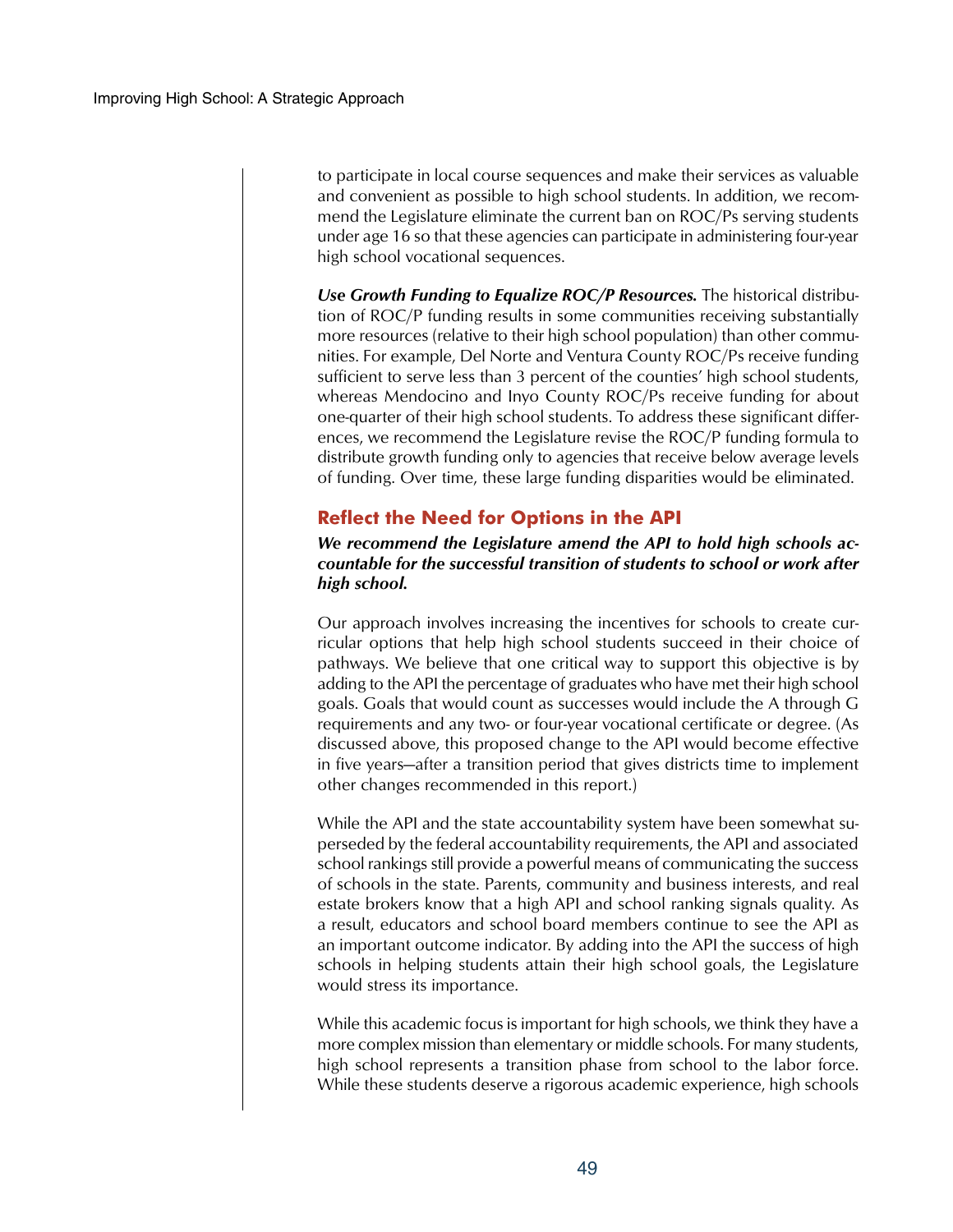also should make this transition as successful as possible by giving students the opportunity to develop skills that are valued in the labor market. Our recommendation would signal educators that improving students' transition to college and the labor force is a critical responsibility of high schools.

### **IMPROVE CAREER PATH COUNSELING AND INFORMATION**

*We recommend the Legislature take various actions to improve the career information provided to students just before and during high school.* 

Our proposal to expand the curricular options available in high schools assumes that students and parents would have sufficient information to take advantage of the expanded opportunities. It also asks students and parents to focus on possible careers at the beginning of high school. At the current time, however, we think few schools make a concerted effort to provide the level of career exploration and counseling or information on available curricular options that is necessary.

A critical part of our proposal, therefore, is to improve career counseling and planning for high school. Our proposal has two parts: (1) an eighth grade component that would emphasize career exploration, counseling, and the development with students and parents of a high school course plan, and (2) a tenth grade "check-in" counseling component that would assess each student's progress and make any changes to the plan desired by students and parents. It is important to note that this career "counseling" would not have to be provided by certificated counselors—there are a variety of ways high schools could provide these services. We discuss these two components in greater detail below.

*Eighth Grade Planning.* We recommend the Legislature establish and support an eighth grade counseling and planning program. We see three critical components to such a program.

- *Career Awareness and Exploration.* This would help students focus on occupational areas in which they may be interested.
- *Career and Academic Counseling.* Students and parents need honest information about the demands that the different choices make on students' time and commitment to school. As part of the process, schools would provide information on each student's current achievement levels and what the student needs to do to maximize the chances of success in the various options of interest to the student and parents. We think data from the STAR tests are an essential piece of information, as it provides the most objective information about the student's performance relative to the state achievement standards.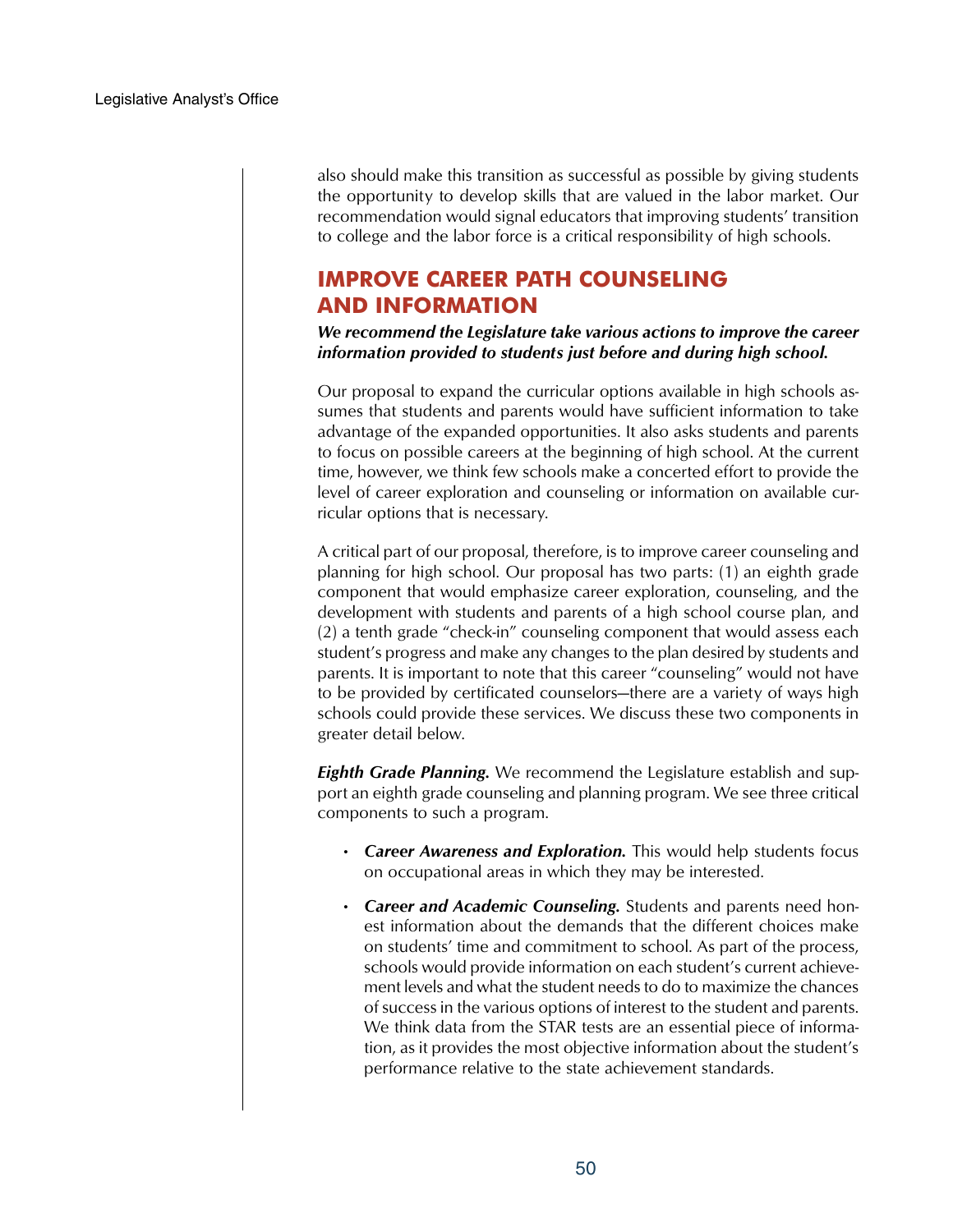• *A High School Course Plan for Each Student.* This would identify the specific courses the student would take to reach the academic and vocational goals desired by the student and parents. Involving parents in the choice of high school goals also may strengthen the role of parents in demanding good local options for all students.

*Tenth Grade Check-In Sessions.* We also recommend counseling and planning sessions for tenth grade students. Some students will need changes in their plan during high school. Some students may find their original plan was not realistic. Others may want to alter their occupational focus. The check-in planning process provides a formal opportunity for students and parents to change their high school plans.

This review would assess each student's progress on their chosen plan and give students and parents an opportunity to alter the plan. This formal re-evaluation is designed to maintain flexibility in the high school plans so that students would not be "locked-in" to one course of study when events dictate a change. In fact, the emphasis on two-year vocational sequences stems from the need to provide good options for students whose plans change during high school. By including this process, the Legislature could ensure that at least one formal review occurs during high school.

*Fiscal Effect.* The cost of our proposed career counseling program would, of course, depend on the specific provisions adopted by the Legislature. As an illustration, however, if the program's eighth grade requirements necessitated adding one hour to the schedule each week, the cost would be about \$75 million annually. The tenth grade program could probably be done in roughly one-half the time and at one-half the cost. These would be Proposition 98 expenses and could be accommodated within the minimum guarantee in the future from funds available for program expansion.

We also suggest the Legislature consider phasing these funds into the budget over several years. It will take at least one year for districts to develop the counseling/planning sessions. It may take more than one year to develop and implement the expanded curricular options. Therefore, adding these funds into the budget over several years may result in providing the funds at the time schools can use the new resources most effectively. We also think the Legislature should give districts considerable flexibility to use these funds in ways that best meet local needs.

#### **IMPLEMENTATION ISSUES**

Our recommendations above involve some fairly significant changes for middle schools, high schools, ROC/Ps, and community colleges. As such, there will be numerous implementation issues that will need to be addressed.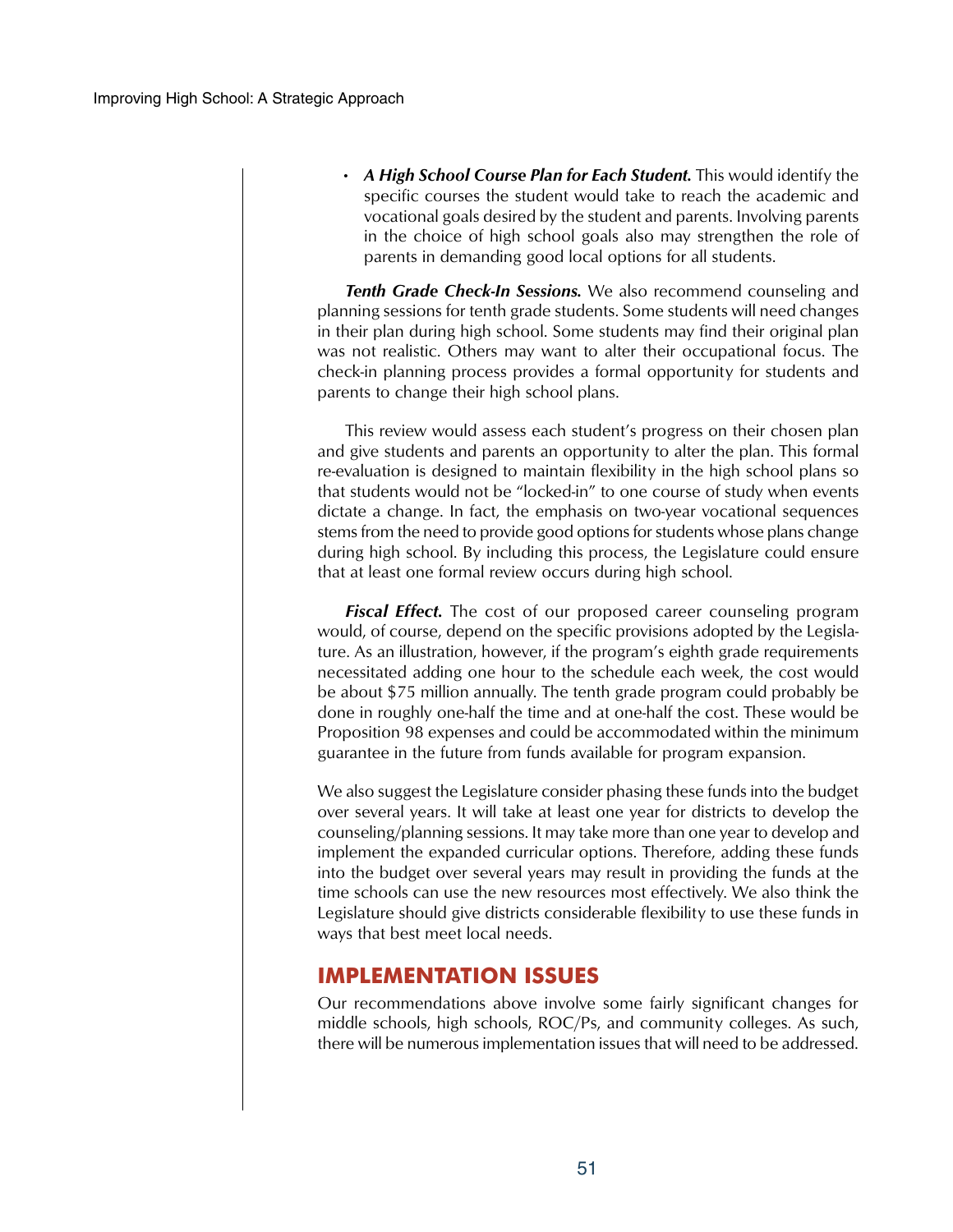One key issue discussed above, for instance, is how the various educational entities providing vocational classes would work together to develop new pathways for high school students.

Given these difficult issues, it would take time to fully implement these recommendations. We believe the Legislature should consider a five-year horizon in thinking about program implementation. For instance, it might want to start with the development of new vocational pathways, then deal with the eighth grade counseling and finally the tenth grade counseling.

Our proposal may raise concerns among some educators and policymakers that students will be "tracked," that is, discouraged from a curriculum that allows students to succeed in college after graduation. These concerns assume, however, that current policies do not implicitly create tracking of students. As we have seen in this chapter, the *lack of planning* results in many students in the general track being unprepared for success in college or work.

We believe that our proposed planning process actually would work to prevent the tracking of students. This would occur for two related reasons. First, the eighth grade planning process would give students and their parents information about the range of available choices and the decision about which option to choose. For students who do not automatically get placed in the university track, this early outreach and planning process would give students the greatest opportunity to develop a high school plan that meets the A through G requirements—or comes as close as possible to meeting them. Thus, early information about choices should expand, not restrict, a student's option.

Second, our proposal would stress options that encourage students to attain higher level skills. As discussed above, we propose to reorganize high school vocational offerings into sequences that allow high school students to earn (or earn credits towards) a community college vocational credential or degree. By creating these sequences, vocational education would funnel students into community college who currently do not attend college after high school.

To us, the data speak forcefully: the lack of planning and career counseling results in students with vague and unrealistic goals. General track students pay for this lack of information after graduation, when they struggle in community college or in the labor market. While no system can be perfect, we believe students and parents would be better off with a variety of choices and good information with which to evaluate those choices than the current system that implicitly makes most parents and students develop their own plan.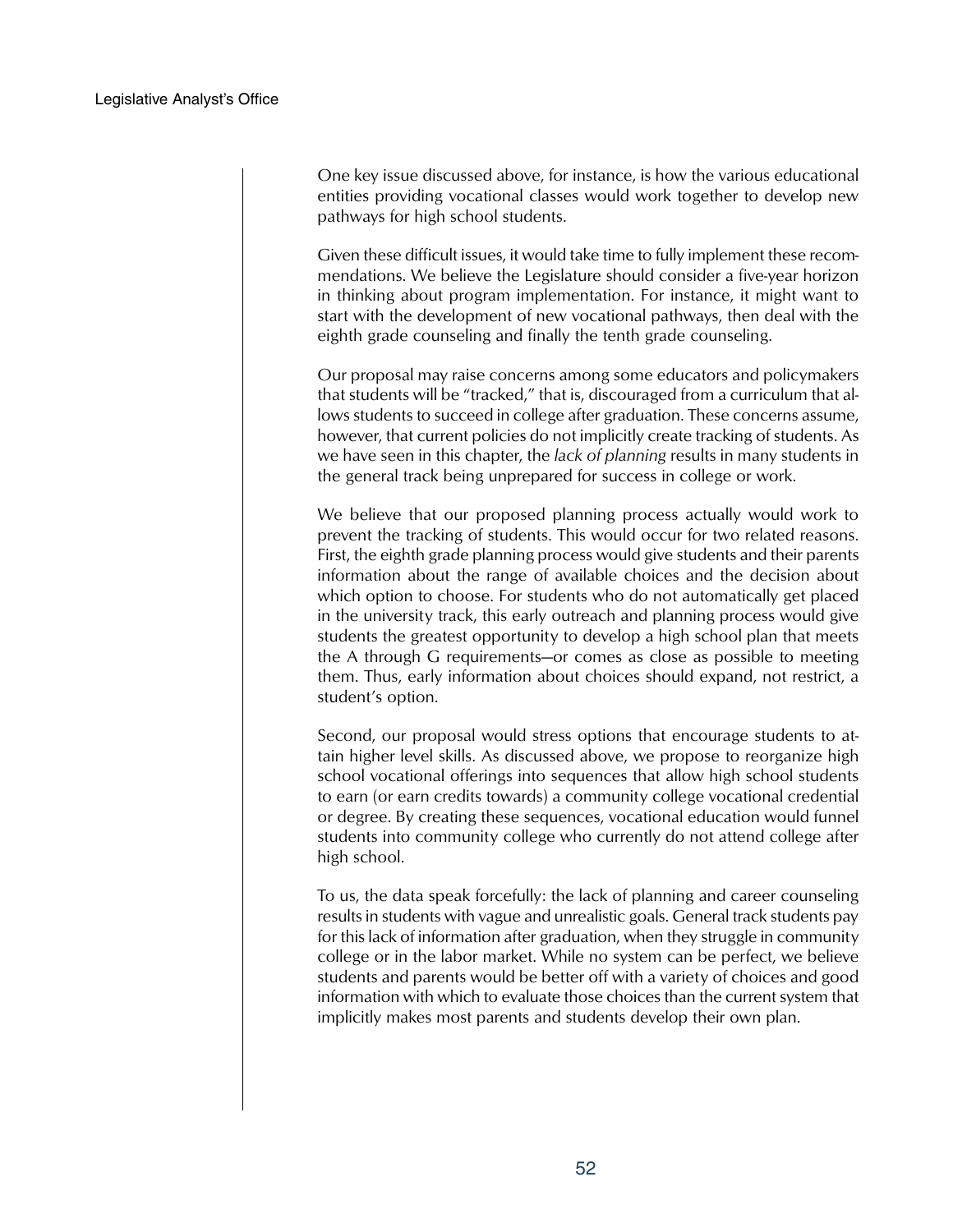## **CONCLUSION**

Our recommendations include several significant changes in the structure of the state's K-12 institutions. While our recommendations are focused on meeting the needs of students in the general track, we think the expanded options and accompanying high school planning process would benefit all high school students.

- The career planning and expanded options would help students at risk of dropping out. The planning process and greater range of curricular options would help students connect their high school program to their postgraduate plans.
- Career planning also would help students interested in attending a four-year college. Students would learn in eighth grade about the A through G requirements. The planning process would help ensure that students are given every opportunity to take the courses that meet these requirements.
- Expanded curricular options would encourage more students to attend community college. By working to funnel students in vocational programs to community college, our proposal seeks to increase the proportion of students attending college.

These recommendations would take time to implement as they ask high schools, ROC/Ps, and CCC to work cooperatively to create an array of options that meet student needs. The data seem clear, however—high schools could help many students make a better transition to adult life. By expanding choices available to parents and students and strengthening accountability for helping students succeed in new areas, the high school experience could be better connected to students' aspirations and make a larger difference in their adult lives.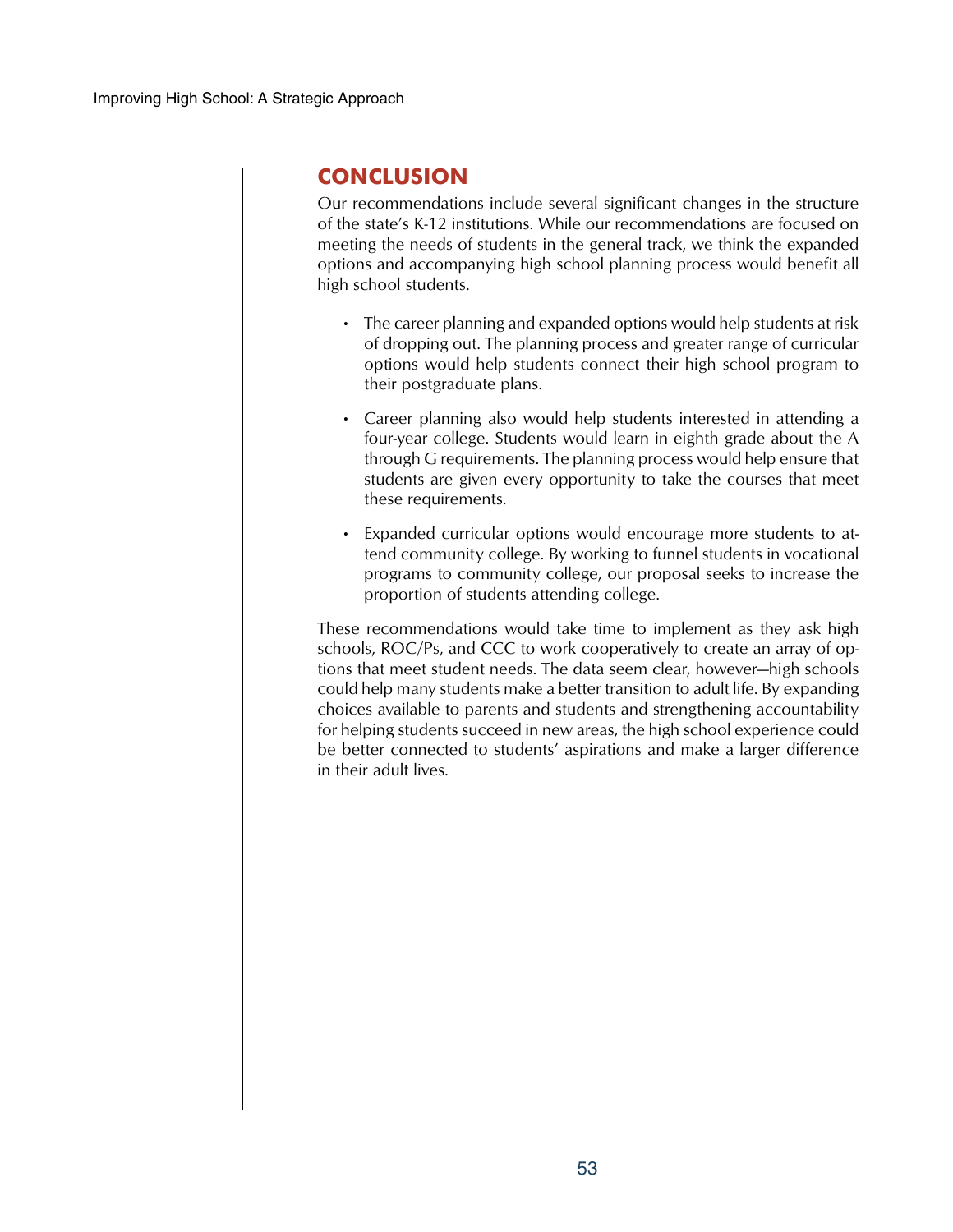Legislative Analyst's Office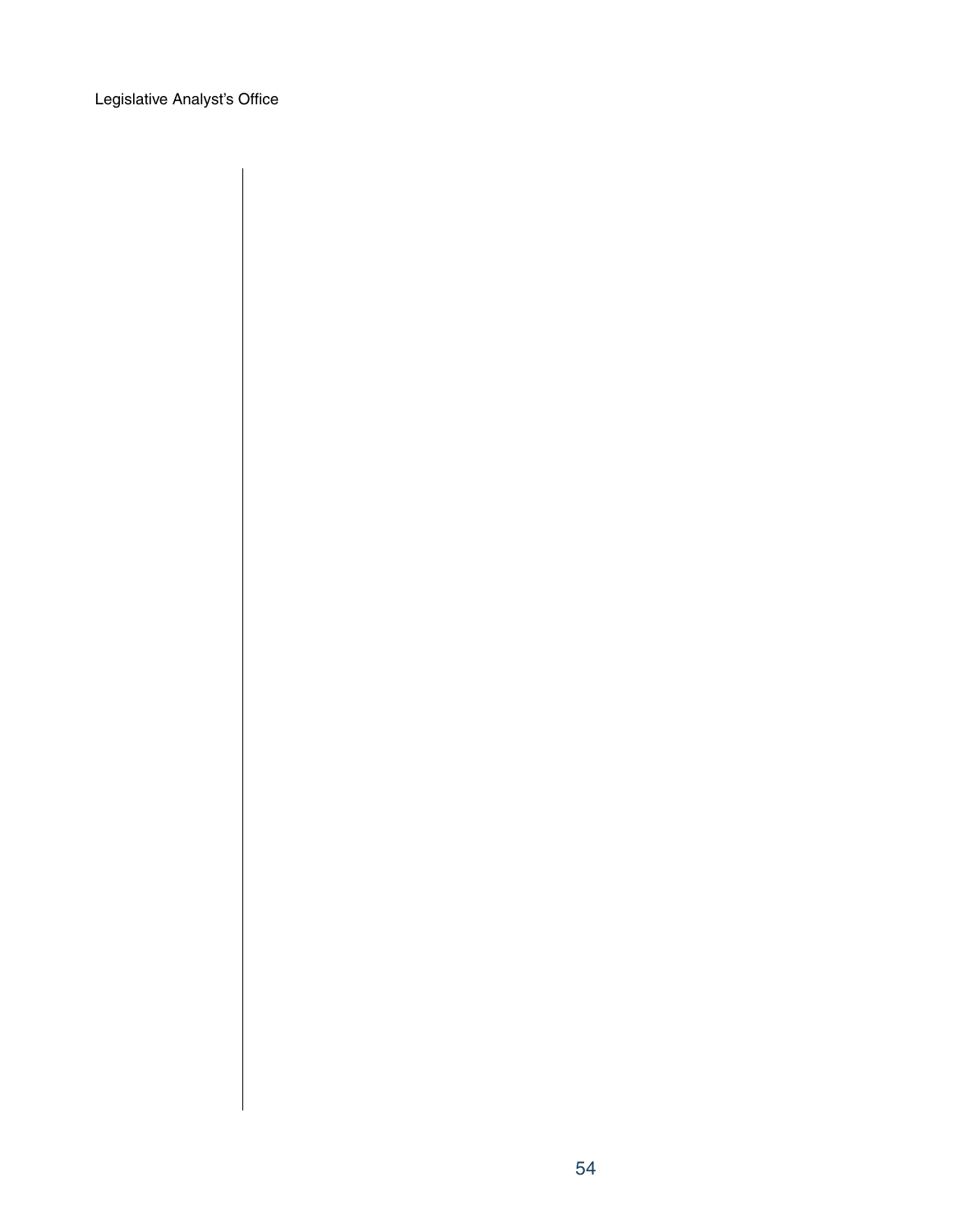Chapter 5

# **The University Track— Increasing Incentives for Achievement**

Earlier in this report, we noted that one-fourth of students entering ninth grade satisfy the A through G requirements upon graduation. In this chapter, we take a closer look at the university track and how preparation in high school affects the likelihood of obtaining a college diploma. We also look at how higher education admission policies affect student incentives for working hard during high school.

#### **Community Colleges Help Many Students Obtain a Four-Year Degree**

High school students whose goal is a degree from UC or CSU have two major routes to that end. Students may apply directly to enter one of these systems as a freshman. About two-thirds of students who meet the A through G requirements, or about 70,000 students, attend UC or CSU immediately after graduating from high school.

The second major path to a four-year degree is through a CCC. As shown in Figure 18 (see next page), more than 35 percent of high school graduates who earn a four-year diploma start their undergraduate education at a CCC.

The figure also shows that transfer students account for almost one-half of recent high school graduates earning a degree at CSU and more than onefifth of UC graduates. These data indicate the importance of CCC in getting students on the road to a four-year degree.

#### **Many College Students Begin With Academic Deficiencies**

Colleges and universities find many high school graduates are not fully prepared to do college-level work. All three segments of California's public postsecondary system (UC, CSU, and CCC) assess entering freshmen for their readiness in mathematics and/or English. At UC and CSU, students may be required to take a placement test. Those scoring below a certain level on the placement tests are required to take remedial courses. Community colleges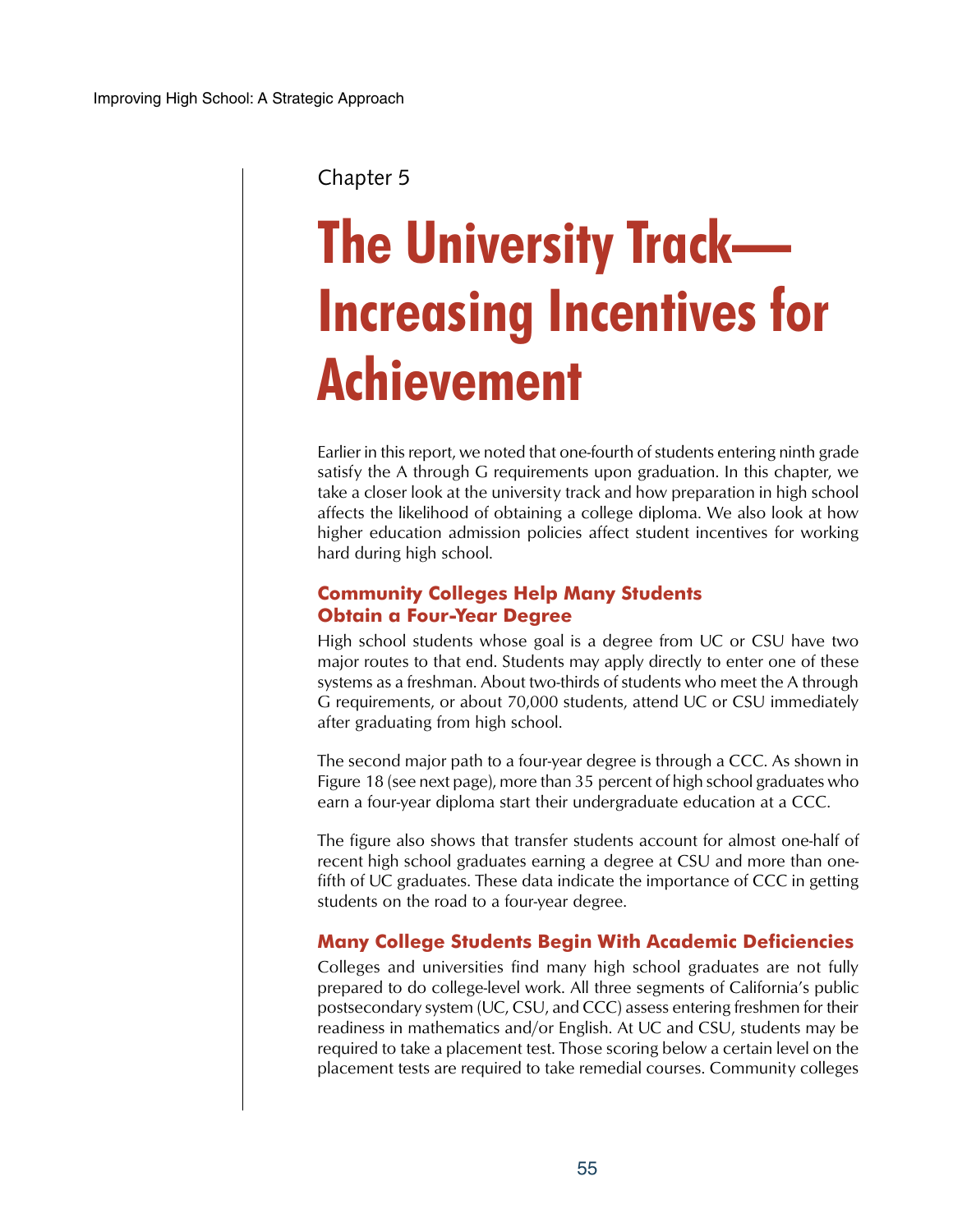

also assess incoming students for placement purposes. Each college uses its own assessment tools and sets its own standards for determining which students require remedial help.

Figure 19 displays the proportion of high school graduates enrolling in higher education who were assessed as needing remedial instruction in 2002-03. For UC, 30 percent of students needed remedial instruction in reading and writing. Almost 50 percent of CSU freshmen needed remedial coursework in English (and about 35 percent in mathematics). For community college students, more than 40 percent of entering freshmen needed to retake at least one basic skills course.

Since each segment sets its own standards, these numbers are not comparable. The CCC definition of remedial coursework encompasses significantly lower skills than the definitions used by UC or CSU. As discussed previously, the CCC defines basic skills courses in mathematics as courses below the level of Algebra I. The CSU placement test covers geometry and Algebra II. As a result, if the CSU definition of prerequisite college skills were applied to community college students, the CCC remediation rate would be much higher.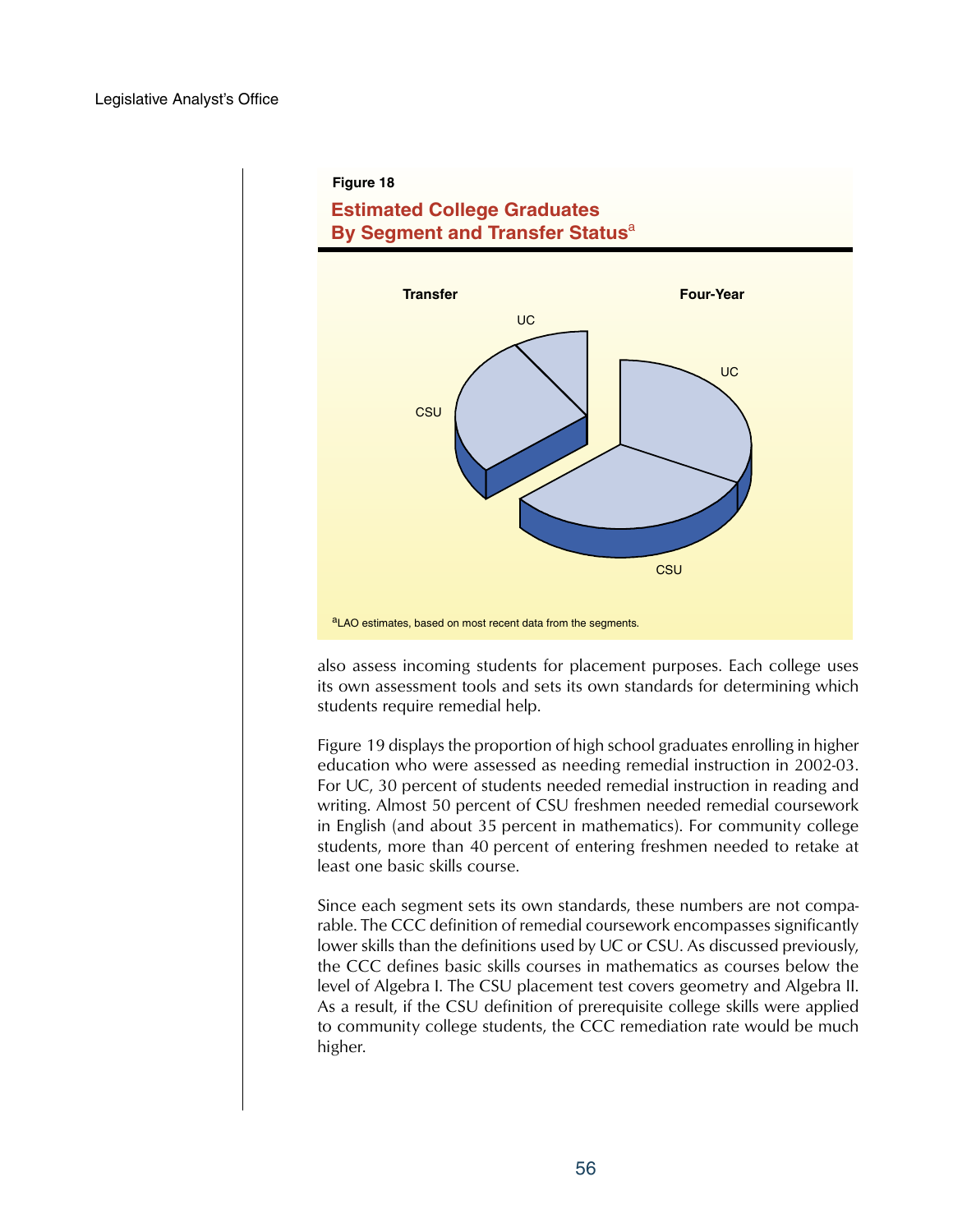

Note: Each system develops its own standards for remediation, and therefore, the figures are not comparable.

## **HIGH SCHOOL PREPARATION AFFECTS SUCCESS IN COLLEGE**

Figure 20 (see next page) shows the proportion of UC, CSU, and CCC firsttime freshmen who return for their second year of college (one-year "continuation") and their long-term graduation rates. The one-year continuation rates give a sense of whether students were ready for college—they returned for a second year of school. Graduation (or transfer) rates indicate success in achieving the students' educational goals. While academic preparation is only one factor influencing continuation and graduation, Figure 20 suggests preparation is an important factor.

As the figure shows, UC achieves the highest rates of continuation and graduation among regularly admitted students. This reflects the high-achieving nature of the students accepted by the university. These students also were less likely to need remedial coursework than students in CSU or CCC. The CSU has continuation and graduation rates that are 15 percent to 20 percent lower than UC. The rates for CCC are the lowest of the three segments, with just over 60 percent of students continuing into their second year of studies and only 30 percent of students achieving their goal of transfer.

Figure 20 also shows the same rates for students who are accepted as specially admitted students into UC and CSU. Despite not meeting all of the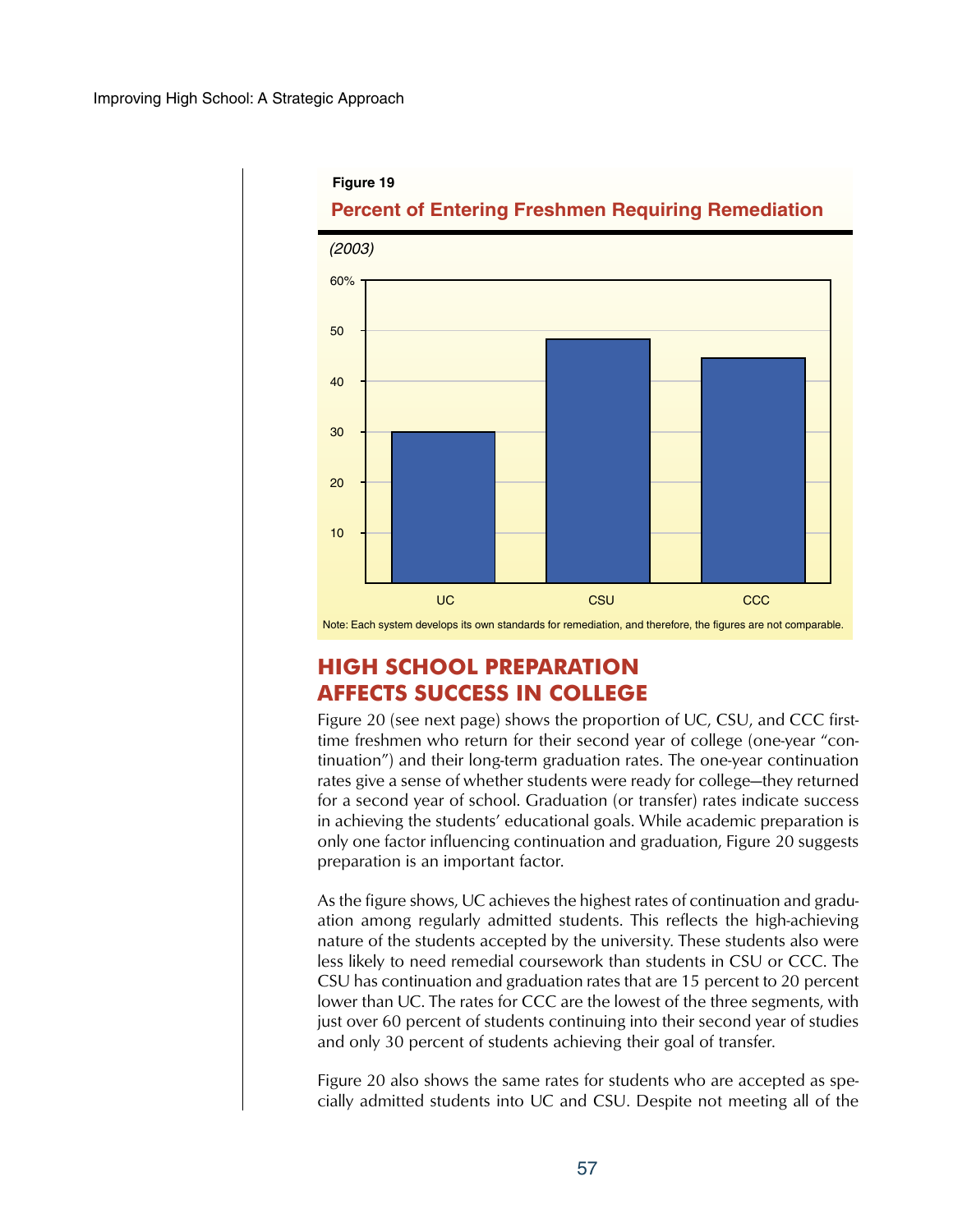

 eight years after enrolling. The CSU special admit data are based on the proportion graduating five years after enrollment.

regular admission criteria, the universities found that these students merited acceptance because of economic disadvantage or due to special athletic or other talents. As the figure shows, continuation and graduation rates of special admits are significantly lower than for other students in UC and CSU.

The PACE study on community college students concludes that "students who are required to take remedial . . . coursework are less likely to persist or complete." Data from UC and CSU also suggest that academic preparation is a critical factor in earning a college diploma. Better academic preparation in high school may help improve these rates, thereby making a university diploma a more-likely possibility for many students.

## **GRADES MAY DISGUISE INADEQUATE ACHIEVEMENT LEVELS**

In the previous chapter, we discussed how community college students often are unaware that successfully passing high school courses may not result in achievement levels that meet community college standards. As a result, students are required to repeat courses they took in high school. In this chapter, we see these issues also affect students in the university track. Students in all three segments must repeat courses they took in high school. Students who are less prepared are also less likely to continue and complete college.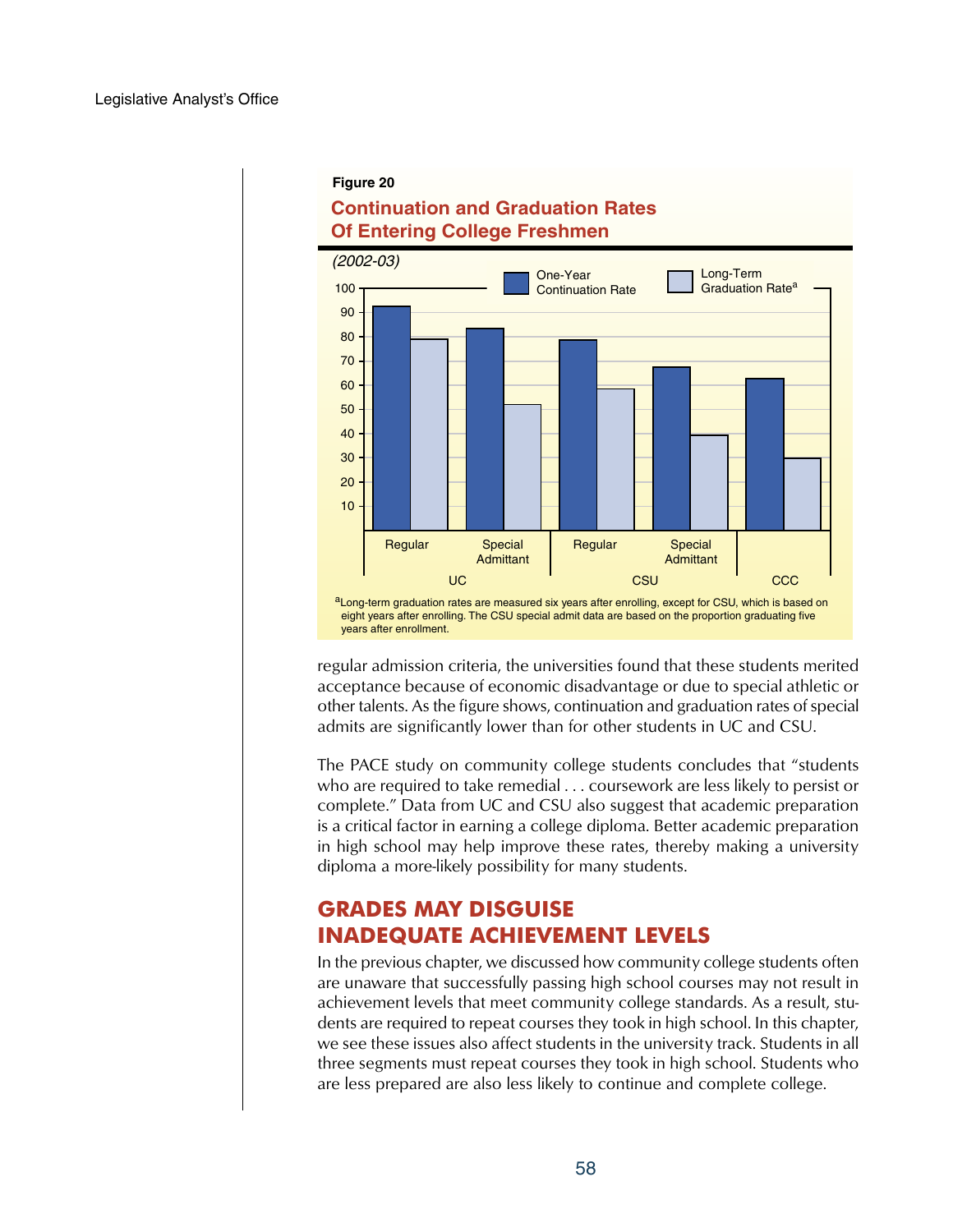A key underlying problem is the central importance that high school grades have in assessing academic success. For instance, UC and CSU rely on grades as the primary indicator of performance. For most applicants to CSU, admission is based *solely* on high school grades. The UC uses a combination of grades and SAT scores. In addition, students and parents rely on grades as a main signal of the quality of classroom performance.

Unfortunately, grades are not a reliable measure of student achievement. Course grades are known to be subjective, with grading standards varying significantly among districts, schools, and teachers within a school. In addition, grade inflation in K-12 education is becoming a source of concern to colleges throughout the country, and students can "cherry pick" classes to maximize good grades.

Because of the importance of grades in admission policies, some students can be accepted to UC or CSU as a regular student without mastering high school skills described in the A through G requirements. The placement tests, on the other hand, provide a more objective measure of English (as well as mathematics at CSU) skills that entering freshmen are expected to learn in high school. Higher education placement tests are needed precisely because grades are not always good indicators of student achievement.

Both UC and CSU recognize the need to strengthen the connection between admission or placement policies and objective measures of what students actually learn in high school. In a 2002 report, UC's Board of Admissions and Relations with Schools (BOARS) recommended that standardized tests for admission should "measure levels of mastery of content in UC-approved high school preparatory coursework and should provide information to students, parents, and educators enabling them to identify academic strengths and weaknesses."

With this recommendation, UC recognizes that admission tests should provide the same signals about student achievement as grades—but without the subjectivity. The BOARS also found the SAT was not well-aligned with the A through G classes. Therefore, UC negotiated changes in the SAT to more closely align with the material students study in high school. The revised SAT will be given for the first time in 2005, and UC will evaluate whether these changes improve the usefulness of the test for admissions and placement decisions.

The CSU took a different approach. Working with SDE, the university developed a plan to use the eleventh grade STAR tests to help prospective students identify whether they will require remedial instruction in mathematics and English when they enroll in CSU. In order to fully align the STAR tests with CSU's placement examinations, students answer supplemental questions that are combined with the STAR results. Students who answer the supplemental questions receive a report from CSU indicating whether they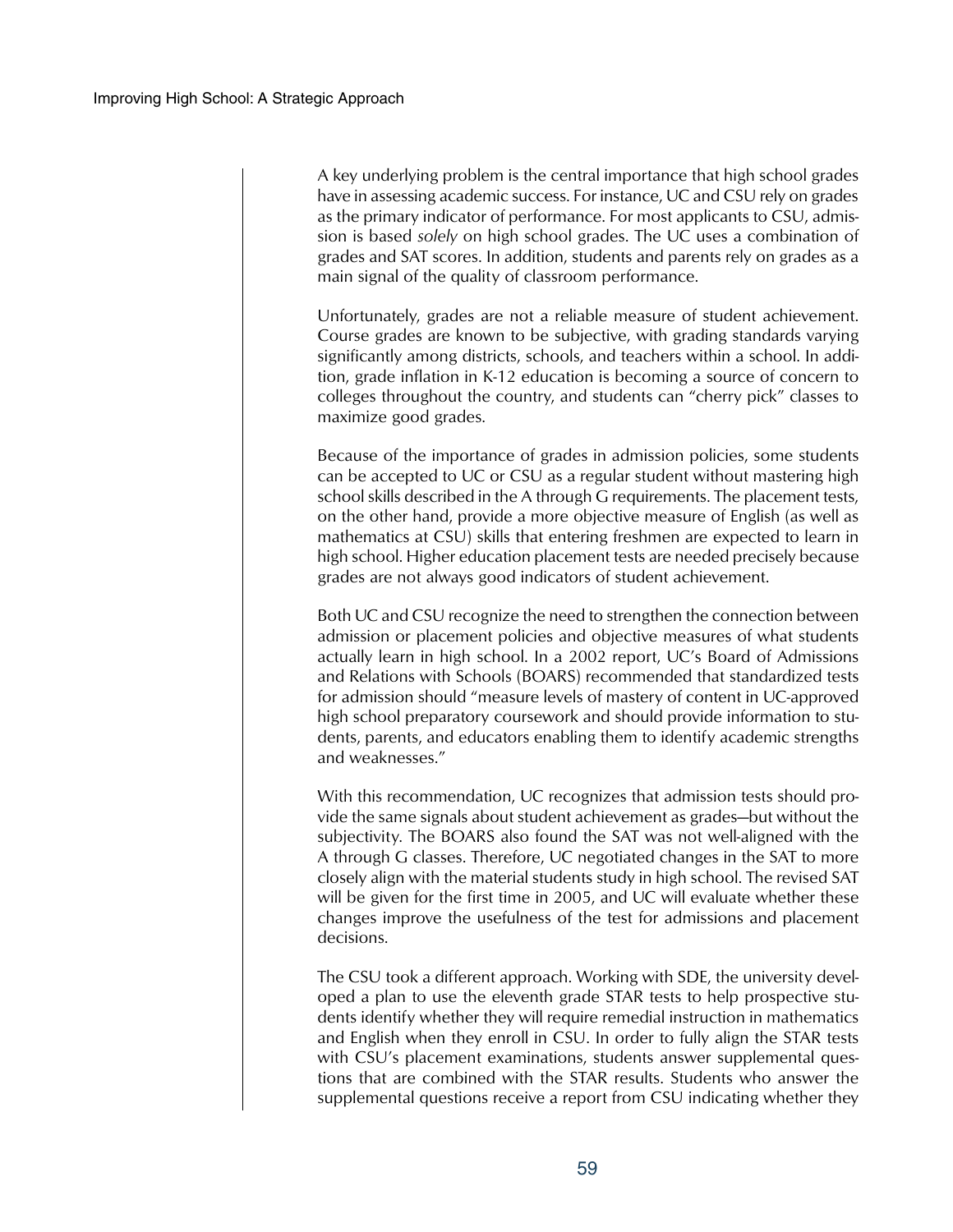are ready for college-level work. Passing the test exempts students from any remedial courses in college. The supplemental questions were included in STAR for the first time in 2004, and students completed a total of 180,000 CSU English and mathematics tests.

The state's public universities recognize their policies affect the K-12 system, and they are trying to improve the signals to students of whether they are adequately prepared for a four-year institution. The CSU's STAR project is especially noteworthy in its attempt to connect university placement policies directly to the K-12 assessment system. Both efforts, however, fall short. Neither UC nor CSU propose to reduce the influence of high school grades in admissions policies. Until the systems base admissions on a more objective measure of performance, admissions standards will continue to conflict with placement standards.

In addition, the revised SAT and the CSU/STAR provide information to students late in eleventh grade or early in twelfth grade—too late for students to significantly remediate skill deficiencies. Earlier and ongoing information would be extremely valuable to students and parents, and in the long run, would make a larger impact on the readiness of high school graduates.

#### **Holding Students Accountable for Achievement Would Improve Incentives**

The BOARS report acknowledges that UC's admission policies send messages to students and parents, as well as the K-12 system. In fact, BOARS recommends that the university's testing requirements should signal that "the best way to prepare for postsecondary education is to take a rigorous and comprehensive college-preparatory curriculum and to excel in this work." By aligning the content of admissions tests with high school course content, therefore, BOARS recognizes that university admissions policies could increase student incentives for learning in high school. Other researchers have reached similar conclusions. One report bluntly concludes that "remedial programs inadvertently convey to students that high school is irrelevant and that there are no penalties for poor effort."

In essence, both reports suggest that holding prospective college students accountable for their work in high school would induce students to work harder and learn more. Recent research on the effect of state minimum competency examinations supports this conclusion. These tests are similar to California's CAHSEE—students must pass the test as a condition of receiving a high school diploma. States requiring these tests experience significantly higher student achievement and a larger proportion of students attending college. These states also have smaller achievement gaps between low-income and higher-income students.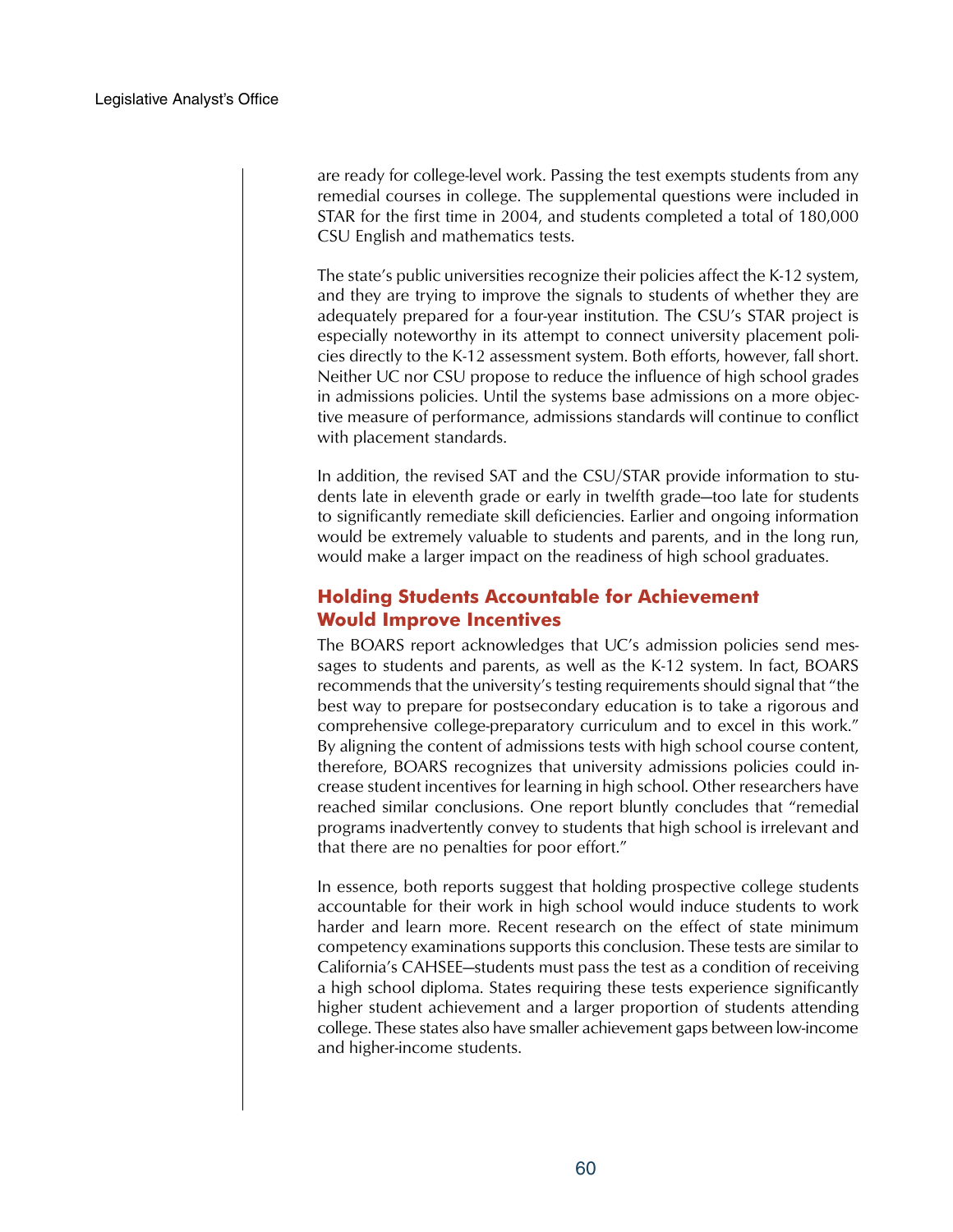The report on competency examinations concludes that these tests "change how student achievement is signaled. By doing so they transform the incentives for everyone: parents, teachers and school administrators, as well as students." Without the external standards of achievement, students and parents focus on grades as the indicator of achievement. If students are held accountable based on external standards for excellence rather than grades, parents' focus switches to achievement based on the standards. This, in turn, can empower educators to make changes to schools that result in greater learning.

The CAHSEE, however, does little to improve the achievement of students in the university track because the test measures skills most students in the university track master well before tenth grade. The BOARS report, however, suggests that admissions tests can have powerful effects on student achievement and the K-12 education system. As a result, using a standardized measure of high school achievement for postsecondary admissions and placement could direct these powerful incentives in a direction that supports K-12 education rather than weakening it.

## **USE STAR RESULTS FOR ADMISSION AND PLACEMENT**

*We recommend the Legislature require UC and CSU use STAR scores as a major factor for admission and placement decisions. We also recommend the Legislature require the Chancellor of CCC to set statewide standards for using STAR results to place freshmen in appropriate community college classes.* 

The state's four-year universities have developed policies that provide pathways through high school for students interested in a college diploma. The A through G requirements signal students about the types of courses that prepare students for college-level work. The universities are also trying to develop ways to signal students about whether their actual achievement in these high school courses is consistent with readiness for college.

Despite these policies, however, evidence shows that freshmen at the fouryear universities often lack the prerequisite skills needed for success in college. As a result, a significant number of college students must repeat courses they took in high school. Data also suggest these students also are more likely to drop out of college before earning a diploma.

College admission policies have far-reaching impacts on the willingness of students to work hard in high school. Lacking measures of achievement based on external standards, parents and students push schools to raise grades. University policies that reinforce external standards for what students learn in high school create incentives for parents and students to push schools to help students demonstrate higher achievement on those standards.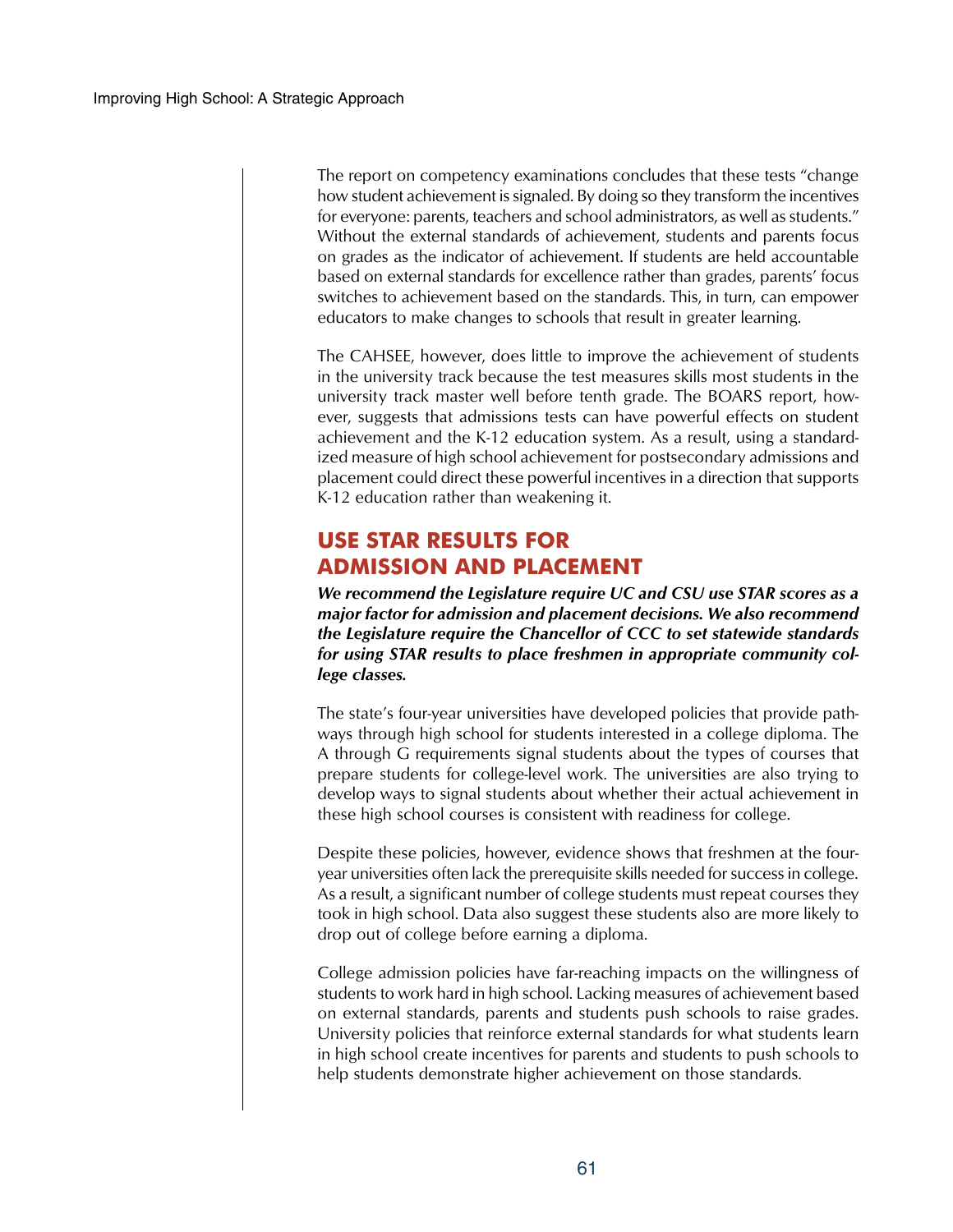For these reasons, we think the state should use the STAR tests for admission and placement decisions in our postsecondary system. The STAR tests offer a ready-made set of standards-aligned examinations in history, science, English, and mathematics. By using the STAR results for these important postsecondary decisions, the state would:

- *Create Stronger Incentives for Learning.* Using STAR results would increase the focus of parents and students on learning and reduce the emphasis on grades.
- *Provide Early Signals About Student Achievement.* The STAR results would provide objective feedback to students in ninth and tenth grades about whether they are performing at levels consistent with the university admission standards.
- *Establish a More Complete Record of Student Achievement in High*  **School.** Students take STAR tests in four content areas over three years of high school, whereas the SAT measures only English and mathematics in eleventh or twelfth grades. By providing a more complete record of academic performance, the STAR data also may be a better indicator of student success in college, which is one criterion UC uses in evaluating admission tests.
- *Using the STAR Tests for Admissions Would Reduce Costs and Increase Access.* Under our recommendation, students applying to UC would no longer have to take the SAT tests, potentially saving time and money. In addition, eliminating the SAT requirement would increase the pool of students eligible for admission—those students who satisfied the A through G requirement but did not know about the additional SAT test requirements.

We discussed our proposal with representatives of the three segments. The UC and CSU indicated that the systems understood the need to further align the K-12 and postsecondary systems. Given the stage of development of the UC and CSU efforts in this area, this appears to be a good time to raise this issue. The UC will evaluate the predictive qualities of the revised SAT test with the high school class graduating in 2006. By expanding this evaluation to include STAR scores, UC could compare the relative benefits of the SAT and STAR tests. Similarly, CSU just completed its first expanded eleventh grade STAR test for the Class of 2005. As CSU evaluates the effectiveness of this mechanism for placement, it also could review the use of STAR data for admissions.

In recommending a change in admissions procedures, we recognize that implementing our proposal would require a lengthy process of review. The universities, for instance, would need to evaluate whether the STAR tests in their existing form satisfy their criteria for use in the admissions process. We also recognize the need to consult with the UC and CSU faculty senate on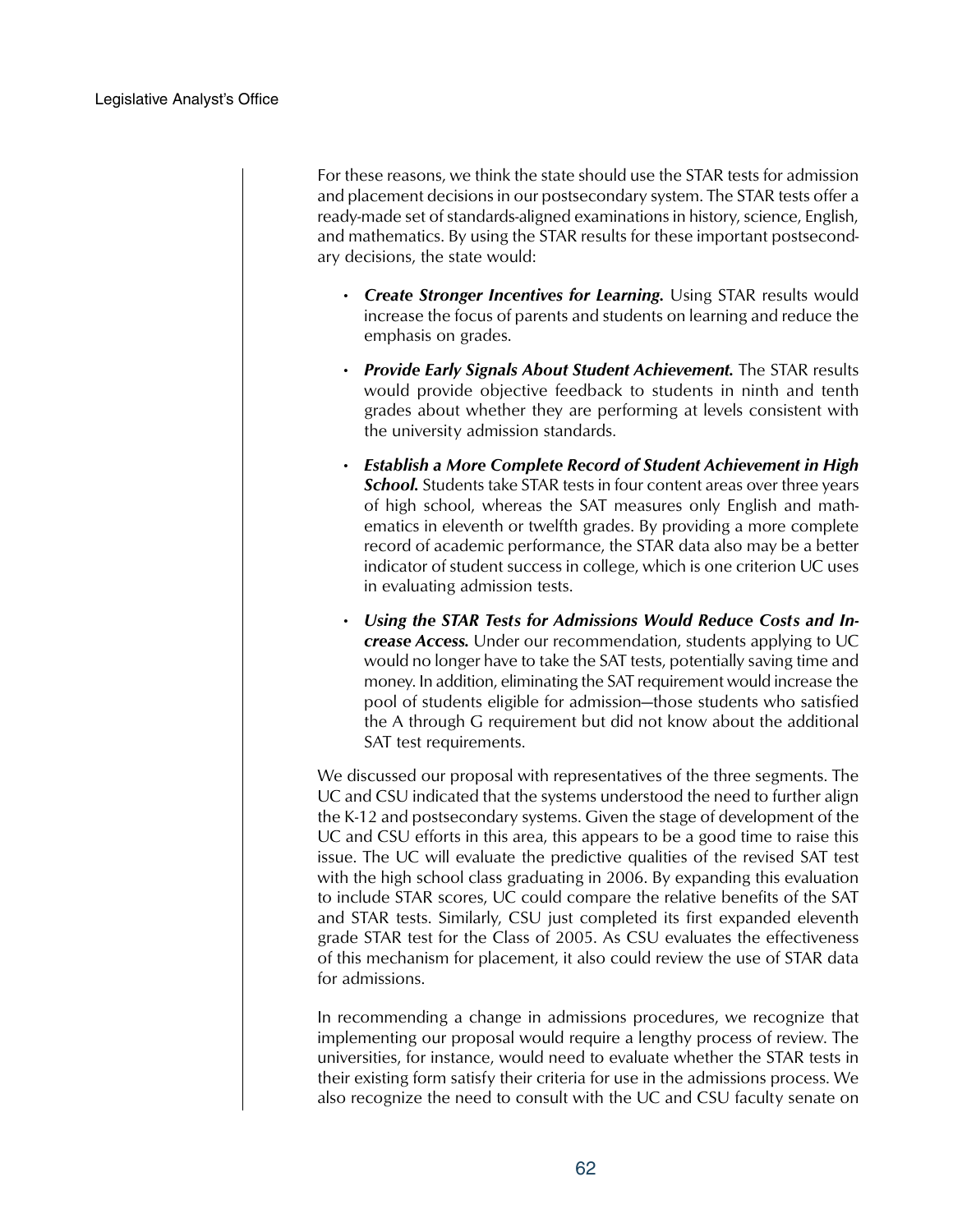how best to incorporate STAR data into the admissions decisions. Despite these complexities, using STAR to improve the alignment of standards would create benefits for the universities, high schools, and students. Because of these benefits, it makes sense for the Legislature to begin the implementation process as soon as possible.

*CCC Should Use Same Standards.* Similarly, we recommend the Legislature require community colleges to use STAR data for recent high school graduates to determine whether remedial coursework is necessary. We make this recommendation for two reasons. First, as discussed in the previous chapter, CCC's open enrollment policy makes it difficult to signal students about whether they are achieving at the level needed for success in community college. By using STAR results for placement purposes in CCC, the state could provide much better feedback to high school students on their preparedness for college.

The second reason for CCC to adopt standards for using STAR results is to further align the state's K-16 education policies. If UC and CSU develop admissions and placement policies using STAR data, it would be important for CCC to use the same placement standards. As discussed previously, CCC transfer students must satisfy the A through G requirements *and* the UC or CSU transfer requirements. Failing to align placement standards for A through G courses could signal students that the CCC transfer route is less rigorous than going directly to UC or CSU.

For these reasons, we recommend the Legislature require CCC to work with UC and CSU to set statewide standards for placement using STAR results. Unfortunately, CCC generally opposes the concept of any systemwide placement standards. Currently, each district decides which assessment instruments to use as part of the placement process. According to the Chancellor's Office, districts value their independence over issues such as placement.

We recognize the value of local flexibility so that each district can respond to the needs of its local community. In this instance, however, assessment and placement practices have statewide implications. Because there is considerable value to students and the K-16 system of using STAR data for placement decisions, we think the Legislature should require a systemwide placement standard for community colleges. Such an approach would create a more consistent, coherent system of higher education standards in California.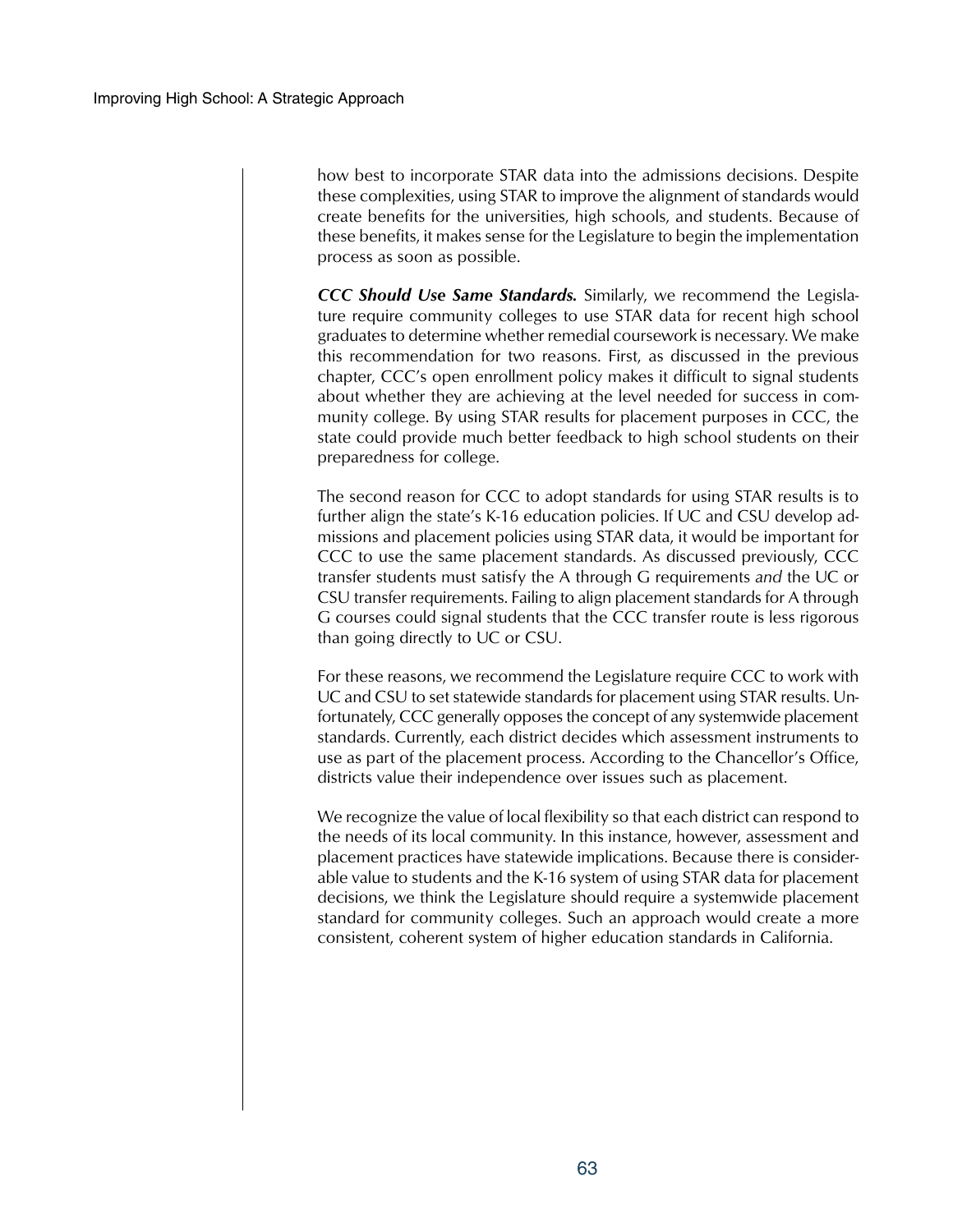Legislative Analyst's Office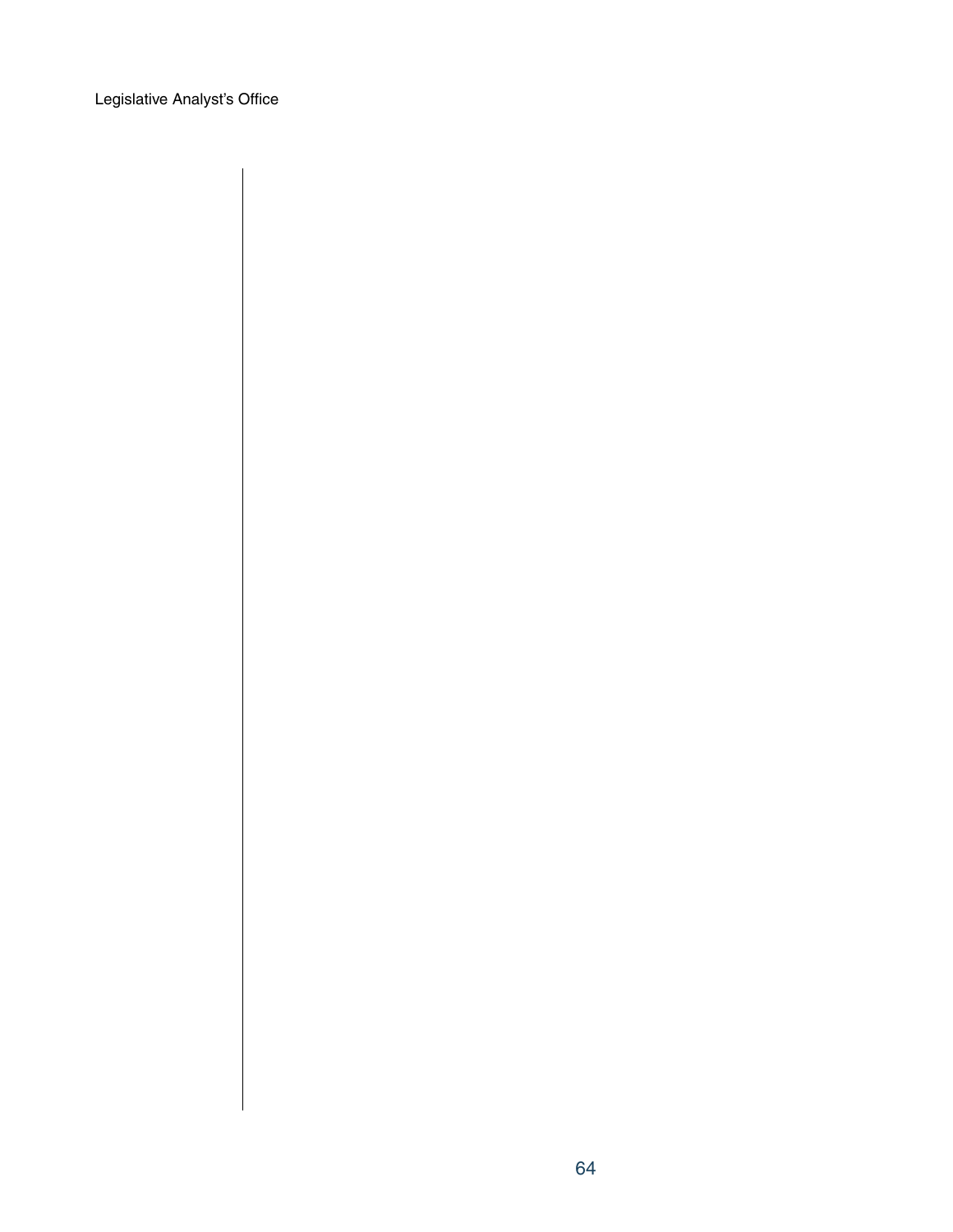## Chapter 6

## **Summary of Recommendations**

In this report, we examined the workings of high school from the perspective of three main groups: high school dropouts, the general track (all other students who graduate), and the university track (those who graduate and are eligible for admission into UC or CSU). Despite considerable differences in the types of issues schools face in serving these groups, several themes emerge in our recommendations that are consistent across the groups.

Our recommendations address the problems experienced by high school students by strengthening accountability, improving available information for decision making, and increasing flexibility to improve the options available to decision makers. Not all of our recommendations are focused at the state level. Increasing accountability, information, and flexibility of local programs and processes may be more important in addressing specific problems.

*Accountability.* Existing accountability programs should be modified in order to create stronger incentives for increased student achievement. We recommend strengthening state accountability by resetting the state's standard for proficiency under the federal NCLB and increasing the importance of dropout and graduation data in the state and federal accountability formulas (as the quality of the state's data improves). We also would make high schools accountable to the state for improving student transitions to college and work by adding the proportion of high school students who complete the A through G requirements or another course sequence that results in a ROC/P or community college skill certificate.

Two of our recommendations aim at strengthening *local* accountability through parents. By creating a career planning process, we try to increase the leverage of students and parents to participate in a course plan that meets the long-term aspirations of students. By using STAR scores as a primary measure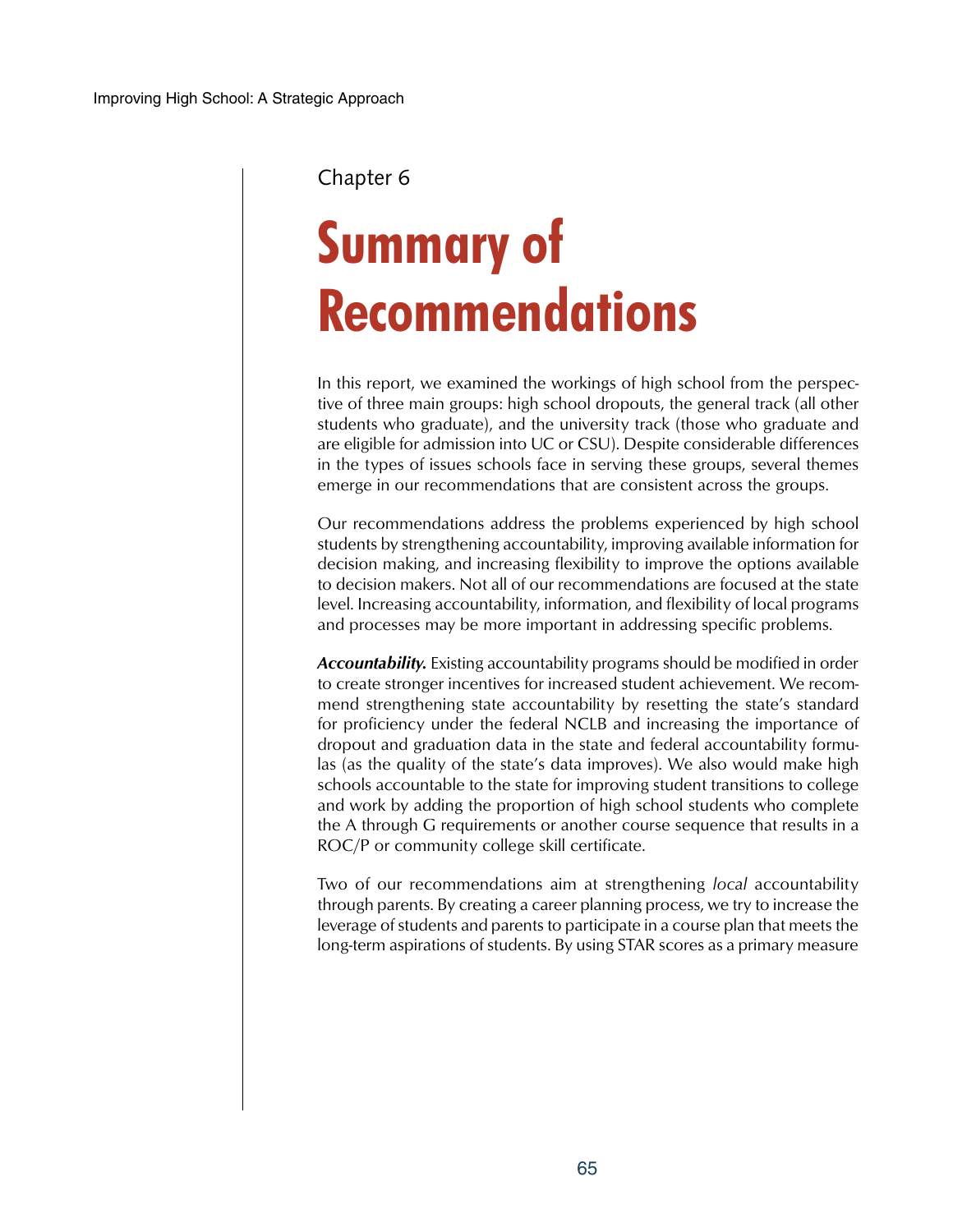of student performance for UC and CSU admissions, we try to enlist parents in the cause of promoting high achievement—rather than high grades.

**Information.** Improving information available to state and local decision makers is also an important state role. The lack of good data on high school dropouts complicates the state's desire to hold schools and districts accountable for addressing this problem. Our recommendations on using dropout data from the CALPADS is designed to highlight the importance of this new system and suggest a way to provide early information to state decision makers and local educators on the nature of the dropout problem. Our proposal to evaluate state supplemental instruction and social promotion programs is intended to provide insight into ways educators can increase the achievement of low-performing students.

Parents and students also need better information about their choices and the likelihood of success in those choices. To provide this information, we recommend creating intensive career counseling and planning in eighth and tenth grades. With this information, parents and students will be able to make informed choices about how best to use high school to reach the students' post-high school goals for work and school.

*Flexibility.* Existing state and federal categorical programs provide a considerable amount of resources to support the changes recommended in this report. Our recommendations generally suggest ways the Legislature can help districts organize these resources more effectively. In addition, giving districts greater flexibility over the use of categorical resources can facilitate this reorganization of resources.

Students need and want better and more choices in high school—and schools need to be more flexible in providing these choices. Students need other viable alternatives besides getting a four-year college diploma—only about 15 percent of high school graduates earn a college diploma in the decade after high school. Students also want to feel more involved in their education, and creating choices over their high school program empowers students and their parents to use high school to reach their postsecondary goals. We think a greater range of options will benefit all groups of high school students.

*The Bottom Line.* Our recommendations offer the Legislature several ways to improve high schools. Alone, these changes will not address all of the problems in high schools. Many critical factors are outside of the state's control. We think, however, our recommendations provide a strategic approach for how the state can contribute to improving high schools.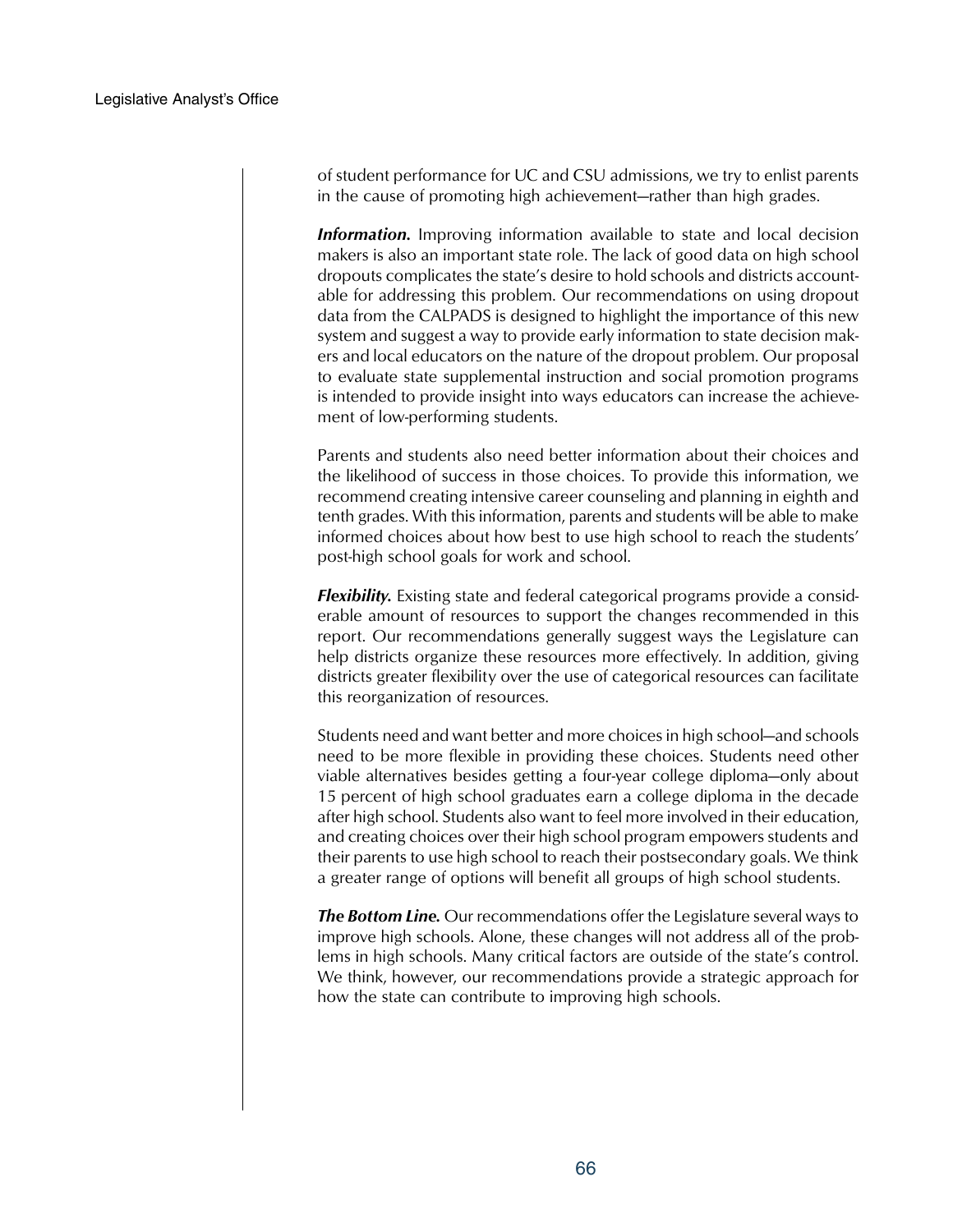Improving High School: A Strategic Approach